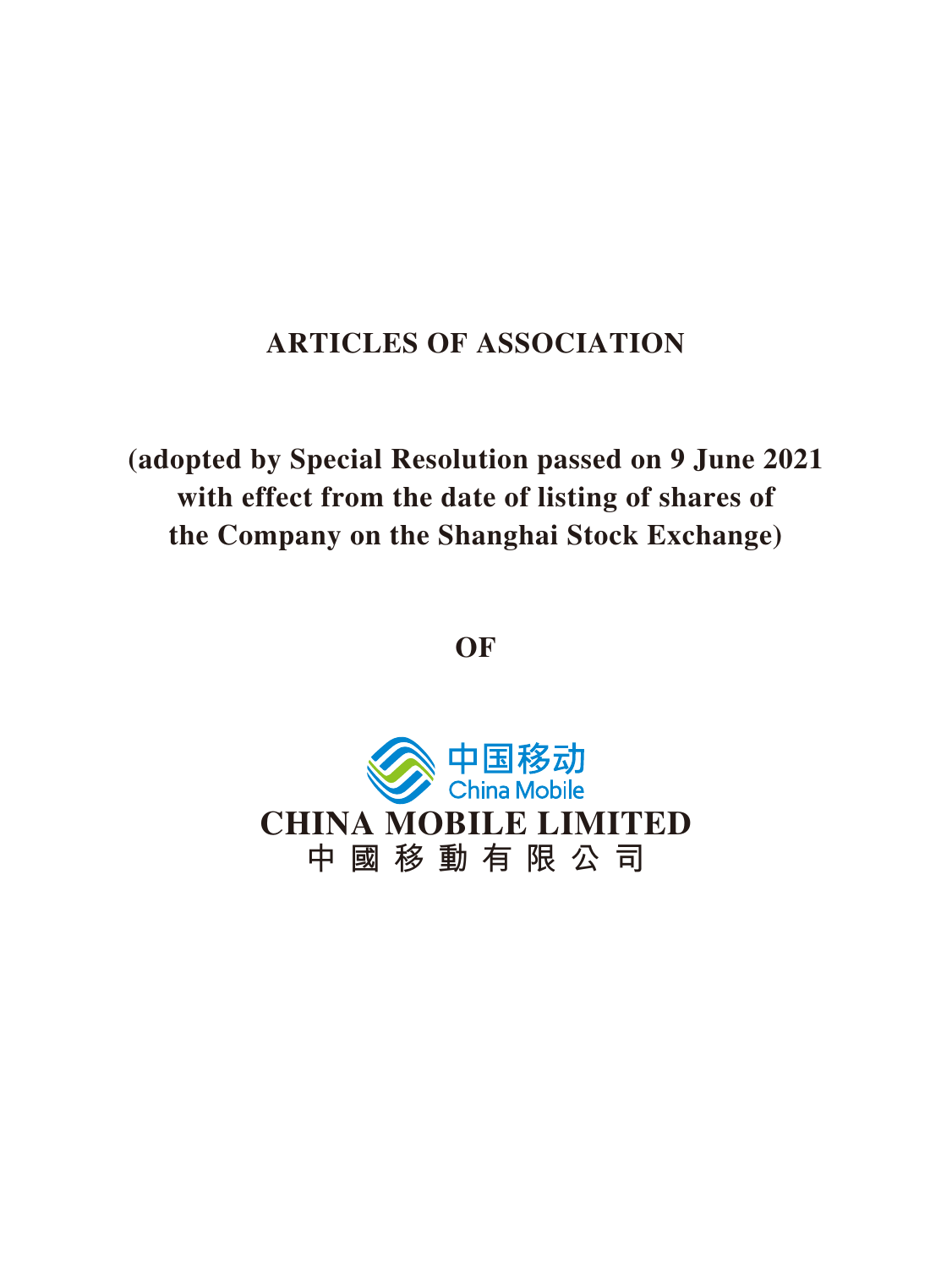編號 No. 622909

# [COPY]

# COMPANIES ORDINANCE (CHAPTER 32) 香港法例第32章 公司條例

# **CERTIFICATE OF CHANGE OF NAME 公司更改名稱證書**

I hereby certify that 本人謹此證明

\*\*\*

# **CHINA MOBILE (HONG KONG) LIMITED (中國移動(香港)有限公司)**

having by special resolution changed its name, is now incorporated under the name of 經通過特別決議,已將其名稱更改,該公司的註冊名稱現為

# **CHINA MOBILE LIMITED 中國移動有限公司**

Issued by the undersigned on 29 May 2006. 本證書於二○○六年五月二十九日簽發。

> (Sd.) Nancy O.S. Yau Miss Nancy O.S. YAU

..................... *for Registrar of Companies Hong Kong* 香港公司註冊處處長 (公司註冊主任邱愛琛代行)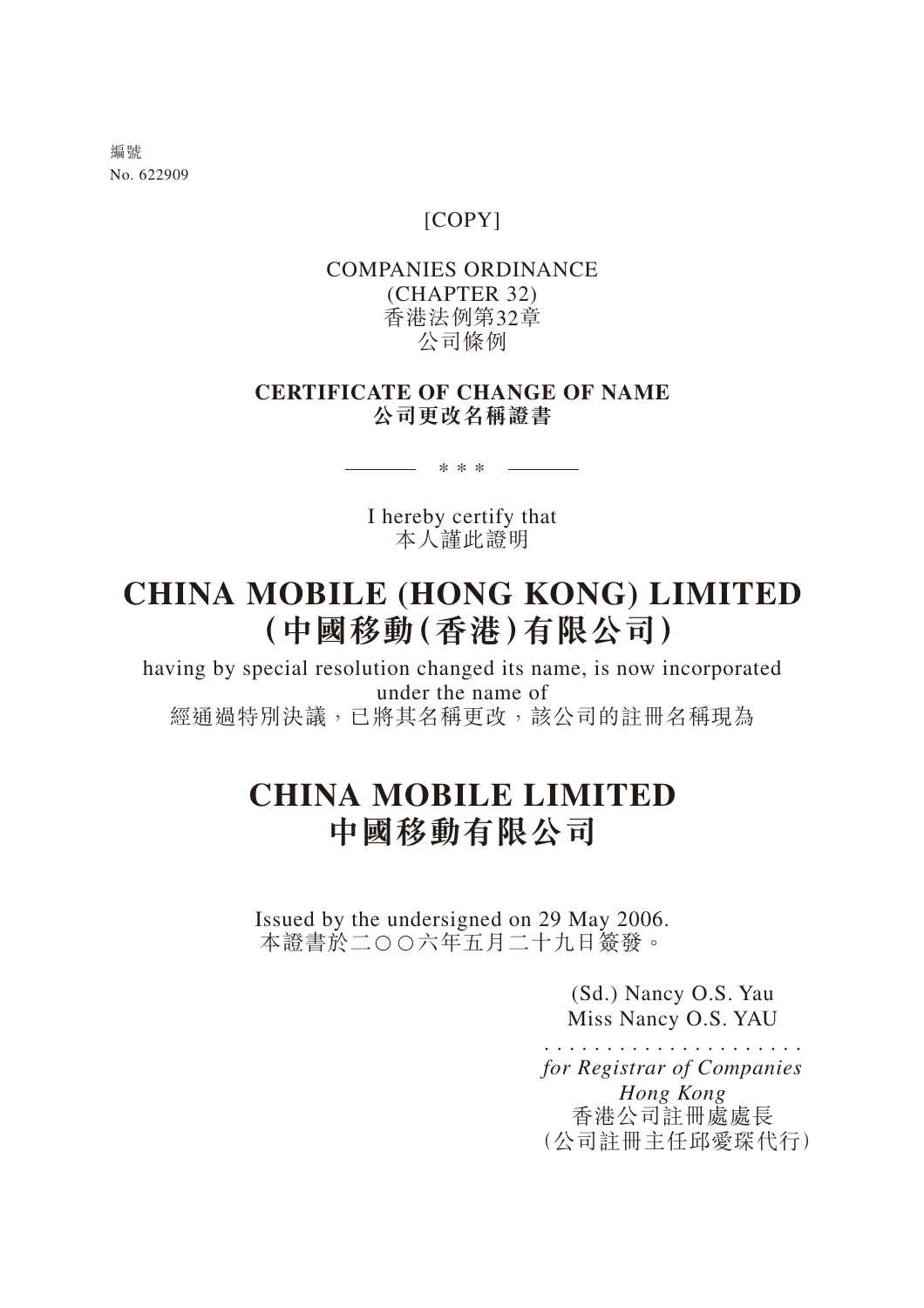編號 No. 622909

# [COPY]

# COMPANIES ORDINANCE (CHAPTER 32) 香港法例第32章 公司條例

# **CERTIFICATE OF INCORPORATION ON CHANGE OF NAME 公司更改名稱 註冊證書**

I hereby certify that 本人謹此證明

\*\*\*

# **CHINA TELECOM (HONG KONG) LIMITED (中國電信(香港)有限公司)**

having by special resolution changed its name, is now incorporated under the name of 經通過特別決議,已將其名稱更改,該公司的註冊名稱現為

# **CHINA MOBILE (HONG KONG) LIMITED (中國移動(香港)有限公司)**

Issued by the undersigned on 28 June 2000. 本證書於二○○○年六月廿八日簽發。

> (Sd.) R. Cheung MISS R. CHEUNG

..................... *for Registrar of Companies Hong Kong* 香港公司註冊處處長 (公司註冊主任張潔心代行)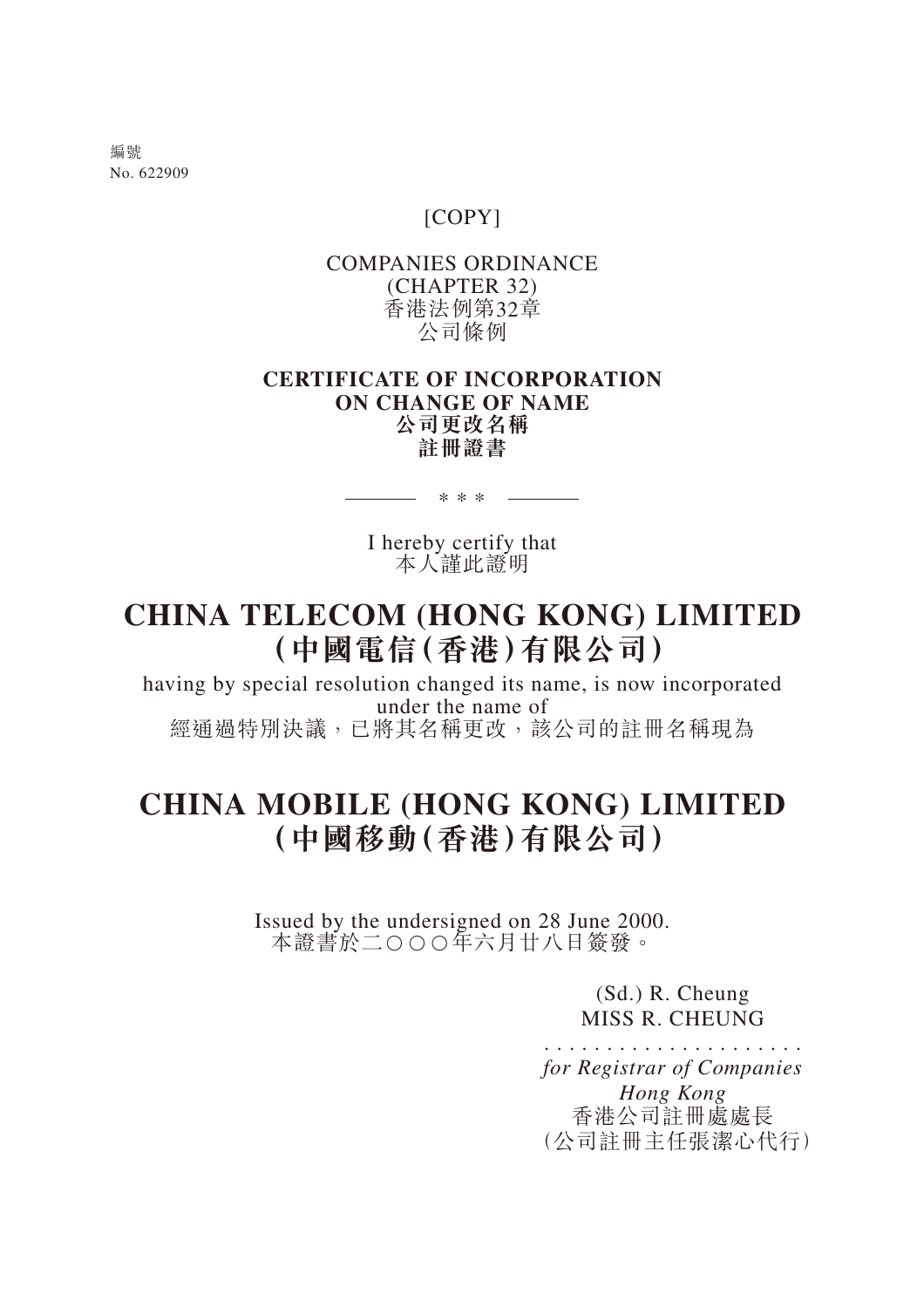編號 No. 622909

# [COPY]

# COMPANIES ORDINANCE (CHAPTER 32) 香港法例第32章 公司條例

# **CERTIFICATE OF INCORPORATION 公司註冊證書**

\_\_\_\_\_\_ \* \* \* \_\_\_\_\_\_\_\_

I hereby certify that 本人謹此證明

# **CHINA TELECOM (HONG KONG) LIMITED (中國電信(香港)有限公司)**

is this day incorporated in Hong Kong under the Companies Ordinance, and that this company is limited. 於本日在香港依據公司條例註冊成為有限公司。

> Issued by the undersigned on 3 September 1997. 本證書於一九九七年九月三日簽發。

> > (Sd.) H. Chang MISS H. CHANG

..................... *for Registrar of Companies Hong Kong* 香港公司註冊處處長 (公司註冊主任張巧雯代行)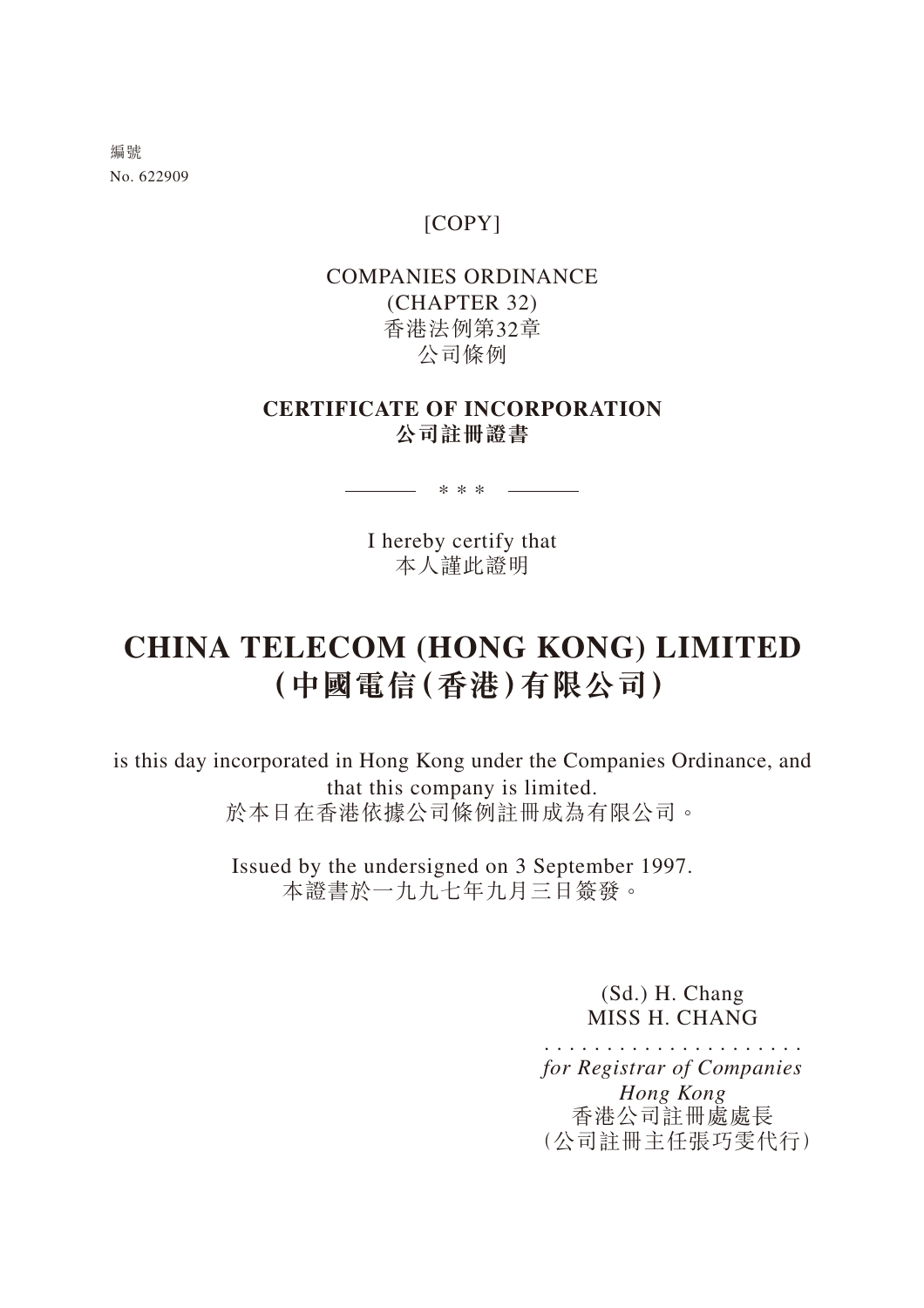# **THE COMPANIES ORDINANCE (CHAPTER 622)**

# **Company Limited by Shares**

# **ARTICLES OF ASSOCIATION**

# **(adopted by Special Resolution passed on 9 June 2021 with effect from the date of listing of shares of the Company on the Shanghai Stock Exchange)**

#### **OF**

# **CHINA MOBILE LIMITED 中國移動有限公司**

#### **PRELIMINARY**

1. The regulations contained in the Model Articles in Schedule 1 to the Companies (Model Articles) Notice (Chapter 622H of the Laws of Hong Kong) shall not apply to the Company.

#### **INTERPRETATION**

2. (a) In these Articles save where the context otherwise requires:–

"Associates" has the same meaning ascribed to it under the HKSE Listing Rules;

"connected transactions" has the meaning ascribed to it under the HKSE Listing Rules;

"affiliated transactions" has the meaning ascribed to the term "關聯交易" under the SSE Listing Rules;

"Auditors" means the Auditors of the Company for the time being;

"Chairman" means the Chairman presiding at any meeting of members or the Board;

"Company" means the above-named Company;

"Ordinance" means the Companies Ordinance (Chapter 622 of the Laws of Hong Kong), and includes every other ordinance incorporated therewith or substituted therefor; and in the case of any such substitution the references in these Articles to the provisions of the Ordinance shall be read as references to the provisions substituted therefor in the new ordinance;

"Board" and "Directors" means the directors for the time being of the Company or the Directors present at a duly convened meeting of directors at which a quorum is present;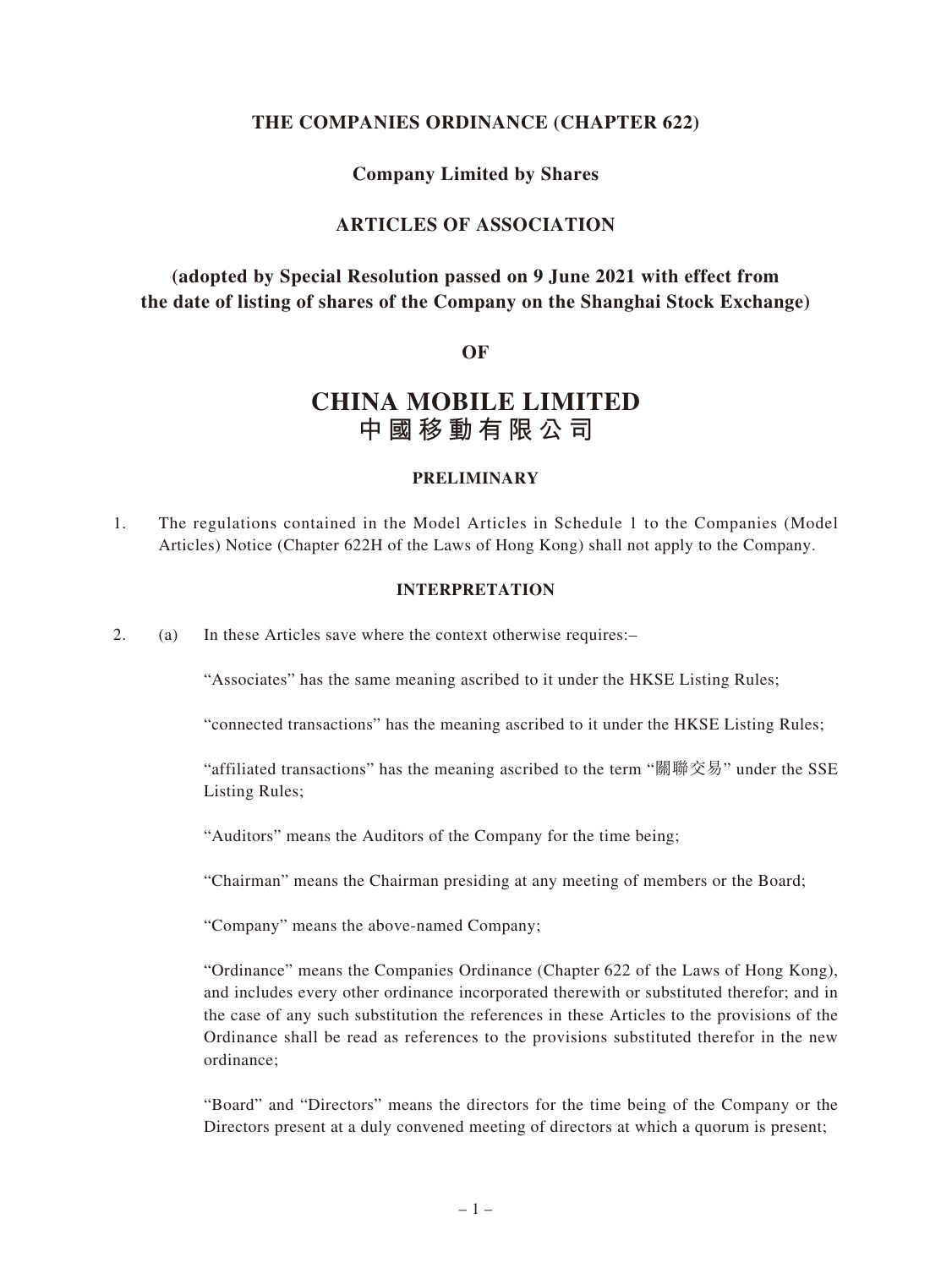"call" includes any instalment of a call and, in the application of provisions of these Articles to forfeiture of shares, a sum which, by the terms of issue of a share, is payable at a fixed time in respect of moneys unpaid on the shares;

"capital" means the share capital from time to time of the Company;

"Clearing House" means a recognised clearing house under the Securities and Futures Ordinance (Chapter 571 of the Laws of Hong Kong) or any other ordinance substituted therefor;

"Dividend" includes distributions in specie or in kind, capital distributions and capitalisation issues;

"HK\$" means Hong Kong dollars, the lawful currency of Hong Kong;

"RMB" means Renminbi, the lawful currency of the People's Republic of China;

"RMB Ordinary Shares" means the shares issued by the Company to investors in the mainland of the PRC which are subscribed for in RMB and listed on the SSE with RMB as the trading currency;

"PRC" means the People's Republic of China (excluding, solely for the purpose of these Articles, the Hong Kong Special Administrative Region of China, the Macau Special Administrative Region of China, and Taiwan, China);

"CSRC" means the China Securities Regulatory Commission;

"electronic communication" means a communication sent, transmitted, conveyed and received by wire, by radio, by optical means, by electronic means or by other electromagnetic means in any form through any medium;

"electronic facilities" includes, without limitation, website addresses, webinars, webcast, video or any form of conference call systems (telephone, video, web or otherwise);

"electronic meeting" means a general meeting held and conducted wholly and exclusively by virtual attendance and participation by members and/or proxies by means of electronic facilities;

"electronic signature" means any letters, characters, numbers or other symbols in digital form attached to or logically associated with a document, and executed or adopted for the purpose of authenticating or approving the document;

"HKSE Listing Rules" means the Rules Governing the Listing of Securities on The Stock Exchange of Hong Kong Limited;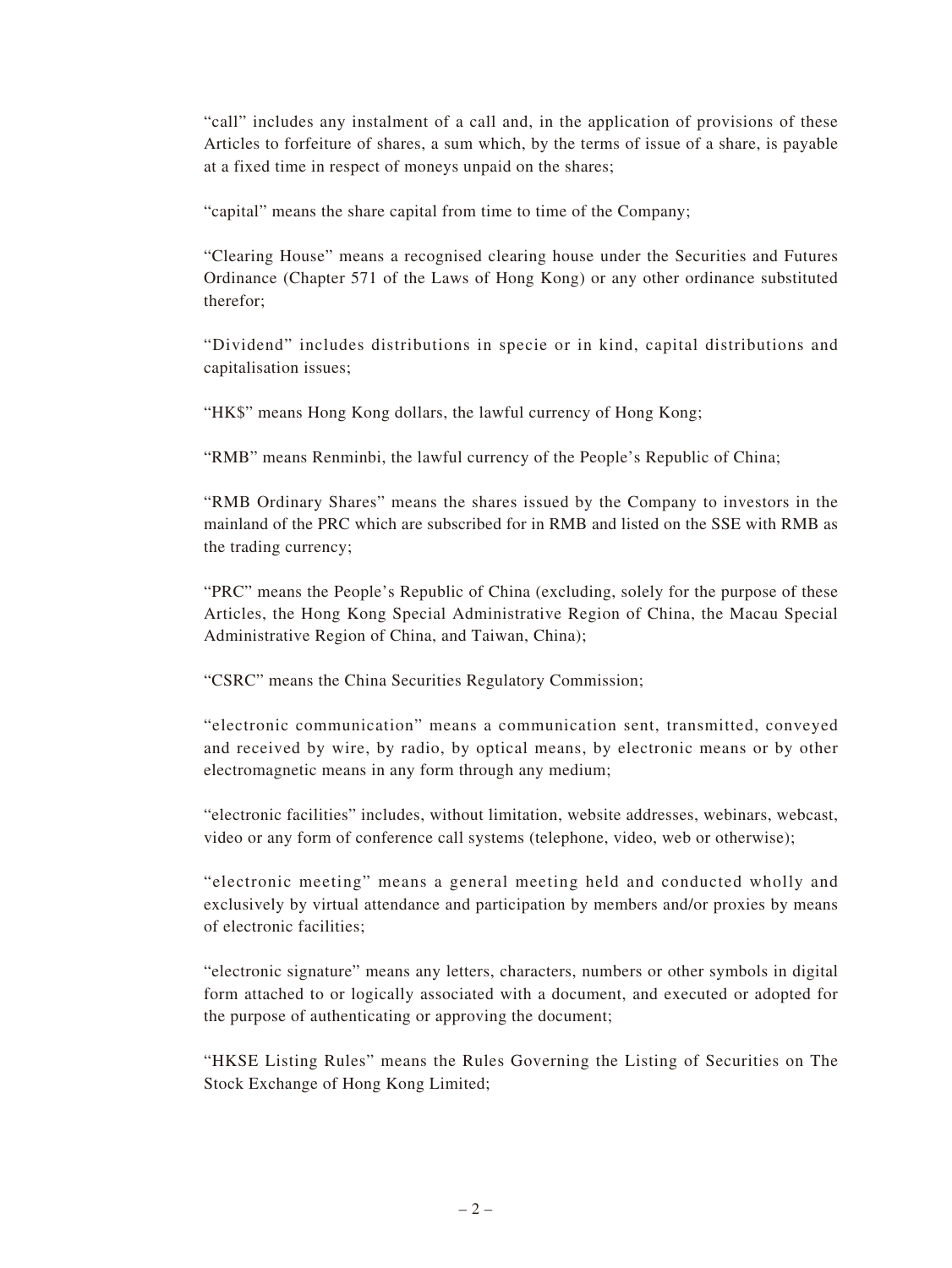"SSE Listing Rules" means the Rules Governing the Listing of Stocks on Shanghai Stock Exchange;

"Listing Rules" means the HKSE Listing Rules and/or the SSE Listing Rules (as the case may be) and any amendments thereto in force from time to time;

"Hong Kong" means the Hong Kong Special Administrative Region of the People's Republic of China;

"hybrid meeting" means a general meeting held and conducted by (i) physical attendance and participation by members and/or proxies at one or more Meeting Location(s) and (ii) virtual attendance and participation by members and/or proxies by means of electronic facilities;

"Meeting Location(s)" means the place(s) of a meeting and any meeting location(s) as may be determined by the Board pursuant to Article 70;

"ordinary resolution" has the meaning ascribed to it under section 563 of the Ordinance;

"special resolution" has the meaning ascribed to it under section 564 of the Ordinance;

"month" means calendar month;

"Office" means the registered office of the Company for the time being;

"paid up" includes credited as paid up;

"physical meeting" means a general meeting held and conducted by physical attendance and participation by members and/or proxies at one or more Meeting Location(s);

"Principal Meeting Place" means the place of the meeting or if there is more than one Meeting Location, the principal place of the meeting;

"Register" means the register of members of the Company kept pursuant to the Ordinance and includes any branch register kept pursuant to the Ordinance;

"Seal" means the common seal of the Company or any official seal that the Company may have as permitted by the Ordinance;

"Secretary" means the person or persons appointed for the time being to perform for the Company the duties of a secretary;

"share" means a share in the capital of the Company;

"shareholder", "member" and "holder" means a duly registered holder from time to time of share(s);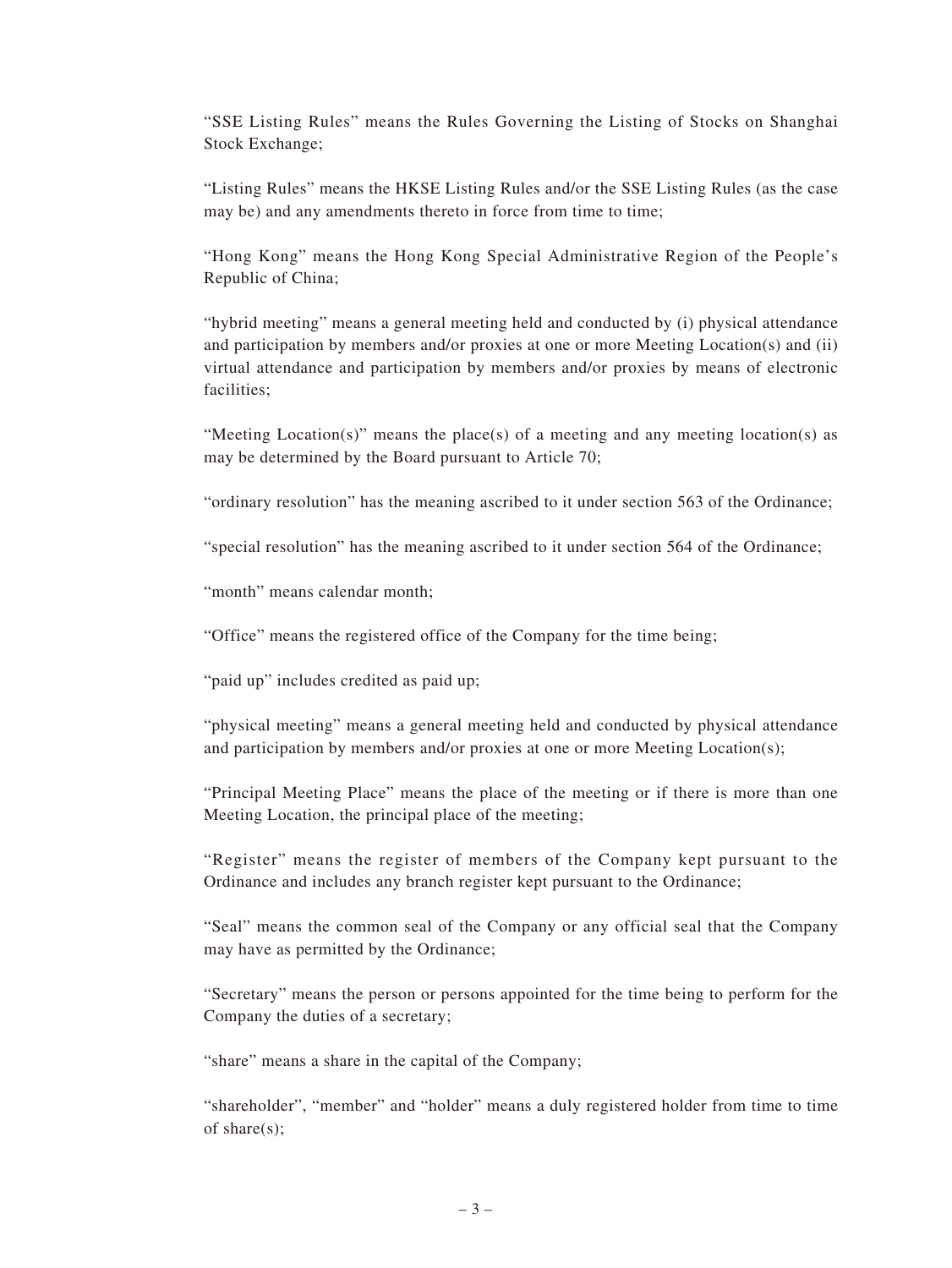"HKSE" means The Stock Exchange of Hong Kong Limited;

"SSE" means the Shanghai Stock Exchange;

"Stock Exchange(s)" means the HKSE and/or the SSE (as the case may be); and

"these Articles" means these Articles of Association in their present form or as altered from time to time.

- (b) In these Articles, if not in consistent with the subject or context:–
	- (i) words importing the singular number only shall include the plural number and vice versa;
	- (ii) words importing any gender shall include all other genders;
	- (iii) references to persons shall include corporations (acting, where applicable, by their duly authorised representatives);
	- (iv) references to something in writing or written shall be construed as including printing, lithography, photography and other modes of representing or reproducing words or figures in a legible and non-transitory form or, to the extent permitted by and in accordance with applicable laws and regulations and the Listing Rules, any visible substitute for writing (including an electronic communication), or modes of representing or reproducing words partly in one visible form and partly in another visible form, and including where the representation takes the form of electronic display, provided that both the mode of service of the relevant document or notice and (where applicable) the member's election comply with applicable laws and regulations and the Listing Rules;
	- (v) references to a notice or document (including, without limitation, a resolution in writing or minutes) include a notice or document recorded or stored in any digital, electronic, electrical, magnetic or other retrievable form or medium and information in visible form whether having physical substance or not;
	- (vi) references to a notice or document (including, without limitation, a resolution in writing or minutes) being signed or executed include references to it being signed or executed under hand or under seal or by electronic signature or by electronic communication or by any other method;
	- (vii) references to a meeting shall mean a meeting convened and held in any form or manner permitted by these Articles and any member or Director (including, without limitation, the Chairman of such meeting) attending and participating at a meeting by means of electronic facilities or other communication facilities shall be deemed to be present at that meeting for all purposes of applicable laws and regulations, the Listing Rules and these Articles, and attend, participate, attending, participating, attendance and participation shall be construed accordingly;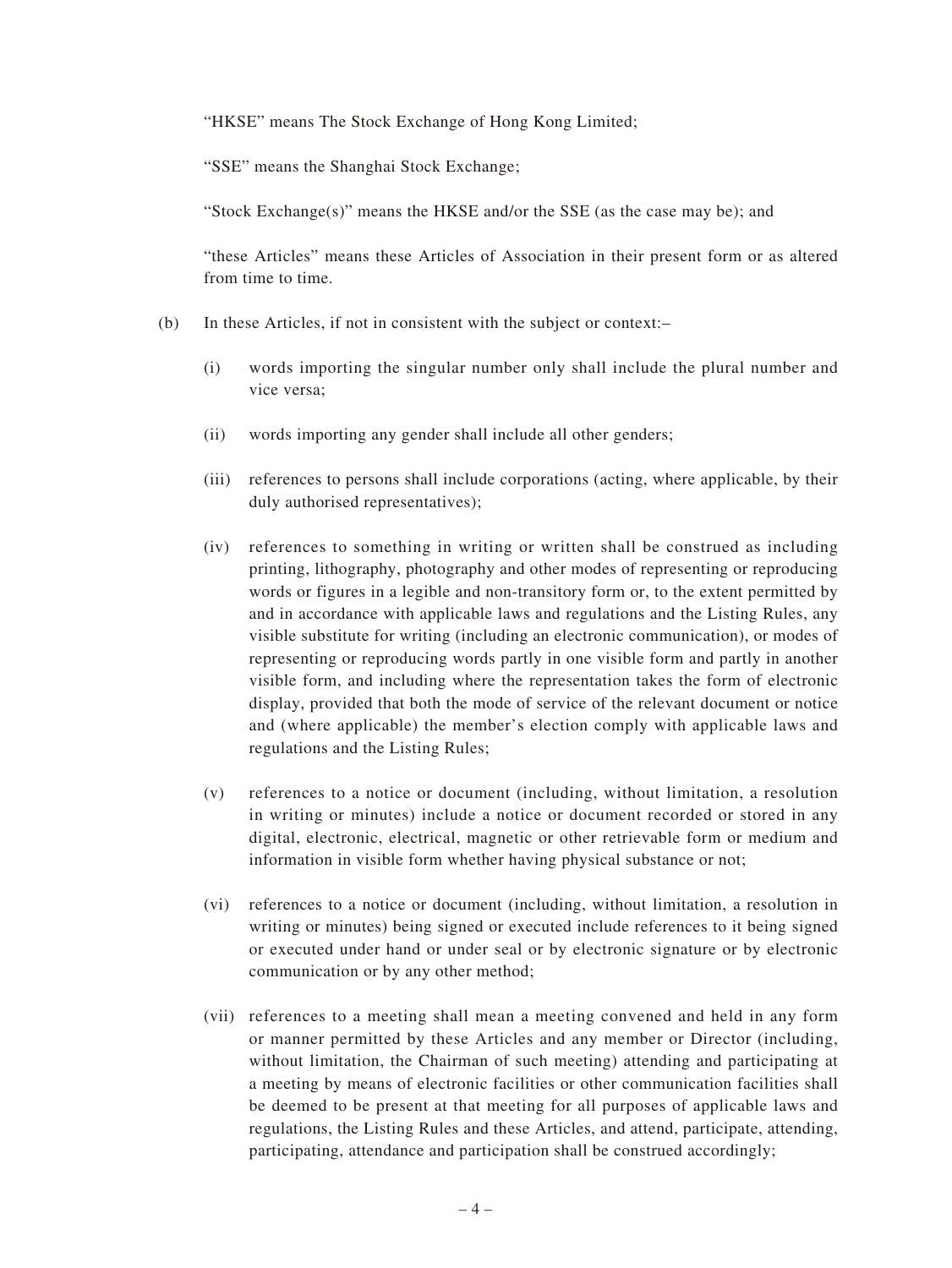- (viii) references to the form of a general meeting shall mean physical meeting, hybrid meeting or electronic meeting; and
- (ix) references to a person's participation in the business of a general meeting shall include, without limitation and as relevant, the right (including, in the case of a corporation, through a duly authorised representative) to speak, communicate, vote, be represented by a proxy and have access in hard copy or electronic form to all documents which are required by applicable laws and regulations, the Listing Rules and these Articles to be made available at the meeting, and participate and participating in the business of a general meeting shall be construed accordingly.
- (c) Subject as aforesaid, any words defined in the Ordinance shall, if not in consistent with the subject or context, bear the same meaning in these Articles.
- (d) The headings and any marginal notes a reinserted for convenience only and shall not affect the construction of these Articles.

# **NAME**

3. The name of the Company is "CHINA MOBILE LIMITED 中國移動有限公司".1

# **THE OFFICE**

4. The Office shall be at such place in Hong Kong as the Directors shall from time to time appoint.

# **LIABILITY OF MEMBERS**

5. The liability of members is limited to any amount unpaid on the shares held by the members.

# **SHARES**

6. Shares may be issued with a preferential or qualified right to dividends and in the distribution of assets of the Company and with or without any special voting rights.

<sup>1</sup> Pursuant to a Special Resolution passed on 16 June 2000, the name of the Company was changed to "China Mobile (Hong Kong) Limited (中國移動(香港)有限公司)" with effect from 28 June 2000.

Pursuant to a Special Resolution passed on 18 May 2006, the name of the Company was changed to "China Mobile Limited 中國移動有限公司" with effect from 29 May 2006.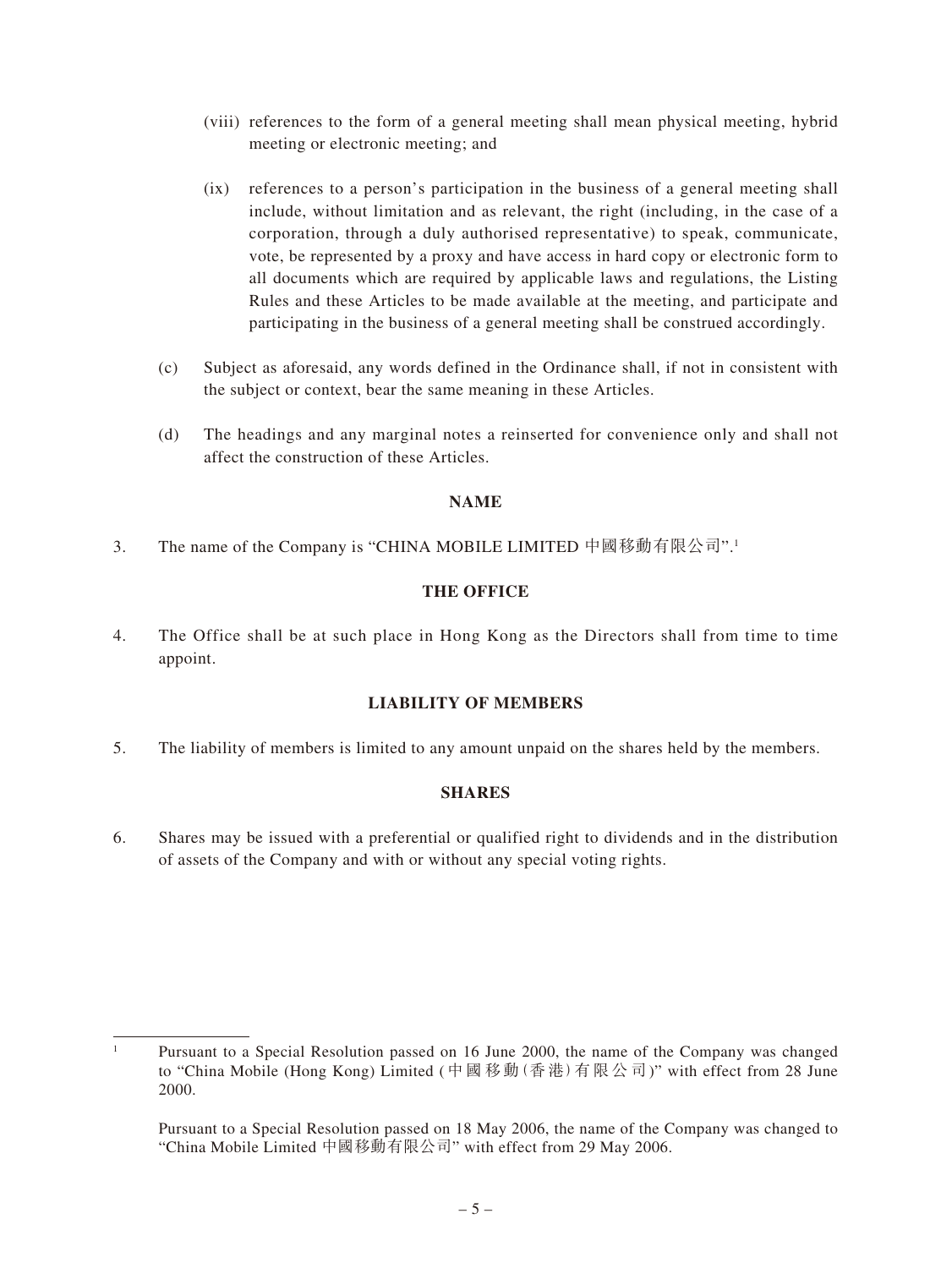- 7. To the extent permitted by applicable laws and regulations, the Listing Rules and these Articles and without prejudice to any special rights, privileges or restrictions for the time being attached to any issued shares, any unissued or forfeited shares may be issued or re-issued upon such terms and conditions, and with such rights, privileges and restrictions attached thereto, whether in regard to dividends, voting, repayment or redemption of share capital, or otherwise, as the Company may, subject to the Ordinance, from time to time determine or, in the absence of any such determination, as the Directors shall determine.
- 8. To the extent permitted by applicable laws and regulations, the Listing Rules and these Articles, the Company may issue warrants to subscribe for any class of shares or securities of the Company on such terms as the Board may from time to time determine, provided that the Company shall not have power to issue share warrants in bearer form.
- 9. Save as provided by contract or applicable laws and regulations, the Listing Rules and these Articles to the contrary, all unissued shares shall be at the disposal of the Directors who may procure the Company to allot, grant options over or otherwise deal with or dispose of the same to such persons, at such times, for such consideration and generally upon such terms and conditions as they shall in their absolute discretion think fit.
- 10. The Company may make arrangements on the issue of shares for a difference between the holders of such shares in the amount of calls to be paid and the time of payment of such calls.
- 11. If by the conditions of allotment of any shares the whole or part of the issue price thereof shall be payable by instalments, every such instalment shall, when due, be paid to the Company by the person who for the time being and from time to time shall be the registered holder of the shares, or his legal personal representative.
- 12. To the extent permitted by applicable laws and regulations, the Listing Rules and these Articles, any preference share may be issued on the terms that it is, or at the option of the Company is liable, to be redeemed.
- 13. Subject to the provisions of these Articles, except as required by law or ordered by a court of competent jurisdiction, no person shall be recognised by the Company as holding any share upon any trust, and except as aforesaid, the Company shall not be bound by or required in any way to recognise any contingent, future, partial or equitable interest in any share or in any fractional part of a share or any other right in respect of any share or any other claim to or in respect of any such share on the part of any person (even when having notice thereof) except an absolute right to the entirety thereof in the registered holder.
- 14. The Company may in connection with the issue of any shares exercise all powers of paying interest out of capital and of paying commission and brokerage conferred or permitted by the Ordinance.
- 15. No person shall become a member until his name shall have been entered into the Register.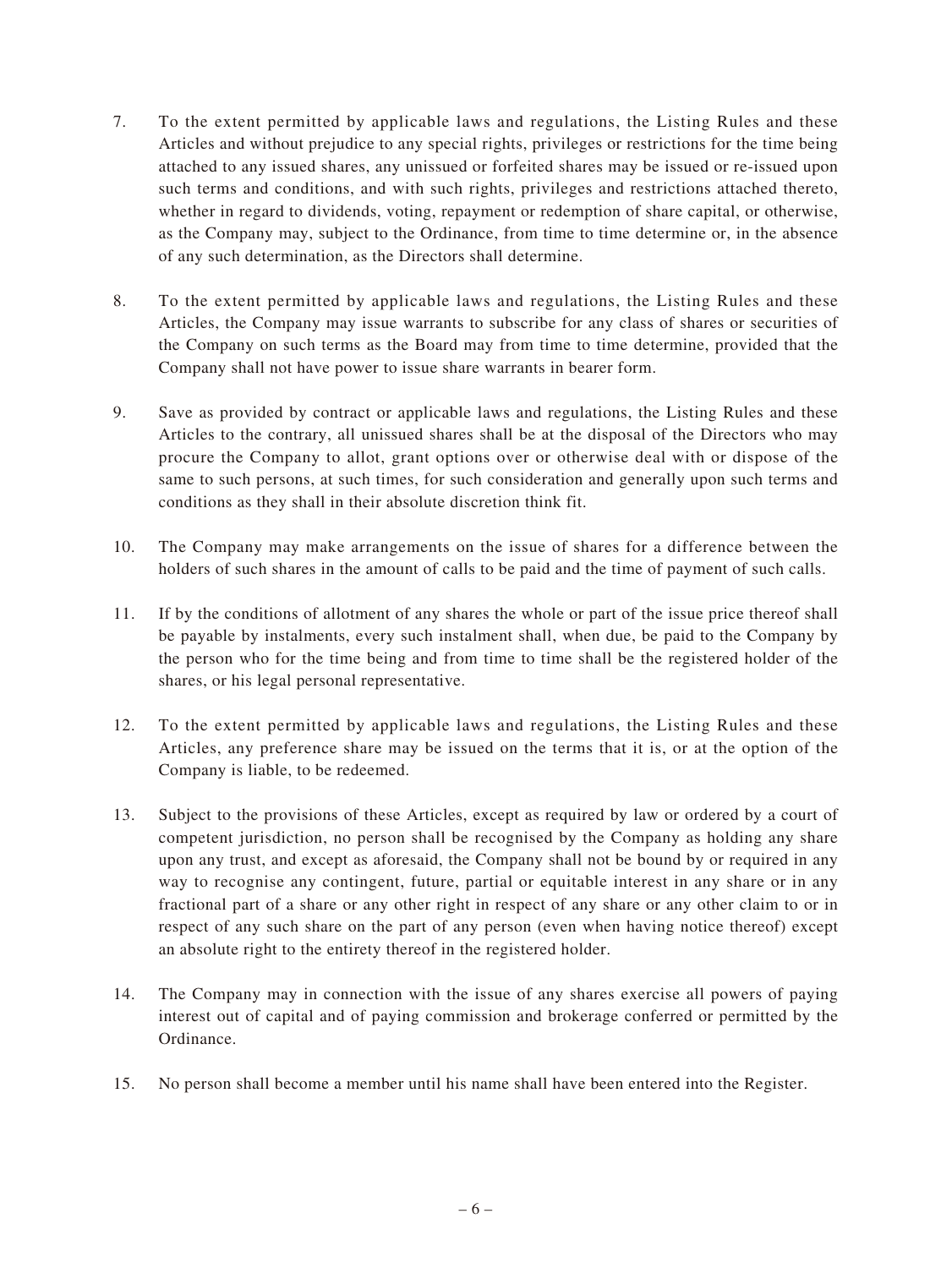#### **JOINT HOLDERS OF SHARES**

- 16. Where two or more persons are registered as the holders of any share they shall be deemed to hold the same as joint tenants with benefit of survivorship, subject to the following provisions:–
	- (a) the Company shall not be bound to register more than four persons as the holders of any shares except in the case of the legal personal representatives of a deceased member;
	- (b) the joint holders of any shares shall be liable severally as well as jointly in respect of all payments which ought to be made in respect of such shares;
	- (c) on the death of any one of such joint holders the survivor or survivors shall be the only person or persons recognised by the Company as having any title to such shares, but the Directors may require such evidence of death as they may deem fit;
	- (d) any one of such joint holders may give effectual receipts for any dividend, bonus or return of capital payable to such joint holders; and
	- (e) the Company shall be at liberty to treat the person whose name stands first in the Register as one of the joint holders of any shares as solely entitled to delivery of the certificate relating to such shares, or to receive notices from the Company, or to attend or vote at general meetings of the Company, and any notice given to such person shall be deemed notice to all the joint holders; but any one of such joint holders may be appointed the proxy of the persons entitled to vote on behalf of such joint holders, and as such proxy to attend and vote at general meetings of the Company, but if more than one of such joint holders be present at any meeting personally or by proxy that one so present whose name stands first in the Register in respect of such shares shall alone be entitled to vote in respect thereof.

### **SHARE CERTIFICATES**

17. In accordance with the Ordinance, every person whose name is entered as a member in the Register shall be entitled without payment to receive after allotment or lodgment of an instrument of transfer duly stamped one certificate for all his shares of any particular class, or if he shall so request, upon payment of a fee (not exceeding HK\$2.50 or such greater sum as the HKSE may from time to time permit) for every certificate after the first, as the Directors shall from time to time determine, such number of certificates for shares in HKSE board lots or multiples thereof as he shall request and one for the balance (if any) of the shares in question, provided that in the event of a member transferring part of the shares represented by a certificate in his name a new certificate in respect of the balance thereof shall be issued in his name without payment and, in the case of a share or shares held jointly by several persons the Company shall not be bound to issue a certificate or certificates to each such person, and the issue and delivery of a certificate or certificates to one of several joint holders shall be sufficient delivery to all such holders.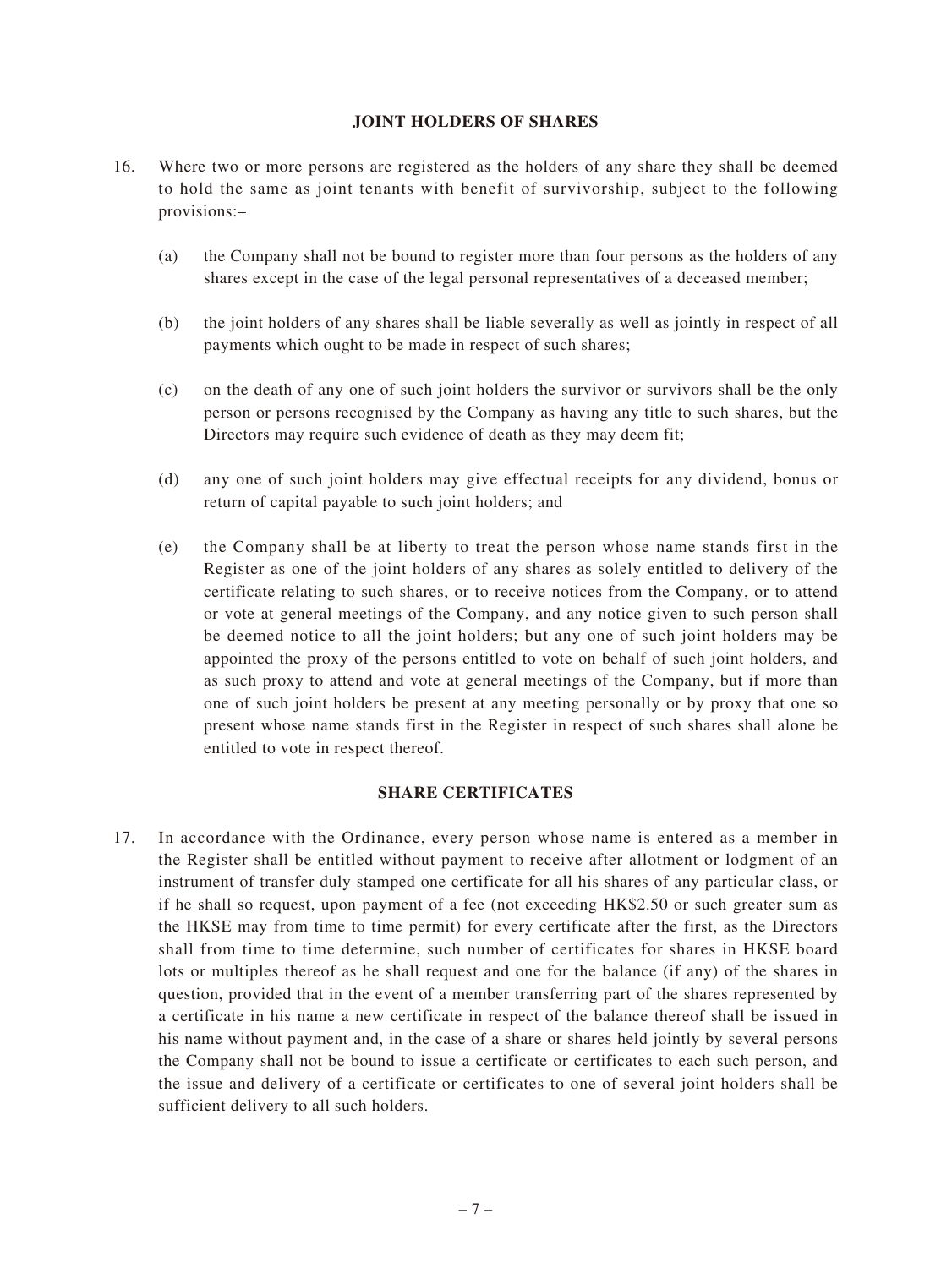- 18. Every share certificate shall be issued under the Seal (which for this purpose may be any official seal as permitted by section 126 of the Ordinance or a mechanical reproduction of the impression of such official seal) and shall specify the number and class of shares and, if required, the distinctive numbers thereof, to which the certificate relates, and the amount paid up thereon and may otherwise be in such form as the Board may from time to time determine. If at any time the share capital of the Company is divided into different classes of shares, every share certificate issued at that time shall comply with section 179 of the Ordinance, and no certificate shall be issued in respect of more than one class of shares.
- 19. Subject to sections 162 to 169 of the Ordinance, if any share certificate shall be worn out, defaced, destroyed or lost, it may be replaced on payment of such fee, if any (not exceeding HK\$2.50 or such greater sum as the HKSE may from time to time permit), on such evidence being produced as the Directors shall require, and in case of wearing out or defacement, on delivery up of the old certificate, and in case of destruction or loss, on the execution of such indemnity (if any), as the Directors may require. In case of destruction or loss, the person to whom such replacement certificate is given shall also bear and pay to the Company all expenses incidental to the investigation by the Company of the evidence of such destruction or loss and of the production of such indemnity.
- 20. The RMB Ordinary Shares issued by the Company shall be registered and centrally deposited with China Securities Depository and Clearing Company Limited in accordance with PRC laws and regulations and the relevant regulations on the administration of securities registration and settlement stipulated by the CSRC. The Company shall establish a register of holders of RMB Ordinary Shares in the mainland of the PRC based on the record provided by the SSE and China Securities Depository and Clearing Company Limited, and such register of holders of RMB Ordinary Shares shall be lawful proof that the holders of RMB Ordinary Shares hold the RMB Ordinary Shares of the Company. The holders of RMB Ordinary Shares registered with China Securities Depository and Clearing Company Limited shall be entitled to the shareholders' rights provided in these Articles and applicable laws and regulations. The holders of RMB Ordinary Shares of the Company may conduct trading in a manner permitted by the CSRC and the SSE.

# **CALLS ON SHARES**

- 21. (a) The Directors may from time to time make calls upon the members in respect of all moneys unpaid on their shares but subject always to the terms of issue of such shares, and any such call may be made payable by instalments.
	- (b) Each member shall, subject to receiving at least fourteen days' notice specifying the time or times and place for payment, pay to the Company the amount called on his shares and at the time or times and place so specified. The non-receipt of a notice of any call by, or the accidental omission to give notice of a call to, any of the members shall not invalidate the call.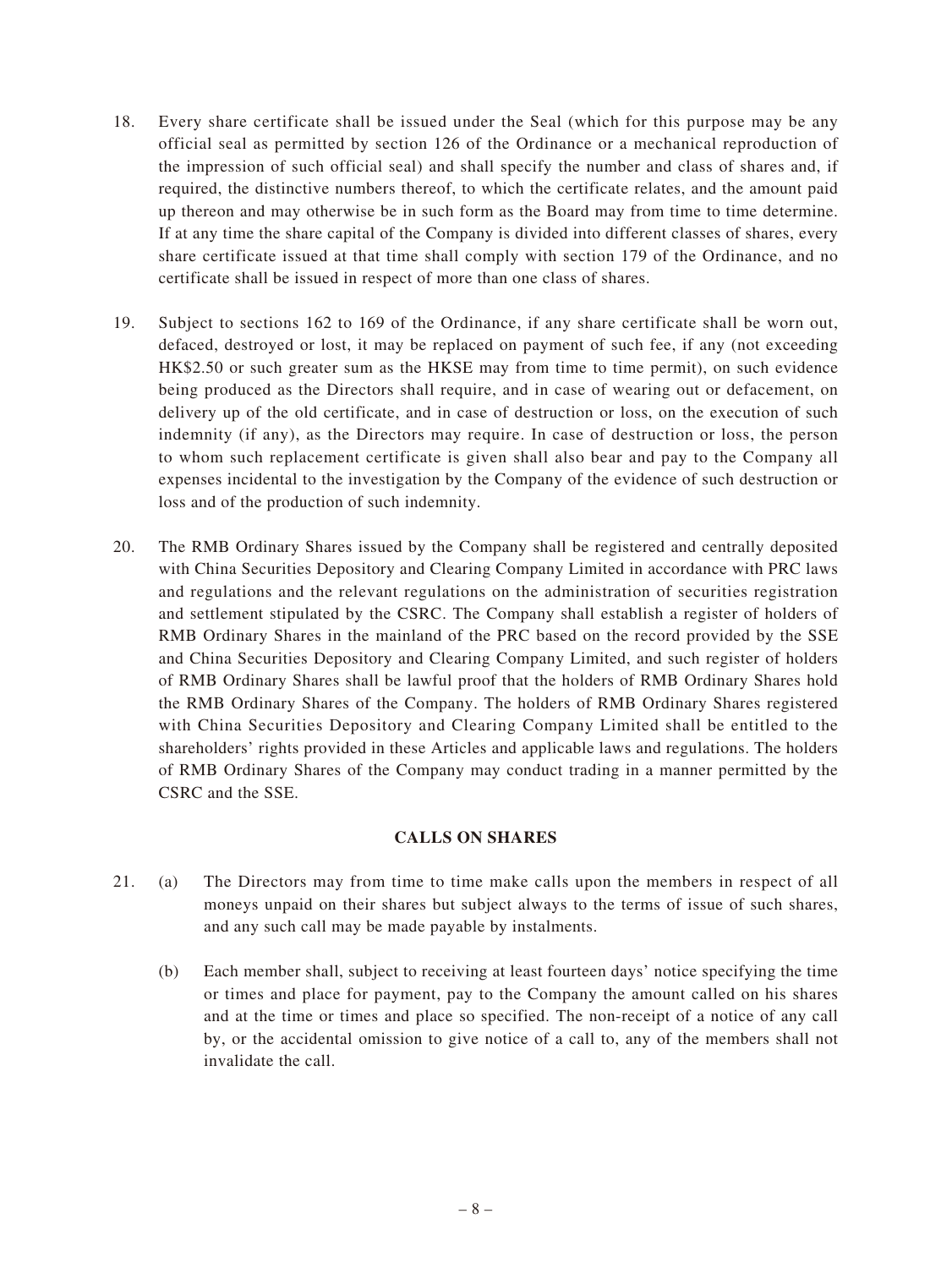- 22. A call shall be deemed to have been made at the time when the resolution of the Directors authorising such call was passed. A call may be revoked, varied or postponed as to all or any of the members liable therefor as the Directors may determine. A person on whom a call is made will remain liable for calls made upon him notwithstanding the subsequent transfer of the shares in respect whereof the call was made.
- 23. If any part of a call be not paid before or on the day appointed for payment thereof, the person from whom the payment is due shall be liable to pay all costs, charges and expenses that the Company may have incurred by reason of such non-payment together with interest on the outstanding part thereof at such rate as the Directors shall determine (not exceeding twenty per cent. per annum) from the day appointed for the payment of such call or instalment to the time of discharge thereof in full; but the Directors may, if they shall think fit, waive the payment of such costs, charges, expenses or interest or any part thereof.
- 24. If, by the terms of the issue of any shares or otherwise, any amount is made payable upon allotment or at any fixed time, every such amount shall be payable as if it were a call duly made and payable on the date on which by the terms of issue the same becomes payable; and all the provisions hereof with respect to the payment of calls and interest thereon, or to the forfeiture of shares for non-payment of calls shall apply to every such amount and the shares in respect of which it is payable in the case of non-payment thereof.
- 25. The Directors may, if they shall think fit, receive from any member willing to advance the same (either in money or money's worth) all or any part of the moneys uncalled and unpaid or instalments payable upon any shares held by him; and upon all or any of the moneys so paid in advance the Directors may (until the same would, but for such payment in advance, become presently payable) pay interest at such rate as may be agreed upon between the member paying the moneys in advance and the Directors (not exceeding twenty per cent. per annum). But a payment in advance of a call shall not entitle the shareholder to receive any dividend or to exercise any other rights or privileges as a shareholder in respect of the share or the due portion of the shares upon which payment has been advanced by such shareholder before it is called. The Directors may also at any time repay the amount so advanced upon giving to such member one month's notice in writing unless before the expiration of such notice the amount so advanced shall have been called up on the shares in respect of which it was advanced.
- 26. On the trial or hearing of any action for the recovery of any money due for any call, it shall be sufficient to prove that the name of the member sued is entered in the Register as the holder, or one of the holders, of the shares in respect of which such money is due; that the resolution making the call is duly recorded in the minute book of the Company; and that notice of such call was duly given to the member sued in pursuance of these Articles, and it shall not be necessary to prove the appointment of the Directors who made such call, nor any other matter whatsoever, but the proof of the matters aforesaid shall be conclusive evidence that the money is due.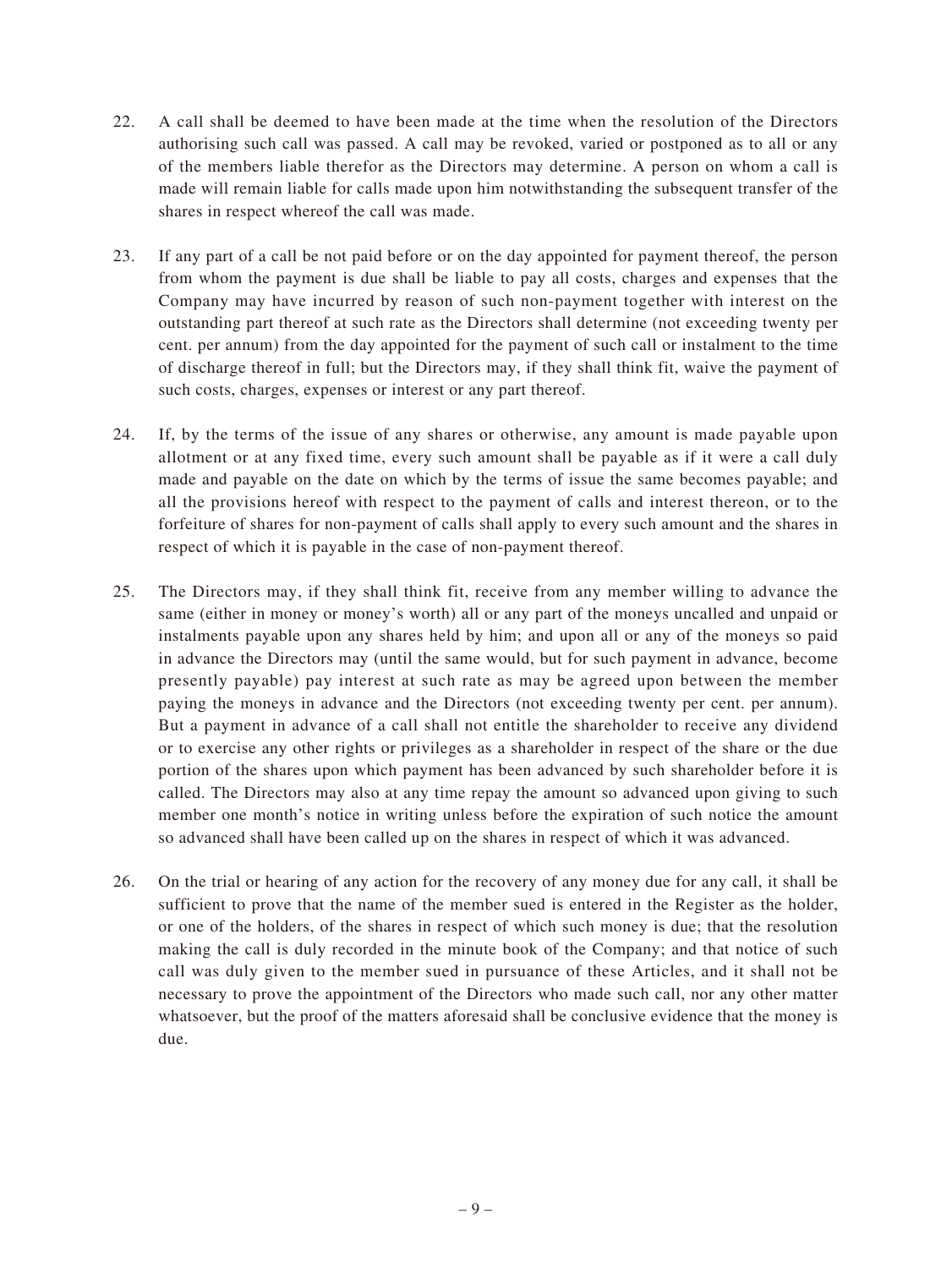27. No member shall, unless the Directors otherwise determine, be entitled to receive any dividend or bonus, or to receive notice of or to be present or vote at any general meeting, either personally or (save as proxy for another member) by proxy, or to exercise any privileges as a member, or be reckoned in a quorum, until he shall have paid all calls or other sums for the time being due and payable on every share held by him, whether alone or jointly with any other person, together with interest and expenses (if any).

## **FORFEITURE**

- 28. If any member fails to pay in full any call or any instalment of a call on the day appointed for payment thereof, the Directors may at any time thereafter, during such time as any part of the call remains unpaid without prejudice to the provisions of Article 27, serve a notice on him requiring him to pay so much of the call as is unpaid together with interest accrued and any expenses incurred by reason of such non-payment.
- 29. The notice shall name a further day (not being less than fourteen days from the date of the notice) on or before which such call or part thereof and all interest accrued and expenses incurred by reason of such non-payment are to be paid, and it shall also name the place where payment is to be made, such place being either the Office, or some other place at which calls of the Company are usually made payable. The notice shall also state that, in the event of nonpayment at or before the time and at the place appointed, the shares in respect of which such call is payable will be liable to forfeiture.
- 30. To the extent permitted by applicable laws and regulations, the Listing Rules and these Articles, if the requirements with regard to payment of any such notice as aforesaid be not complied with, any shares in respect of which such notice has been given may, at any time thereafter and before the payment required by the notice has been made, be forfeited by a resolution of the Directors to that effect, and any such forfeiture shall extend to all dividends and bonuses declared in respect of the shares so forfeited but not payable until after such forfeiture. The Directors may accept the surrender of any shares liable to be forfeited hereunder and in such cases references in these Articles to forfeiture shall include surrender.
- 31. To the extent permitted by applicable laws and regulations, the Listing Rules and these Articles, any shares so forfeited shall be deemed for the purposes of this Article to be the property of the Company and may be sold, re-allotted or otherwise disposed of either subject to or discharged from all calls made prior to the forfeiture, to any person, upon such terms as to subscription price and otherwise and in such manner and at such time or times as the Directors think fit. For the purpose of giving effect to any such sale or other disposition the Directors may authorise the transfer of the shares so sold or otherwise disposed of to the purchaser thereof or any other person becoming entitled thereto. The Directors shall account to the person whose shares have been forfeited with the balance (if any) of monies received by the Company in respect of those shares after deduction of expenses of forfeiture, sale or disposal of the shares and any amounts due to the Company in respect of the shares.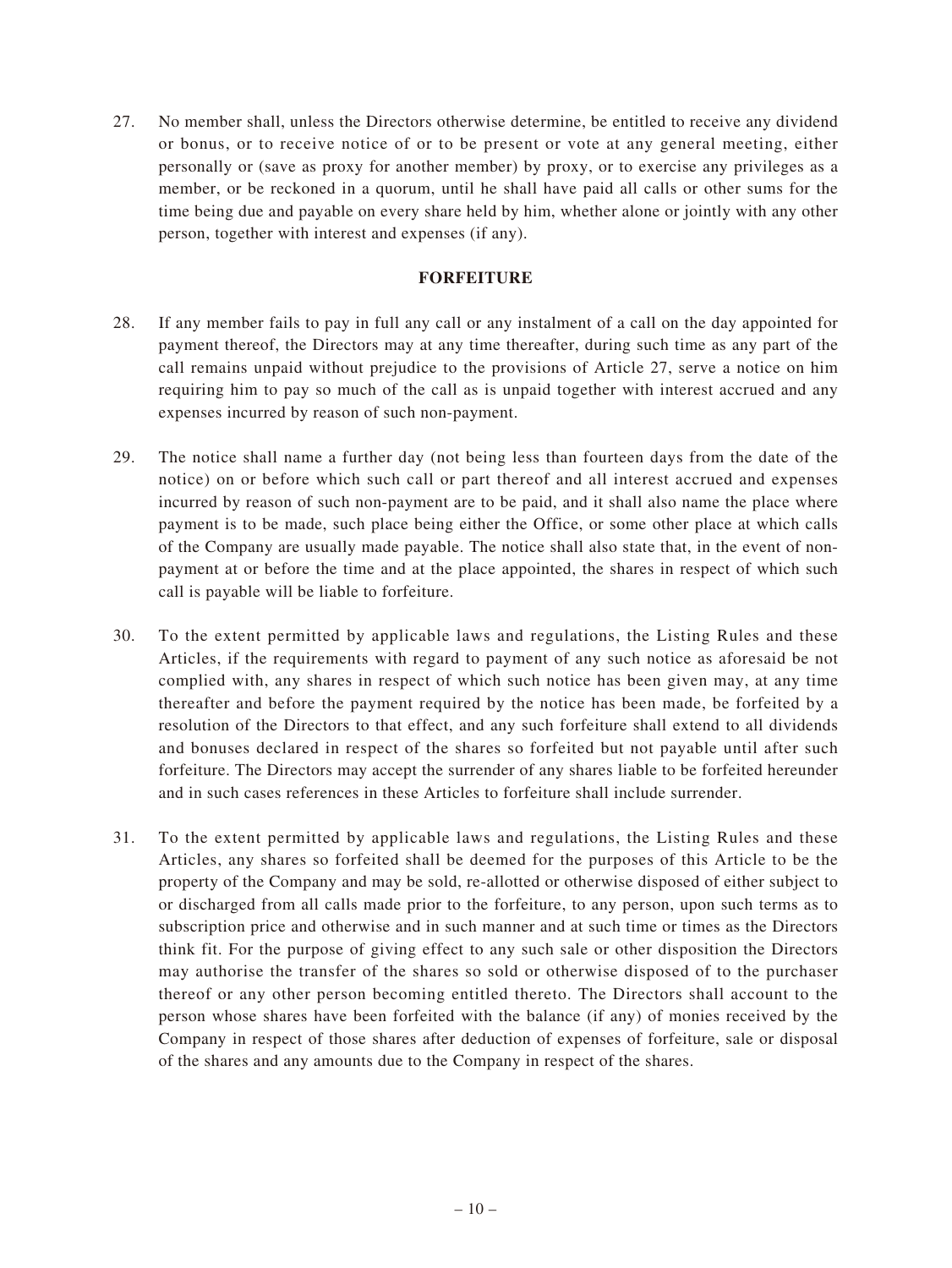- 32. To the extent permitted by applicable laws and regulations, the Listing Rules and these Articles, the Directors may, at any time before any shares so forfeited shall have been sold, re-allotted or otherwise disposed of, annul the forfeiture thereof upon such conditions as they think fit or permit the share forfeited to be redeemed upon the terms of payment of all calls and interest due thereon and all expenses incurred in respect of the share, and upon such further terms (if any) as it thinks fit.
- 33. Any person whose shares have been forfeited shall cease to be a member in respect of the forfeited shares but shall notwithstanding the forfeiture be and remain liable to pay to the Company all moneys which, at the date of forfeiture, were payable by him to the Company in respect of the shares, together with interest thereon from the date of forfeiture until payment at such rate as the Directors may prescribe (not exceeding twenty per cent. per annum), and the Directors may enforce the payment of such moneys or any part thereof and without any deduction or allowance for the value of the shares at the date of forfeiture, but his liability shall cease if and when the Company shall have received payment in full of all such moneys in respect of the shares. For the purposes of this Article any sum which, by the terms of issue of a share, is payable thereon at a fixed time which is subsequent to the date of forfeiture, shall notwithstanding that the time has not yet arrived be deemed to be payable at the date of forfeiture, and the same shall become due and payable immediately upon the forfeiture, but interest thereon shall only be payable in respect of any period between the said fixed time and the date of actual payment.
- 34. When any shares have been forfeited, notice of the resolution shall be given to the member in whose name it stood immediately prior to the forfeiture and an entry shall be made in the Register recording the forfeiture and the date thereof but no forfeiture shall be in any manner invalidated by any omission or neglect to give such notice or make any such entry, and so soon as the shares so forfeited have been sold or otherwise disposed of an entry shall also be made of the manner and date of the sale or disposal thereof.

#### **LIEN**

35. The Company shall have a first and paramount lien on every share (not being a fully paid-up share) for all moneys outstanding in respect of such share whether presently payable or not, and the Company shall also have a first and paramount lien on every share (other than fully paid-up shares) standing registered in the name of a member, whether singly or jointly with any other person or persons, for all the debts and liabilities of such member or his estate to the Company, whether the same shall have been incurred before or after notice has been given to the Company of any interest of any person other than such member, and whether the time for the payment or discharge of the same shall have already arrived or not, and notwithstanding that the same are joint debts or liabilities of such member or his estate and any other person, whether a member or not. The Company's lien on a share shall extend to all dividends payable thereon. To the extent permitted by applicable laws and regulations, the Listing Rules and these Articles, the Directors may at any time either generally or in any particular case waive any lien that has arisen, or declare any share to be wholly or in part exempt from the provisions of this Article.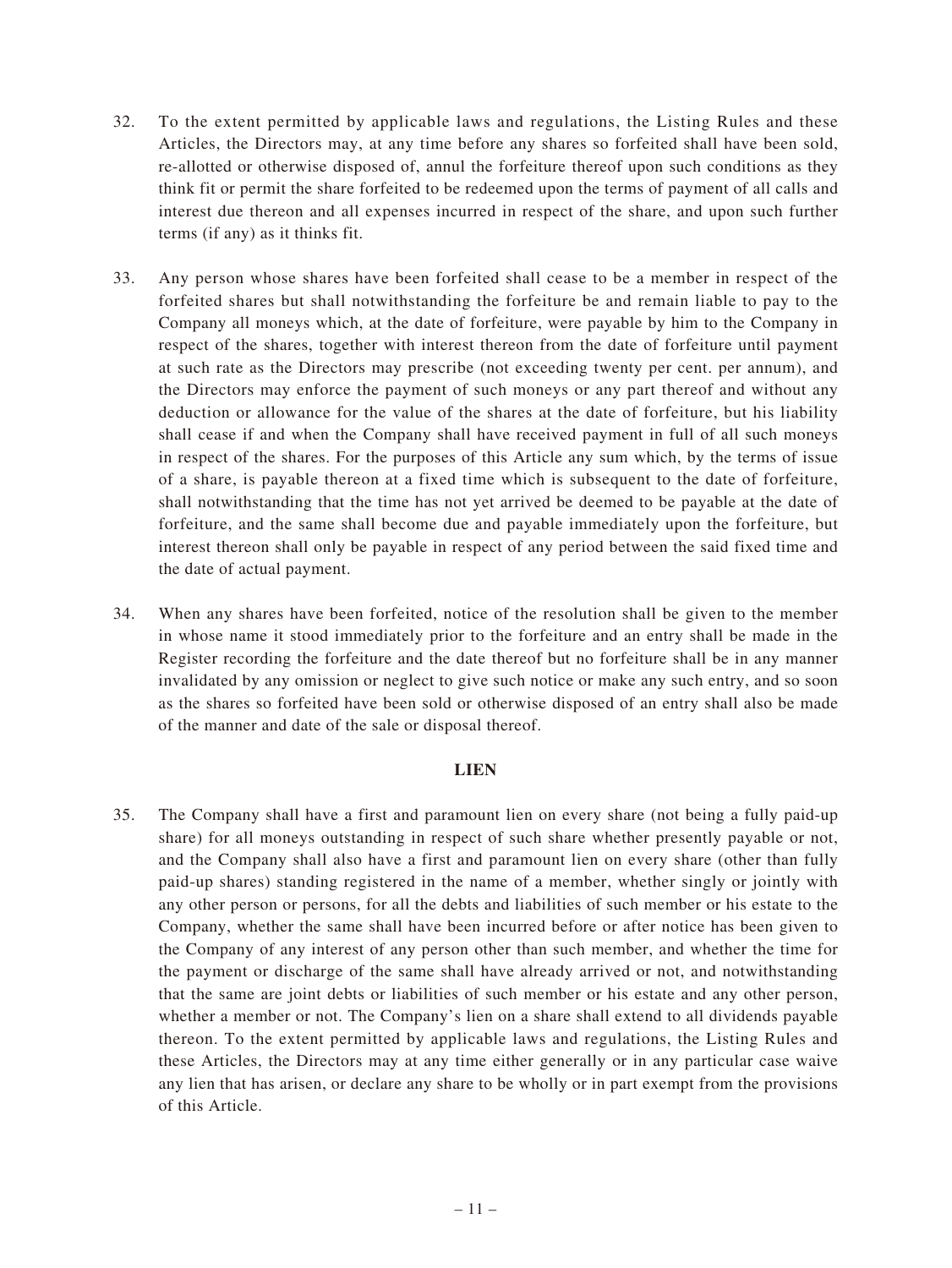- 36. To the extent permitted by applicable laws and regulations, the Listing Rules and these Articles, the Company may sell in such manner as the Directors think fit any share on which the Company has a lien, but no sale shall be made unless some sum in respect of which the lien exists is presently payable or the liability or engagement in respect of which such lien exists is liable to be presently fulfilled or discharged, nor until the expiration of fourteen days after a notice in writing stating and demanding payment of the sum presently payable and giving notice of intention to sell in default shall have been given to the holder for the time being of the share or the person entitled thereto by reason of his death, bankruptcy or winding-up or otherwise by operation of law or court order.
- 37. The net proceeds of such sale after payment of the costs of such sale shall be applied in or towards payment or satisfaction of the debts or liabilities in respect whereof the lien exists so far as the same are presently payable and any residue shall (subject to a like lien for debts or liabilities not presently payable as existed upon the shares prior to the sale) be paid to the person entitled to the shares at the time of the sale. For giving effect to any such sale the Directors may authorise some person to transfer the shares so sold to the purchaser thereof and may enter the purchaser's name in the Register as holder of the shares, and the purchaser shall not be bound to see to the application of the purchase money, nor shall his title to the shares be affected by any irregularity or invalidity in the proceedings in reference to the sale.
- 38. A statutory declaration in writing that the declarant is a Director or the Secretary of the Company and that a share has been duly forfeited or surrendered or sold on a date stated in the declaration shall be conclusive evidence of the facts therein stated as against all persons claiming to be entitled to the share. Such declaration and the receipt of the Company for the consideration (if any) given for the share on the sale, re-allocation or disposal thereof together with the share certificate delivered to a purchaser or allottee thereof shall (subject to the execution of a transfer if the same be required) constitute a good title to the share and the person to whom the share is sold, re-allotted or disposed of shall be registered as the holder of the share and shall not be bound to see to the application of the purchase money (if any) nor shall his title to the share be affected by any irregularity or invalidity in the proceedings in reference to the forfeiture, surrender, sale, re-allotment or disposal of the share.

# **TRANSFER OF SHARES**

39. The instrument of transfer of any shares in the Company shall be in writing the usual common form or in such other form as the Board may accept and may be under hand only or, if the transferor or transferee is a Clearing House (or its nominee), by hand or by machine imprinted signature or by such other manner of execution as the Board may approve from time to time and shall be executed by or on behalf of the transferor and by or on behalf of the transferee. The transferor shall remain the holder of the shares concerned until the name of the transferee is entered in the Register in respect thereof. Nothing in these Articles shall preclude the Board from recognising a renunciation of the allotment or provisional allotment of any share by the allottee in favour of some other person.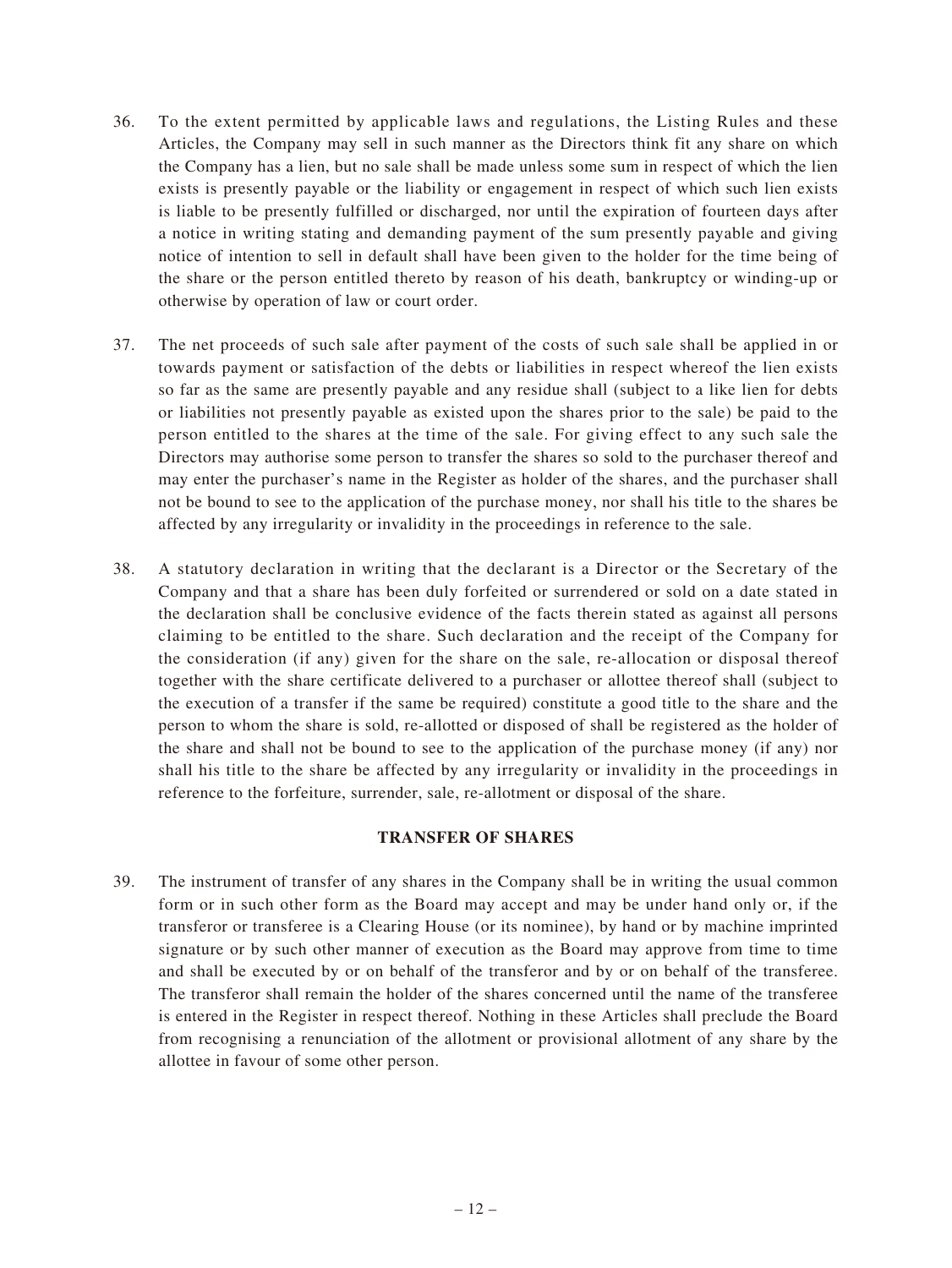- 40. Every instrument of transfer shall be lodged at the Office for registration (or at such other place as the Board may appoint for such purpose) accompanied by the certificate relating to the shares to be transferred and such other evidence as the Directors may require in relation thereto. All instruments of transfer which shall be registered shall be retained by the Company, but save where fraud is suspected any instrument of transfer which the Directors may decline to register shall, on demand, be returned to the person depositing the same.
- 41. There shall be paid to the Company in respect of the registration of a transfer and of any Grant of Probate or Letters of Administration, Certificate of Marriage or Death, Power of Attorney or other document relating to or affecting the title to any share or for making of any entry in the Register affecting the title to any share such fee (if any) as the Directors may from time to time require or prescribe (but not exceeding HK\$2.50 or such greater sum as the HKSE may from time to time permit).
- 42. The registration of transfers may be suspended at such times and for such periods as the Directors may, in accordance with section 632 of the Ordinance, from time to time determine and either generally or in respect of any class of shares.
- 43. The Directors may, subject to sections 151, 152 and 158 of the Ordinance, at any time in their absolute discretion and without assigning any reason therefor decline to register any transfer of any share (not being a fully paid-up share). If the Directors refuse to register a transfer they shall, within two months after the date on which the transfer was lodged with the Company, send to the transferor and transferee notice of the refusal.
- 44. The Directors may also decline to register any transfer unless:–
	- (a) the instrument of transfer is in respect of only one class of share;
	- (b) in the case of a transfer to joint holders, the number of transferees does not exceed four;
	- (c) the shares concerned are free of any lien in favour of the Company;
	- (d) the instrument of transfer is properly stamped;
	- (e) such other conditions as the Directors may from time to time impose for the purpose of guarding against losses arising from forgery are satisfied;
	- (f) a fee not exceeding the maximum fee prescribed or permitted from time to time by the HKSE is paid to the Company in respect thereof;
	- (g) the instrument of transfer is accompanied by the certificate of the shares to which it relates, and such other evidence as the Board may reasonably require to show the right of the transferor to make the transfer.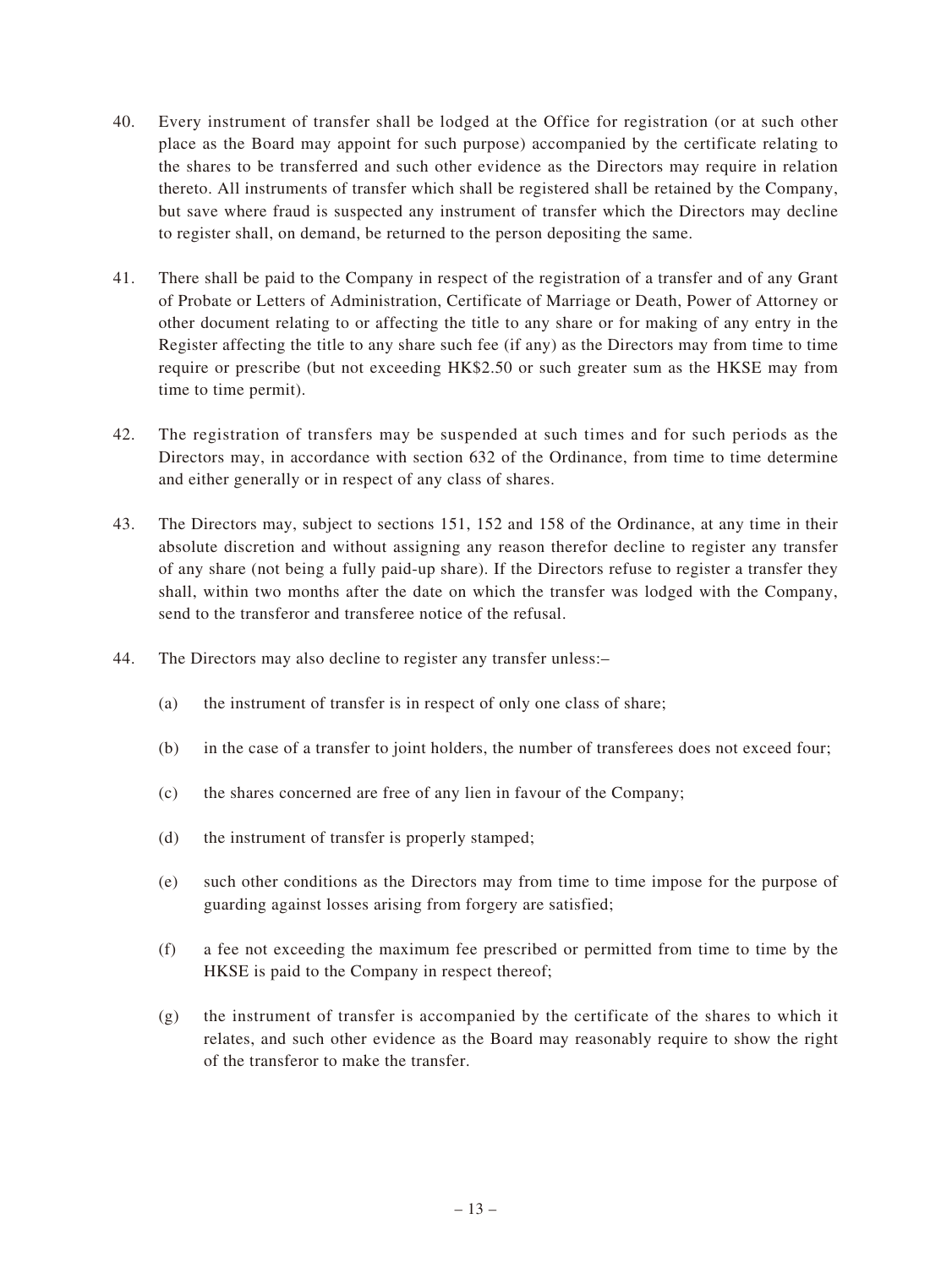45. No transfer may be made to an infant or to a person of unsound mind or under other legal disability.

# **TRANSMISSION OF SHARES**

- 46. In the case of the death of a member, the survivor or survivors where the deceased was a joint holder, and the legal personal representatives of the deceased where he was a sole or only surviving holder, shall be the only persons recognised by the Company as having any title to his shares; but nothing herein contained shall release the estate of a deceased holder, whether sole or joint, from any liability in respect of any share solely or jointly held by him.
- 47. Any person becoming entitled to shares in the Company in consequence of the death, bankruptcy or winding-up of any member or otherwise by operation of law or by court order shall, upon producing such evidence of his title as the Directors may require, have the right either to be registered himself as the holder of the shares upon giving to the Company notice in writing of such his desire or to transfer such shares to some other person. All the limitations, restrictions and provisions of these Articles and the Ordinance relating to the right to transfer and the registration of transfers of shares shall be applicable to any such notice or transfer as if the same were a transfer of shares by a member, including the Directors' right to refuse or suspend registration.
- 48. A person becoming entitled to shares in the Company in consequence of the death, bankruptcy or winding-up of any member or otherwise by operation of law or by court order shall have the right to receive and give a discharge for any dividends or other moneys payable in respect of the shares, provided always that the Directors may at any time give notice requiring any such person to elect to be registered himself or to transfer the shares, and if the notice is not complied with within sixty days, the Directors may thereafter withhold payment of all dividends or other moneys payable in respect of the shares until the requirements of the notice have been complied with but subject to the requirements of Article 85 being met, such a person may vote at meetings.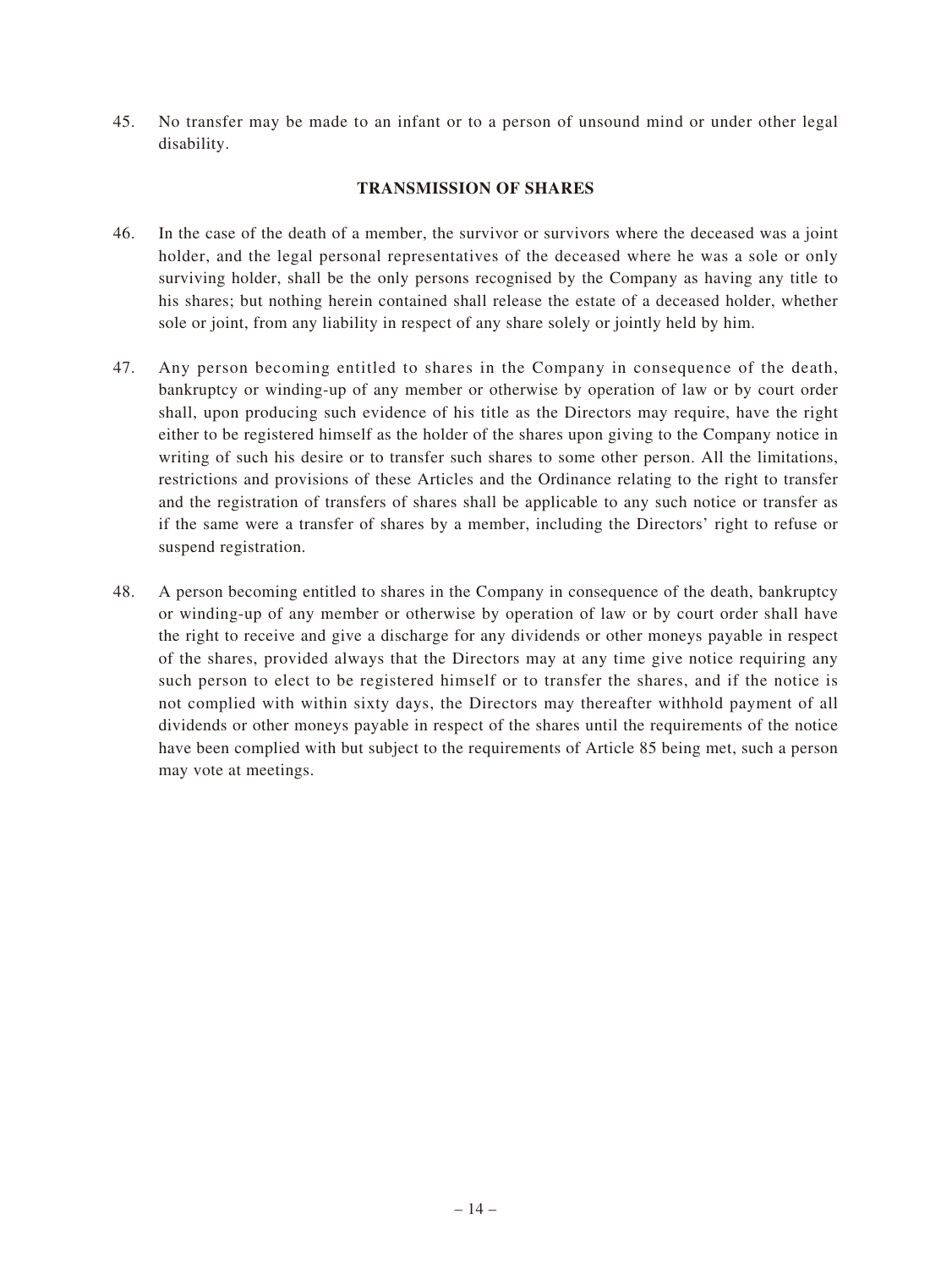#### **INCREASE OF CAPITAL**

- 49. A general meeting resolving upon the creation of any new shares may direct that the same or any of them shall be offered in the first instance, to all the holders for the time being of any class of shares in the capital of the Company, in proportion to the number of shares of such class held by them respectively, or make any other provisions as to the issue and allotment of the new shares, and in default of any such direction, or so far as the same shall not extend, the new shares shall be at the disposal of the Directors to the extent permitted by applicable laws and regulations, the Listing Rules and these Articles, and Article 9 shall apply thereto. To the extent permitted by applicable laws and regulations, the Listing Rules and these Articles, the Company may exercise any powers conferred or permitted by the Ordinance or any other ordinance from time to time to purchase or otherwise acquire its own shares at any price or to give, directly or indirectly, by means of a loan, guarantee, the provision of security or otherwise, financial assistance for the purpose of or in connection with a purchase or other acquisition made or to be made by any person of any shares in the Company and should the Company purchase or otherwise acquire its own shares neither the Company nor the Board shall be required to select the shares to be purchased or otherwise acquired ratably or in any other particular manner as between the holders of shares of the same class or as between them and the holders of shares of any other class or in accordance with the rights as to dividends or capital conferred by any class of shares provided always that any such purchase or other acquisition or financial assistance shall only be made or given in accordance with any relevant rules or regulations issued by the HKSE, the Securities and Futures Commission of Hong Kong, the SSE or the CSRC from time to time in force.
- 50. Subject to any direction or determination that may be given or made in accordance with the powers contained in these Articles, all new shares created shall be subject to the same provisions herein contained with reference to the payment of calls, transfer, transmission, forfeiture, lien and otherwise as the existing shares of the Company.

#### **ALTERATIONS OF SHARE CAPITAL**

- 51. The Company may by ordinary resolution:–
	- (a) subdivide its existing shares or any of them into a larger number of shares provided that in the subdivision of an existing share the proportion between the amount paid and the amount (if any) unpaid on each reduced share shall be the same as it was in the case of the share from which the reduced share is derived, and so that the resolution whereby any share is subdivided may determine that as between the holders of the shares resulting from such subdivision one or more of the shares may, as compared with the others, have any such preferred, deferred or other special rights or be subject to any such restrictions as the Company has power to attach to unissued or new shares;
	- (b) divide its shares into several classes and attach thereto respectively any preferential, deferred, qualified or special rights, privileges or conditions;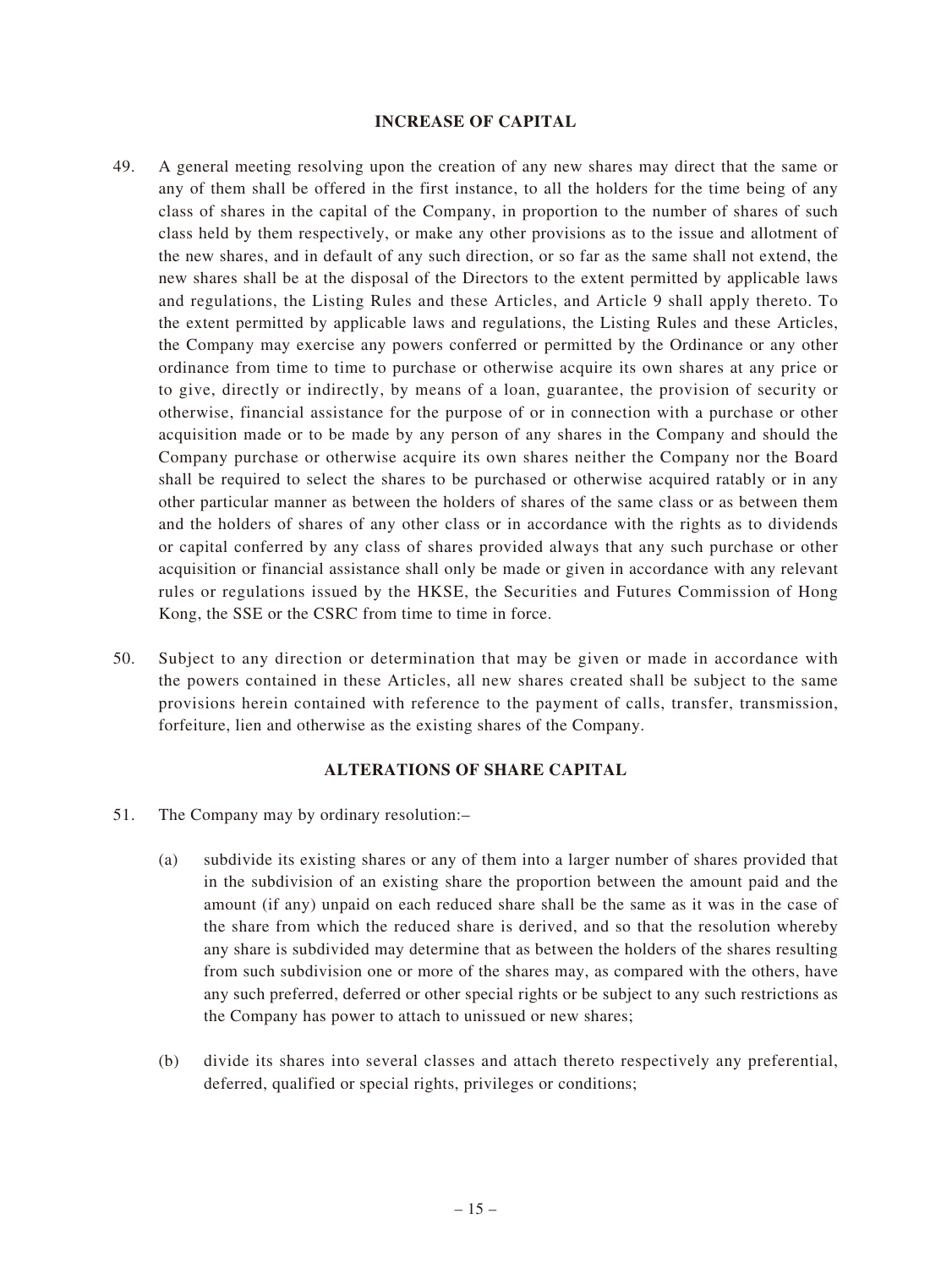- (c) consolidate and divide its capital or any part thereof into a larger or smaller number of shares than its existing shares;
- (d) cancel any shares which at the date of the passing of the resolution have not been taken or agreed to be taken by any person;
- (e) make provision for the issue and allotment of shares which do not carry any voting rights; and
- (f) generally alter its share capital in any one or more of the ways permitted under the Ordinance.
- 52. The Company may by special resolution reduce its share capital in any manner allowed by law.
- 53. Where any difficulty arises in regard to any consolidation and division under Article 51(c), the Directors may settle the same as they think expedient and in particular may arrange for the sale of the shares representing fractions and the distribution of the net proceeds of sale in due proportion amongst the members who would have been entitled to the fractions, and for this purpose the Directors may authorise some person to transfer the shares representing fractions to the purchaser thereof, who shall not be bound to see to the application of the purchase money nor shall his title to the shares be affected by any irregularity or invalidity in the proceedings relating to the sale.

# **MODIFICATION OF RIGHTS**

- 54. All or any of the special rights attached to any class of shares (unless otherwise provided for by the terms of issue of the shares of that class) for the time being in issue may subject to the provisions of the Ordinance, at any time, as well before as during liquidation, be altered or abrogated either with the consent in writing of the holders of not less than three-fourths of the issued shares of that class or with the sanction of a special resolution passed at a separate general meeting of the holders of shares of that class, and all the provisions contained in these Articles relating to general meetings shall mutatis mutandis apply to every such meeting but so that the quorum thereof shall be not less than two persons holding or representing by proxy one third of the total voting rights of holders of shares of the class, and that any holder of shares of that class present in person or by proxy may demand a poll.
- 55. The provisions of the foregoing Article shall apply to the variation or abrogation of the special rights attached to some only of the shares of any class as if each group of shares of the class differently treated formed a separate class the rights whereof are to be varied.
- 56. The special rights conferred upon the holders of the shares or class of shares shall not unless otherwise expressly provided in the rights attaching to or the terms of issue of such shares, be deemed to be altered by the creation or issue of further shares ranking pari passu therewith.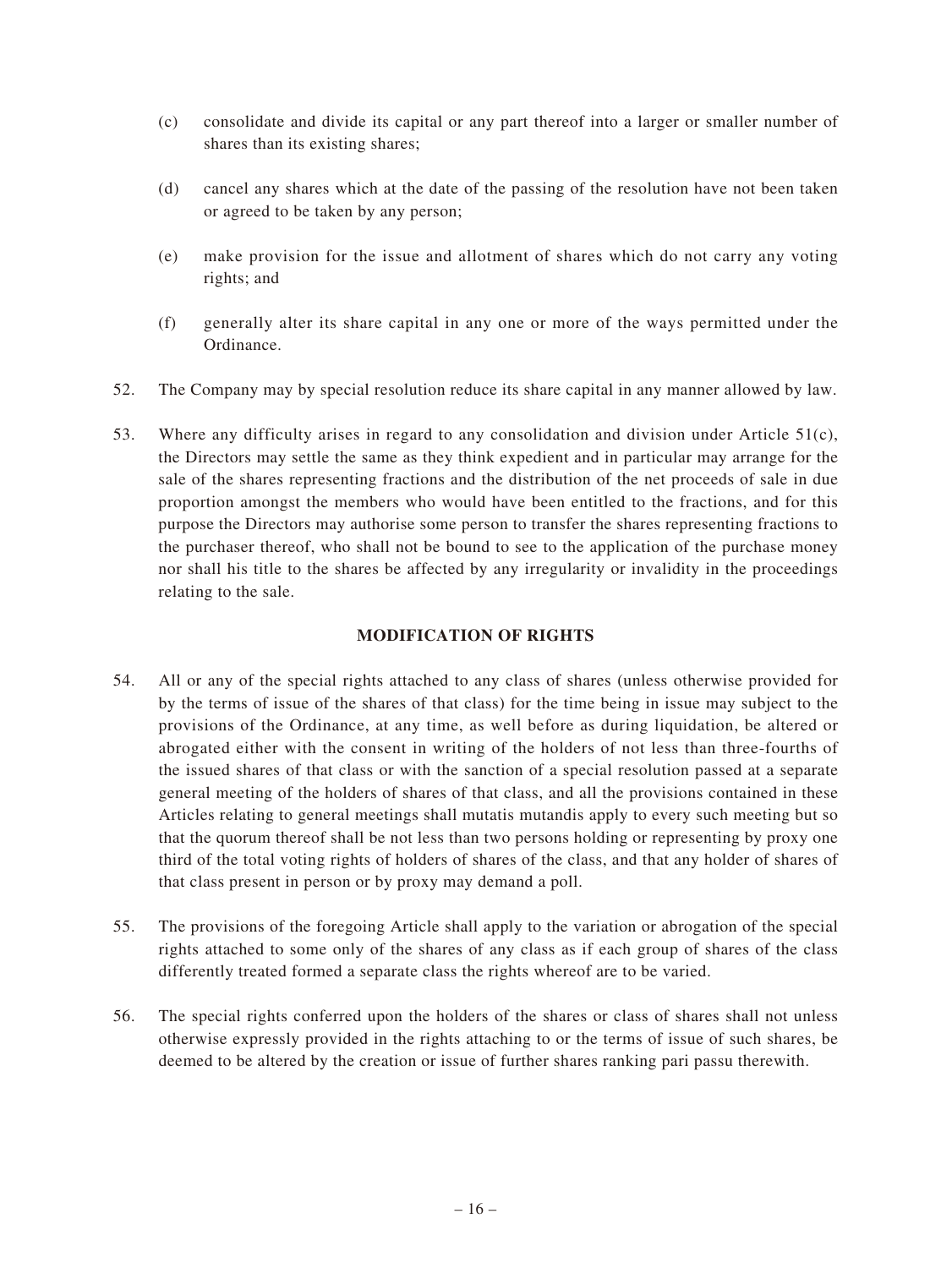## **GENERAL MEETINGS**

- 57. Subject to applicable laws and regulations, the Listing Rules and these Articles, the following functions and powers may be exercised at a general meeting of the Company:
	- (a) to appoint and remove Directors (except where appointment or removal by the Board is permitted by these Articles);
	- (b) to consider and approve the annual reports of the Board and/or the Auditors as required by the Stock Exchanges;
	- (c) to consider and approve the dividend distribution proposals of the Company;
	- (d) to consider and approve any increase in the number of issued shares of the Company (including the issue of shares (preferred shares included), securities convertible to shares, share warrants and other securities affecting the share capital of the Company);
	- (e) subject to compliance with other requirements of applicable laws and regulations, to consider and approve any reduction of the number of issued shares of the Company;
	- (f) to consider and approve any amalgamation, winding up or change of company status of the Company (including a change from a public company to a private company);
	- (g) to consider and approve any amendment to the Articles of Association of the Company or adoption of new Articles of Association of the Company;
	- (h) to consider and approve the appointment, re-appointment or removal of the Auditors of the Company and authorise the Board to fix their remuneration;
	- (i) to consider and approve any external guarantee which is required to be approved at a general meeting under applicable laws and regulations and the Listing Rules;
	- (j) to consider and approve any transaction which is required to be approved at a general meeting under applicable laws and regulations and the Listing Rules;
	- (k) to consider and approve any material purchase or disposal of assets, where the transaction amount within one year exceeds 30% of the latest audited total assets of the Company, as provided under applicable laws and regulations and the Listing Rules;
	- (l) to consider and approve any provision of guarantees by the Company, where the guaranteed amount within one year exceeds 30% of the latest audited total assets of the Company, as provided under applicable laws and regulations and the Listing Rules;
	- (m) to consider and approve any equity incentive scheme of the Company which is required to be approved at a general meeting under applicable laws and regulations and the Listing Rules;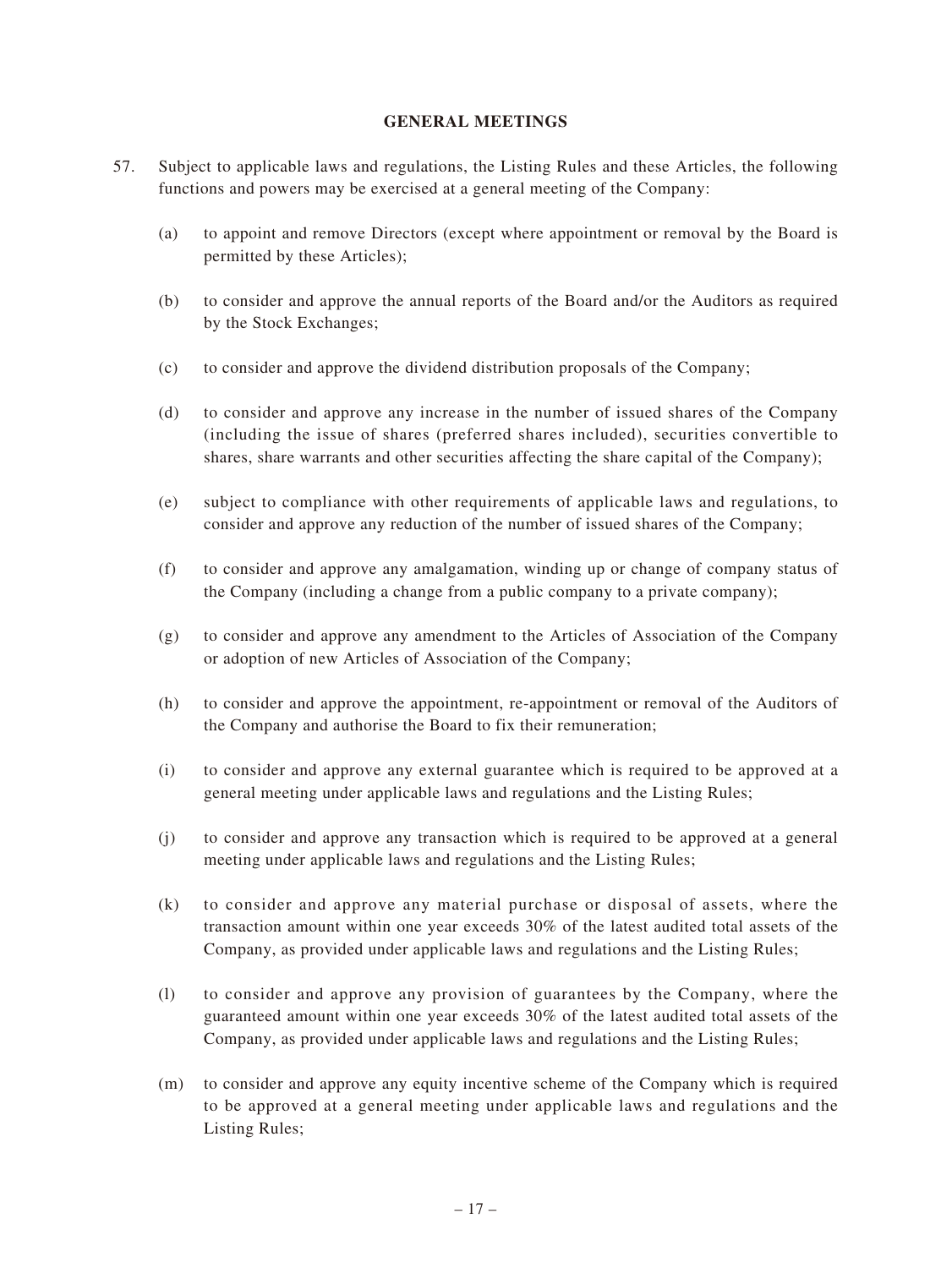- (n) to consider and approve any consolidation or subdivision of all or any of the share capital of the Company;
- (o) to cancel any shares which have not been subscribed for or agreed to be subscribed for by any person as at the date of the passing of the relevant resolution; and
- (p) to exercise other functions and powers as provided under applicable laws and regulations, the Listing Rules, these Articles and so forth.

To the extent permitted by applicable laws and regulations and the Listing Rules, the relevant functions and powers exercised at a general meeting may be delegated to the Board of the Company through appropriate procedures. If any matter is permitted under applicable laws and regulations and the Listing Rules to be approved by way of shareholders' written approval or resolution in lieu of a general meeting, then this Article shall not be deemed to require such matter to be approved by way of a general meeting.

In accordance with the requirements of applicable laws and regulations, the Listing Rules, these Articles and the policy governing the procedures of general meetings of the Company, any matter considered at a general meeting shall be passed as either an ordinary resolution or a special resolution. Notwithstanding other provisions of these Articles, if certain matters to be passed as ordinary resolutions are required under applicable laws and regulations, the Listing Rules, these Articles or the policy governing the procedures of general meetings of the Company to be passed by votes representing not less than two-thirds of the voting rights held by the shareholders of the Company present at a general meeting who, being entitled to do so, vote either in person or (if a proxy is permitted) by proxy or (if the shareholder is a corporation) by its duly authorised representative at the meeting, then such requirement shall prevail.

- 58. The following business may be transacted by the shareholders of the Company at a general meeting:
	- (a) business specified in the notice of meeting (or any supplement thereto) given by or at the direction of the Board (or any duly authorised committee thereof);
	- (b) business otherwise duly brought before a general meeting by or at the direction of the Board (or any duly authorised committee thereof);
	- (c) business in relation to shareholders' request for the Company to circulate a resolution for an annual general meeting in accordance with section 615 of the Ordinance;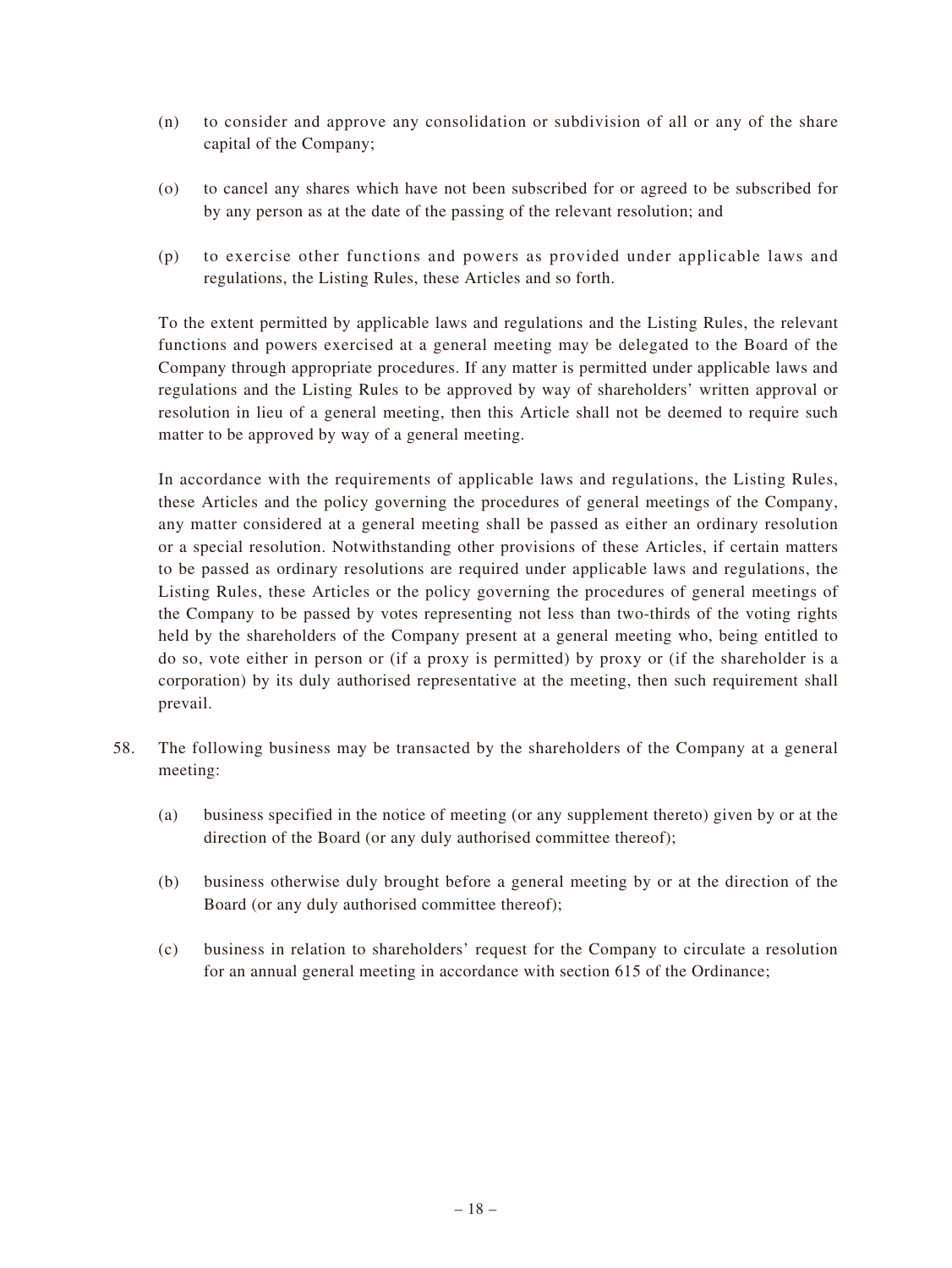- (d) business duly put forward at a general meeting in accordance with these Articles by shareholder(s) satisfying the following requirements after the notice of the general meeting is given, provided that the scheduled convening of the general meeting by the Company shall not be affected: (i) such shareholder(s) is/are registered shareholder(s) of the Company on both the date of such shareholder(s) putting forward the provisional proposal in accordance with these Articles or other policies of the Company and the record date for the determination of voting rights at such general meeting, individually or collectively holding 3% or more of the total number of shares issued by the Company with voting rights; and (ii) the provisional proposal is put forward by such shareholder(s) and submitted to the Board in writing 10 days before the convening of the general meeting; and
- (e) any other business to be approved at any general meeting in accordance with applicable laws and regulations and the Listing Rules.
- 59. The Company shall in respect of each financial year hold a general meeting as its annual general meeting in addition to any other meetings in that year. The annual general meeting shall be held within 6 months after the end of each financial year. All other general meetings shall be called extraordinary general meetings.
- 60. (a) The Directors may whenever they think fit, or shall on requisition by shareholders in accordance with section 566 of the Ordinance, proceed to convene an extraordinary general meeting.
	- (b) An extraordinary general meeting may also be convened by the Board on requisition by shareholder(s) individually or collectively holding 10% or more of the shares of the Company in accordance with applicable laws and regulations, the Listing Rules and these Articles.
- 61. A general meeting may be held at two or more places using any technology that enables members who are not together at the same place to listen, speak and vote at such meeting. Specifically, a general meeting may be held as a physical meeting, a hybrid meeting or an electronic meeting, as may be determined by the Directors in their absolute discretion. In accordance with the requirements of applicable laws and regulations, the Listing Rules and these Articles, the Board shall adopt network-based or other means that are safe, economical and convenient to facilitate shareholders' participation in a general meeting.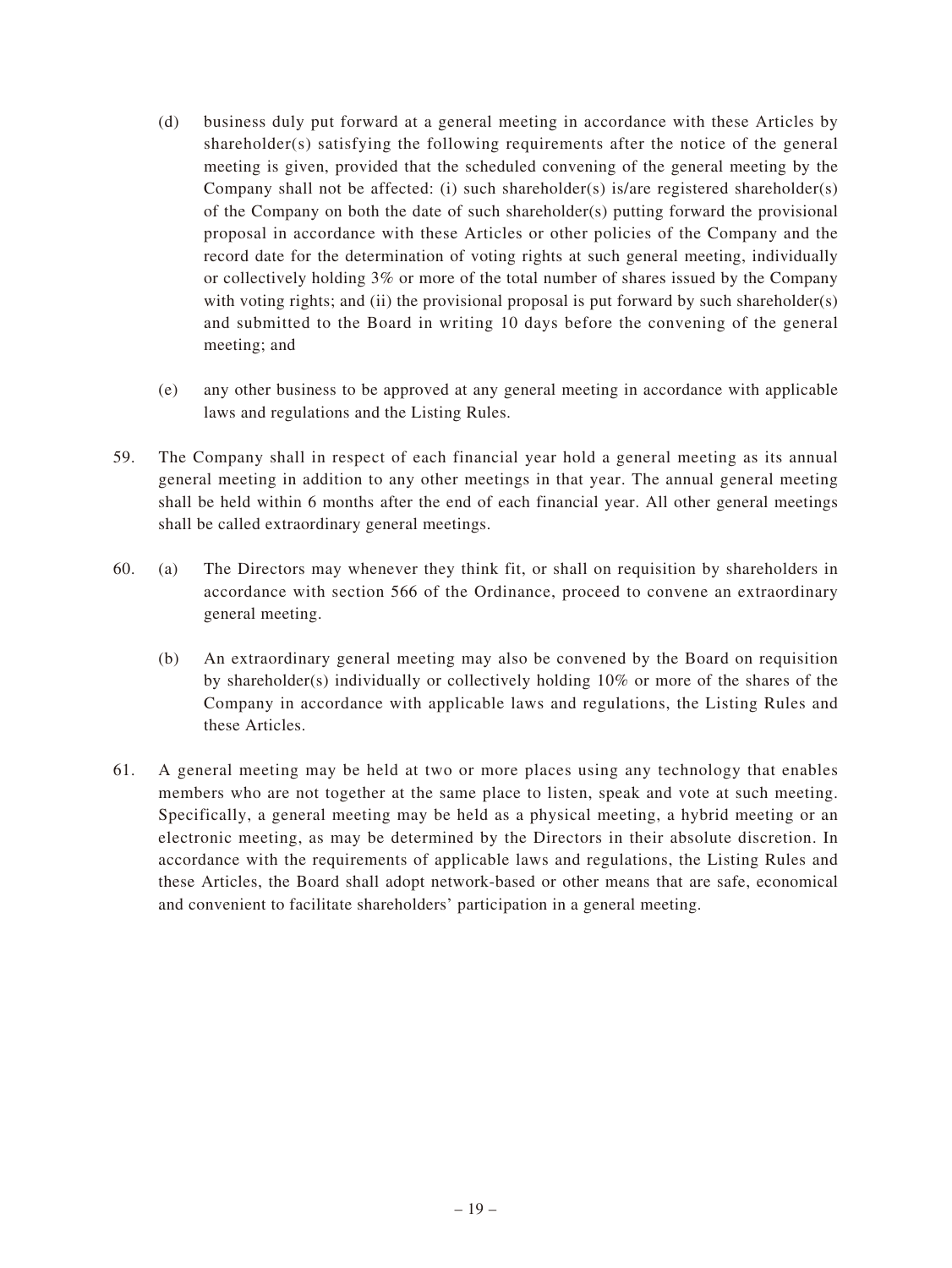#### **NOTICE OF GENERAL MEETINGS**

- 62. Subject to section 578 of the Ordinance, an annual general meeting shall be called by not less than 21 days' notice in writing, and any other general meeting shall be called by not less than 14 days' notice in writing. The notice shall specify the date and time of meeting and, save for an electronic meeting, the Principal Meeting Place, as well as the agenda and particulars of the resolutions. If the general meeting is to be a hybrid meeting or an electronic meeting, the notice shall include a statement to that effect and with details of the electronic facilities for attendance and participation at the meeting or where such details will be made available by the Company prior to the meeting. The notice convening an annual general meeting shall specify the meeting as such, and the notice convening a meeting to pass a special resolution shall specify the intention to propose the resolution as a special resolution. There shall appear on every such notice with reasonable prominence a statement that a member entitled to attend and vote is entitled to appoint one or more proxies to attend and vote instead of him and that a proxy need not be a member of the Company.
- 63. Notwithstanding that a meeting of the Company is called by shorter notice than that specified in these Articles or required by the Ordinance, it shall be deemed to have been duly called if it is so agreed:–
	- (a) in the case of a meeting called as the annual general meeting, by all the members entitled to attend and vote thereat; and
	- (b) in the case of any other meeting, by a majority in number of the members having the right to attend and vote at the meeting, being a majority together holding not less than 95 per cent of the shares giving that right.
- 64. The accidental omission to give notice of a meeting or (in cases where instruments of proxy are sent out with the notice) the accidental omission to send such instrument of proxy to, or the non receipt of notice of a meeting or such instrument of proxy by, any person entitled to receive such notice shall not invalidate the proceedings at that meeting.

# **PROCEEDINGS AT GENERAL MEETINGS**

65. No business save the election of a Chairman of the meeting shall be transacted at any general meeting unless a quorum is present when the meeting proceeds to business. Two members present in person or by proxy and entitled to vote shall be a quorum for all purposes.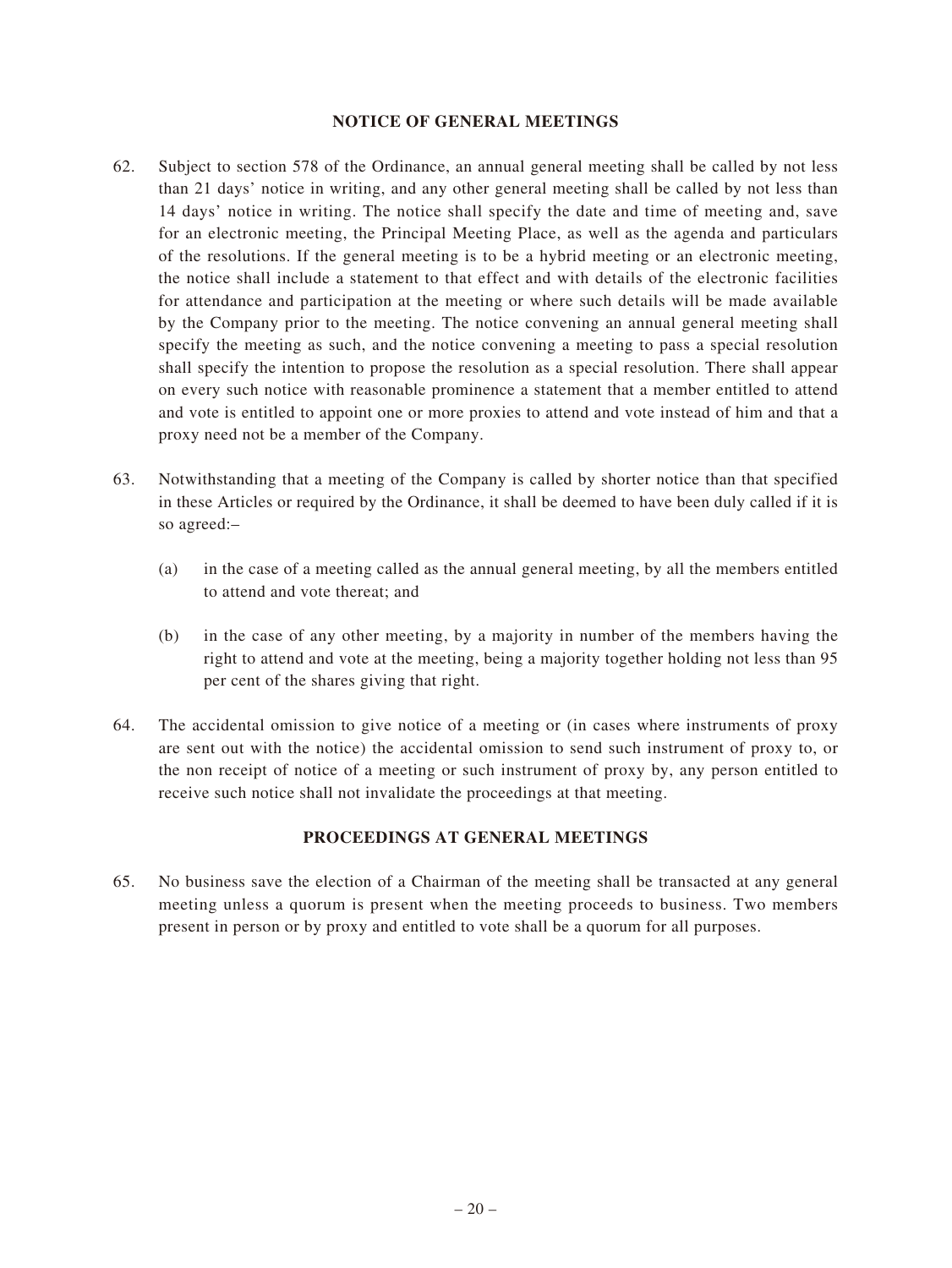- 66. If, within fifteen minutes from the time appointed for the meeting a quorum be not present, the meeting, if convened upon requisition in accordance with the Ordinance, shall be dissolved; but in any other case it shall stand adjourned to the same day in the next week at the same time, in the same form and (where applicable) at the same place(s), or to such other day and time, in such form and (where applicable) at such place(s) as the Chairman of the meeting (or in default, the Board) may at his/its absolute discretion determine. If at such adjourned meeting a quorum be not present within fifteen minutes from the time appointed for the meeting, the member or members present in person or by proxy shall be a quorum and may transact the business for which the meeting is called.
- 67. The Chairman (if any) of the Board or, in his absence, a Deputy Chairman (if any) shall preside as Chairman at every general meeting. If there is no such Chairman or Deputy Chairman, or if at any meeting neither the Chairman nor a Deputy Chairman is present within fifteen minutes after the time appointed for holding the meeting, or if neither of them is willing to act as Chairman of the meeting, the Directors present shall choose one of their number to act, or if one Director only is present he shall preside as Chairman of the meeting if willing to act. If no Director is present, or if each of the Directors present declines to act as Chairman of the meeting, the persons present and entitled to vote shall elect one of their number to be Chairman of the meeting.
- 68. The Chairman of a general meeting (be it a physical meeting, a hybrid meeting or an electronic meeting) may attend, preside at, and conduct proceedings of, such meeting at any Meeting Location or by means of electronic facilities.
- 69. The Chairman of any general meeting at which a quorum is present may, with the consent of the meeting, and shall, if so directed by the meeting, adjourn the meeting from time to time, from place(s) to place(s) and/or from one form to another or sine die; but no business shall be transacted at any adjourned meeting other than business which might have been transacted at the meeting from which the adjournment took place unless due notice thereof is given or such notice is waived in the manner prescribed by these Articles. All business conducted at the meeting up to the time of such adjournment shall be valid. When a meeting is adjourned for thirty days or more, or sine die, notice of the adjourned meeting shall be given as in the case of an original meeting. Save as aforesaid, it shall not be necessary to give any notice of an adjourned meeting or the business to be transacted thereat. Where a meeting is adjourned sine die, the time, form and (where applicable) place(s) for the adjourned meeting shall be fixed by the Directors.
- 70. Without affecting the generality of Article 61, the Board may, at its absolute discretion, arrange for persons entitled to attend a general meeting to do so by simultaneous attendance and participation by means of electronic facilities at such location or locations determined by the Board from time to time at its absolute discretion.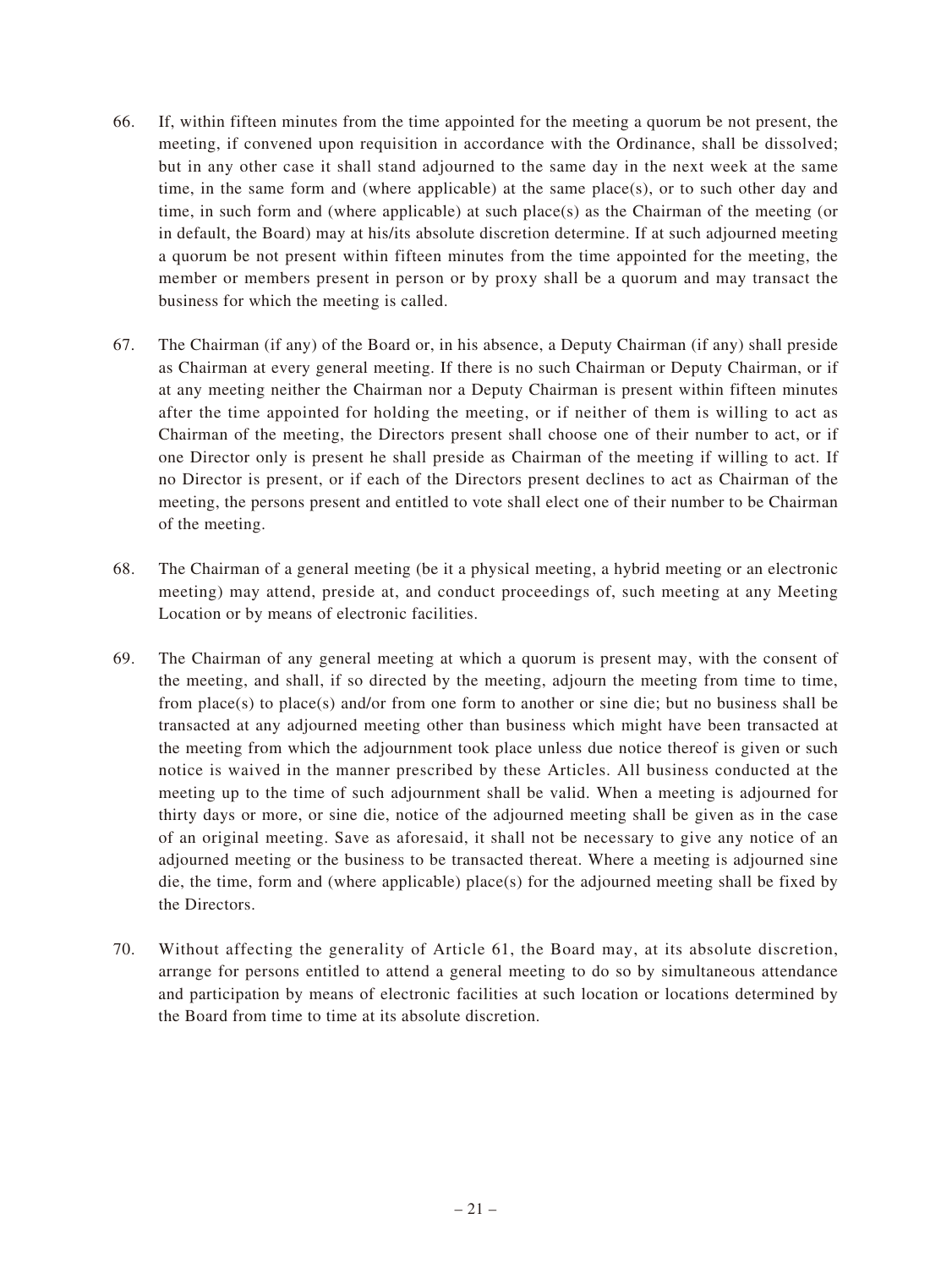- 71. All general meetings are subject to the following:–
	- (a) any physical meeting or hybrid meeting shall be treated as having commenced if it has commenced at the Principal Meeting Place;
	- (b) members attending and participating in person (in the case of a member being a corporation, by its duly authorised representative) or by proxy:–
		- (i) in a physical meeting or a hybrid meeting at a Meeting Location; and/or
		- (ii) in an electronic meeting or a hybrid meeting by means of electronic facilities,

are deemed to be present at and shall be counted towards the quorum of and are entitled to vote at the meeting in question, and that meeting shall be duly constituted and its proceedings valid provided that the Chairman of the meeting is satisfied that adequate electronic facilities are available throughout the meeting to ensure that members and/ or proxies at all Meeting Locations and members and/or proxies participating in an electronic meeting or a hybrid meeting by means of electronic facilities are able to participate in the business for which the meeting has been convened;

- (c) where members and/or proxies attend a meeting by being present at one of the Meeting Locations and/or where members and/or proxies participating in an electronic meeting or a hybrid meeting by means of electronic facilities, a failure for any reason of the electronic facilities or communication equipment, or any other failure in the arrangements for enabling those in a Meeting Location other than the Principal Meeting Place to participate in the business for which the meeting has been convened or in the case of an electronic meeting or a hybrid meeting, the inability of one or more members or proxies to access, or continue to access, the electronic facilities despite adequate electronic facilities having been made available by the Company, shall not affect the validity of the meeting or the resolutions passed, or any business conducted there or any action taken pursuant to such business provided that there is a quorum present throughout the meeting; and
- (d) the provisions of these Articles concerning the service and giving of notice for the meeting, and the time for lodging proxies, shall apply by reference to the date and time in Hong Kong.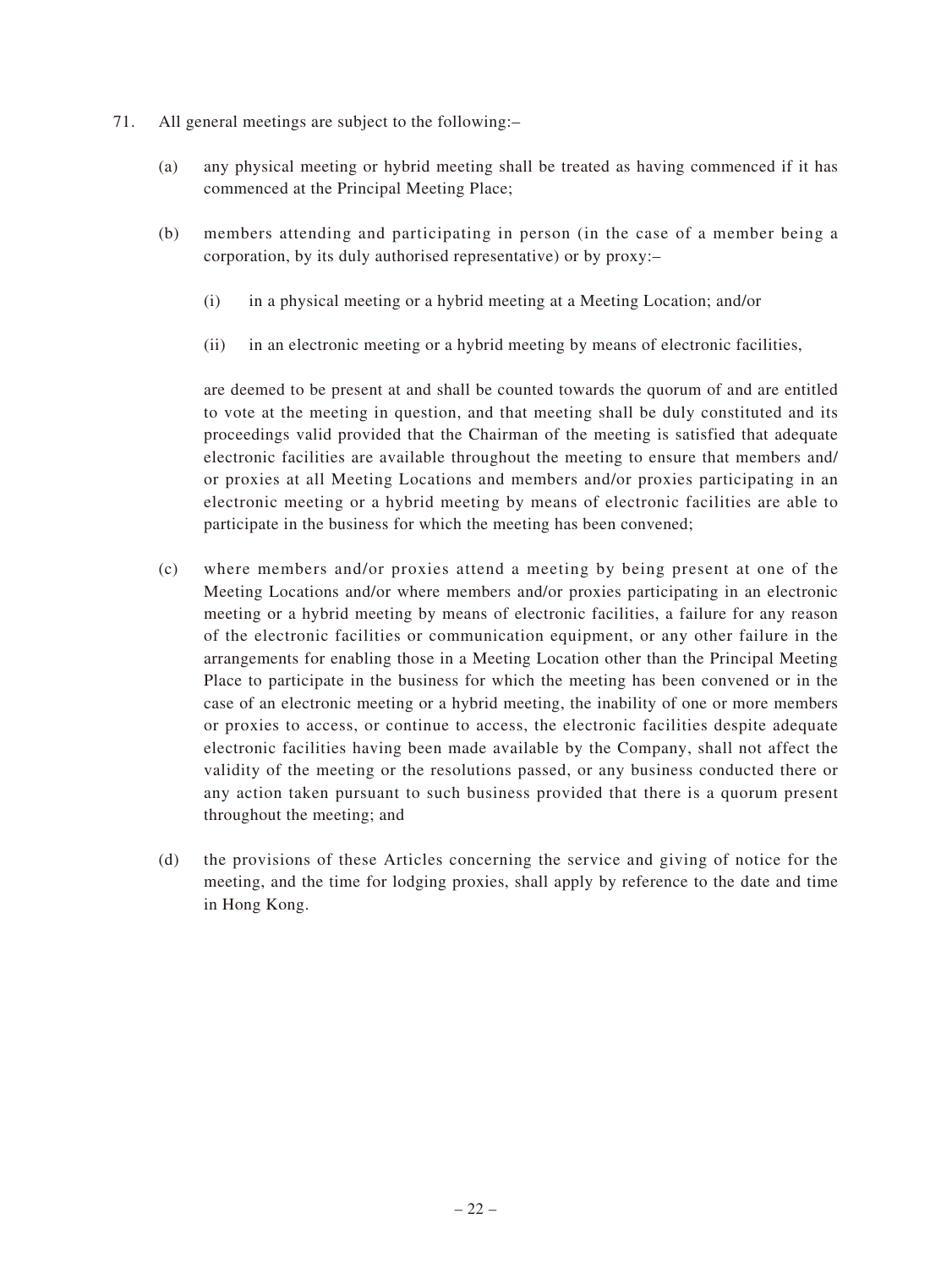- 72. The Board and, at any general meeting, the Chairman of the meeting may from time to time make arrangements for managing attendance and/or participation and/or voting at any Meeting Location(s) and/or in an electronic meeting or a hybrid meeting by means of electronic facilities (include, without limitation, the issue of tickets or some other means of identification, passcode, seat reservation, electronic voting or otherwise) as it/he shall in its/his absolute discretion consider appropriate, and may from time to time change any such arrangements, provided that a member who is entitled to attend the meeting or adjourned meeting shall be entitled to attend and participate, in person (in the case of a member being a corporation, by its duly authorised representative) or by proxy, at one Meeting Location or by means of electronic facilities; and the entitlement of any member so to attend the meeting or adjourned meeting at such Meeting Location(s) or by means of electronic facilities shall be subject to any such arrangement as may be for the time being in force and by the notice of the meeting or adjourned meeting stated to apply to the meeting.
- 73. If it appears to the Chairman of the general meeting (or in default, the Board) that:–
	- (a) in the case of a physical meeting or a hybrid meeting, the electronic facilities at the Principal Meeting Place or at such other Meeting Location(s) at which the meeting may be attended have become inadequate for the purposes referred to in Article 70 or are otherwise not sufficient to allow the meeting to be conducted substantially in accordance with the provisions set out in the notice of the meeting;
	- (b) in the case of an electronic meeting or a hybrid meeting, electronic facilities being made available by the Company have become inadequate;
	- (c) it is not possible or practicable to ascertain the view of those present or to give all persons entitled to do so a reasonable opportunity to communicate and/or vote at the meeting; or
	- (d) there is violence or the threat of violence, unruly behaviour or other disruption occurring at the meeting or it is not possible or practicable to secure the proper and orderly conduct of the meeting,

then, without prejudice to any other power which the Chairman or the Board may have under these Articles or at common law, the Chairman or the Board may, whether before or after the meeting has started, at his/its absolute discretion, without the consent of the meeting, and irrespective of whether a quorum is present, adjourn the meeting (including adjournment sine die). All business conducted at the meeting up to the time of such adjournment shall be valid. Such adjournment shall be subject to the provisions of Article 69 in relation to notice of the adjourned meeting.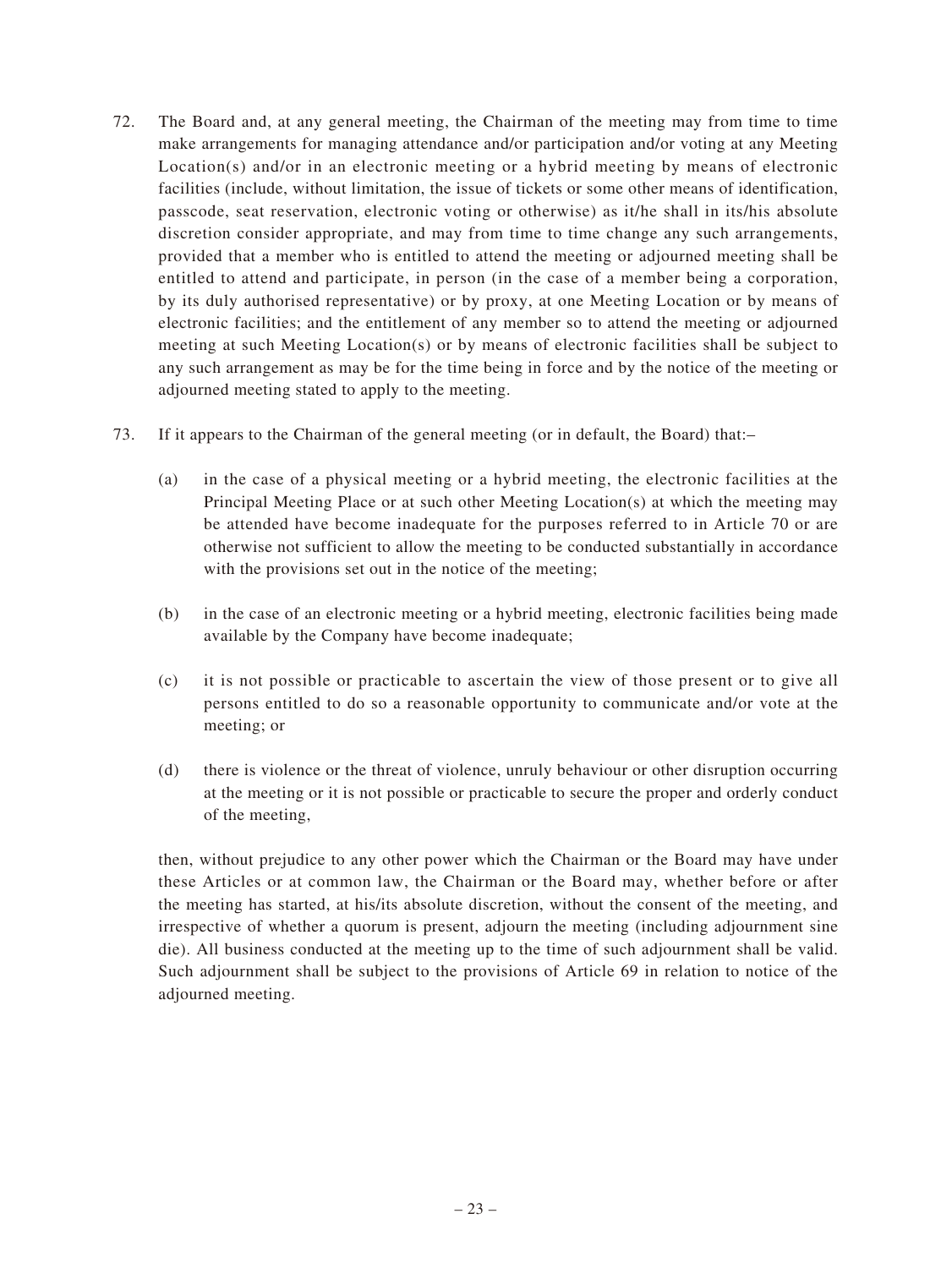- 74. The Board and, at any general meeting, the Chairman of the meeting may from time to time make any arrangement, determine and/or implement any requirements, procedures, measures or restrictions which the Board or the Chairman of the meeting, as the case may be, in its/ his absolute discretion considers appropriate to ensure the security and orderly conduct of a meeting (including, without limitation, requiring evidence of identity to be produced by those attending the meeting, searching of their personal property, restricting items that may be taken into any Meeting Location, and determining the number and frequency of and the time allowed for questions that may be raised at a meeting). Members shall also comply with all requirements imposed by the owner(s) of the premises at or system(s) through which the meeting is held. Any decision made under this Article shall be final and conclusive and a person who refuses to comply with any such arrangements, requirements, procedures, measures or restrictions may be refused entry to the meeting or ejected (physically or electronically) from the meeting.
- 75. All persons seeking to attend and participate in an electronic meeting or a hybrid meeting shall be responsible for maintaining adequate facilities to enable them to do so. Subject to Article 73, any inability of a person or persons to attend or participate in a general meeting by way of electronic facilities shall not invalidate the proceedings of and/or resolutions passed at that meeting.
- 76. Without prejudice to Articles 70 to 75, a physical meeting may also be held by means of such telephone, electronic or other communication facilities as permit all persons participating in the meeting to communicate with each other simultaneously and instantaneously, and participation in such a meeting shall constitute presence in person at such meeting.

# **VOTING**

- 77. (a) At any general meeting a resolution put to the vote of the meeting shall be decided on a poll demanded by:–
	- (i) the Chairman of the meeting; or
	- (ii) at least three members present in person (or in the case of a member being a corporation, by its duly authorised representative) or by proxy and entitled to vote at the meeting; or
	- (iii) any member or members present in person (or in the case of a member being a corporation, by its duly authorised representative) or by proxy and representing in the aggregate not less than 5 per cent. of the total voting rights of all members having the right to attend and vote at the meeting; or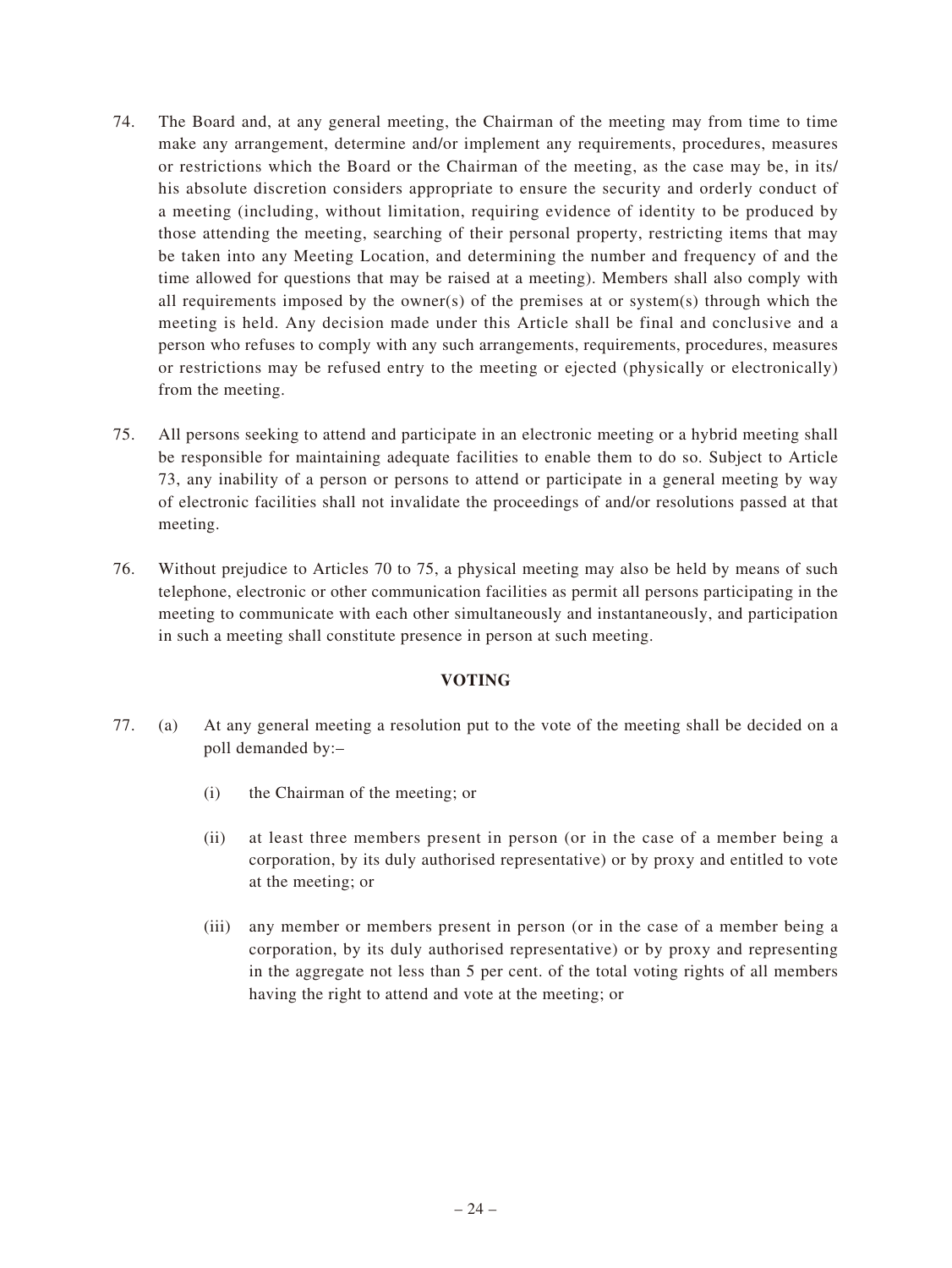(iv) any member or members present in person (or in the case of a member being a corporation, by its duly authorised representative) or by proxy and holding shares conferring a right to attend and vote at the meeting on which there have been paid up sums in the aggregate equal to not less than 5 per cent. of the total sum paid up on all shares conferring that right,

provided that a resolution put to the vote of the meeting may be decided on a show of hands to the extent permitted by the Listing Rules of the relevant Stock Exchange(s).

- (b) Subject to Article 77(a), a declaration by the Chairman that a resolution has, on a show of hands, been carried unanimously or by a particular majority or lost shall be final and conclusive, and an entry to that effect in the minute book of the Company shall be conclusive evidence of the fact without proof of the number or proportion of the votes recorded for or against such resolution.
- 78. A demand for a poll may be withdrawn only with the approval of the Chairman of the meeting, at any time before the close of the meeting or the taking of the poll, whichever is earlier. If a poll be directed or demanded in the manner (including the use of ballot or voting papers or tickets) above mentioned it shall (subject to the provisions of Article 80 hereof) be taken at such time (being not later than thirty days after the date of the demand) and in such manner as the Chairman of the meeting may appoint. No notice need be given of a poll not taken immediately. The result of such poll shall be deemed for all purposes to be the resolution of the meeting at which the poll was so directed or demanded.
- 79. In the case of an equality of votes at any general meeting, whether upon a show of hands or on a poll, the Chairman of the meeting shall be entitled to a second or casting vote.
- 80. A poll demanded upon the election of a Chairman or upon a question of adjournment shall be taken forthwith. Any business, other than that upon which a poll has been demanded, may be proceeded with pending the taking of the poll.
- 81. (a) Save as expressly provided in these Articles, no person other than a member duly registered and who shall have paid everything for the time being due from him payable to the Company in respect of his shares shall be entitled to be present or to vote (save as proxy for another member) either personally or by proxy, or to be reckoned in a quorum at any general meeting.
	- (b) No objection shall be made to the validity of any vote except at a meeting at which such vote shall be tendered and every vote whether given personally or by proxy not disallowed at such meeting shall be deemed valid for all purposes whatsoever of such meeting or poll.
	- (c) In case of any dispute as to voting the Chairman shall determine the same, and such determination shall be final and conclusive.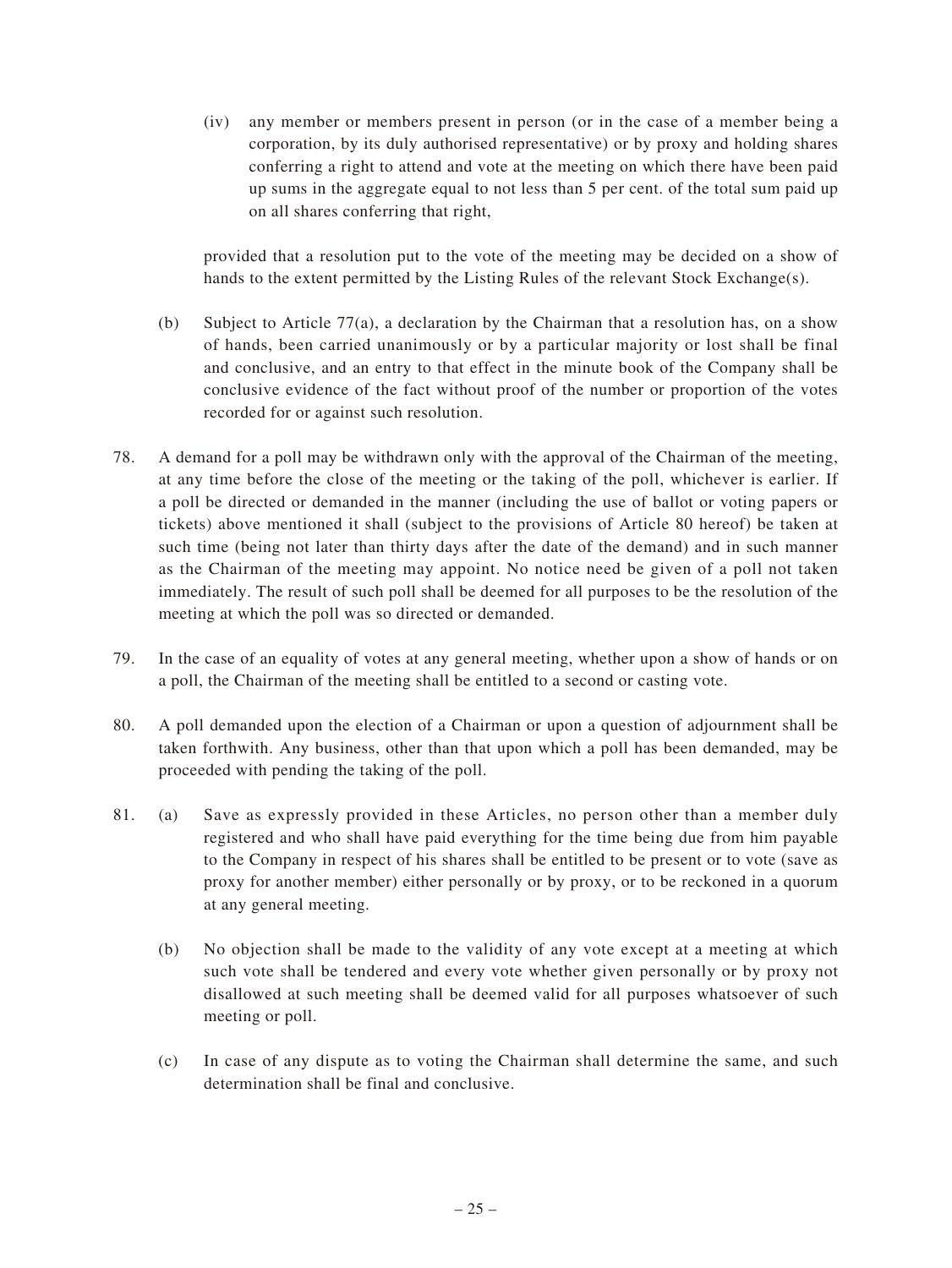- 82. Subject to the provisions of the Ordinance, a resolution in writing signed by all the members for the time being entitled to receive notice of and to attend and vote at general meetings shall be as valid and effective as if the same had been passed at a general meeting of the Company duly convened and held. A written notice of confirmation of such resolution in writing signed by or on behalf of a member shall be deemed to be his signature to such resolution in writing for the purposes of this Article. Such resolution in writing may consist of several documents each signed by or on behalf of one or more members.
- 83. Shareholders shall be entitled to supervise, make suggestions or raise enquiries on the operation of the Company in accordance with applicable laws and regulations, the Listing Rules and these Articles. Directors and members of senior management shall address and provide explanations on reasonable enquiries and suggestions of shareholders at general meetings.

# **VOTES OF MEMBERS**

- 84. Subject to the provisions of the Ordinance, Article 88, Article 96 and to any special rights, privileges or restrictions as to voting for the time being attached to any class or classes of shares, every member who (being an individual) is present in person or (being a corporation) is present by a representative duly authorised under section 606 of the Ordinance at any general meeting shall be entitled, on a show of hands, to one vote only and, on a poll, to one vote for every fully paid-up share of which he is the holder.
- 85. Any person entitled under Article 48 to be registered as the holder of any shares may vote at any general meeting in respect thereof in the same manner as if he were the registered holder of such shares, provided that at least 48 hours before the time of the holding of the meeting or adjourned meeting (as the case may be) at which he proposes to vote, he shall satisfy the Board of his right to be registered as the holder of such shares or the Board shall have previously admitted his right to vote at such meeting in respect thereof.
- 86. On a poll, votes may be given either personally or by proxy and a member entitled to more than one vote need not use all his votes or cast all the votes he uses in the same way.
- 87. A member of unsound mind, or in respect of whom an order has been made by any court having jurisdiction in lunacy, may vote, whether on a show of hands or on a poll, by his committee, curator bonis or other person in the nature of a committee or curator bonis appointed by that court, and any such committee, curator bonis or other person may on a poll, vote by proxy. If any member be a minor he may vote by his guardian or one of his guardians who may give their votes personally or by proxy.
- 88. Where a member is, under the HKSE Listing Rules, required to abstain from voting on any resolution or restricted to voting only for or only against any resolution, any votes cast by or on behalf of such member in contravention of such requirement or restriction shall not be counted.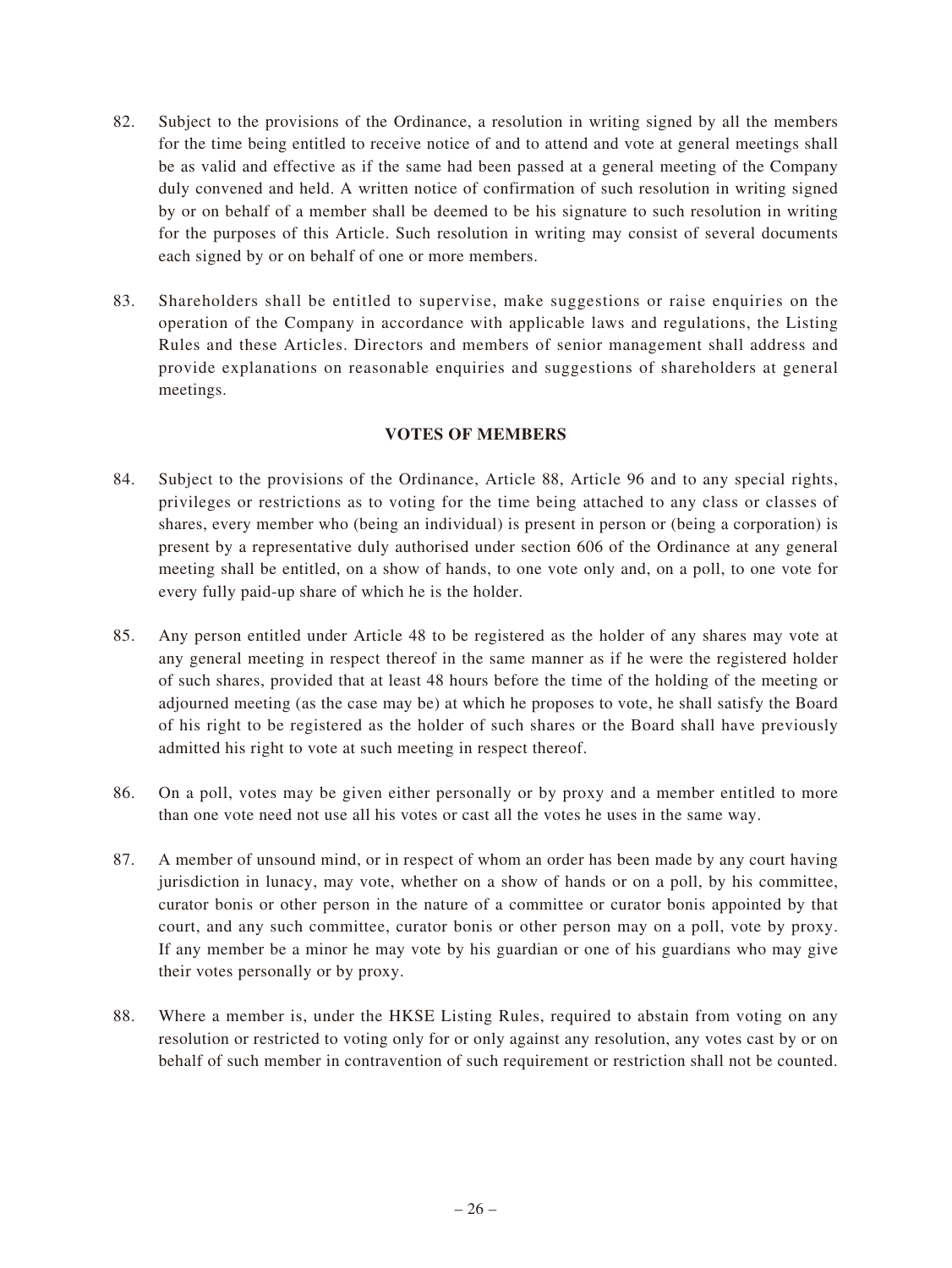### **PROXIES**

- 89. (a) A proxy need not be a member of the Company.
	- (b) An instrument appointing a proxy shall be in writing in any usual or common form or in any other form which the Directors may accept, and shall be deemed, subject to the provision hereinafter contained, to confer authority upon the proxy to vote on any resolution (or amendment thereto) put to the meeting for which it is given as the proxy thinks fit.

Provided that any form issued to a member for use by him for appointing a proxy to attend and vote at an extraordinary general meeting or at an annual general meeting at which any business is to be transacted shall be such as to enable the member according to his intention to instruct the proxy to vote in favour of or against (or, in default of instructions, to exercise his discretion in respect of) each resolution dealing with any such business and shall, unless the contrary is stated therein, be valid as well for any adjournment of the meeting as for the meeting to which it relates.

- 90. The instrument appointing a proxy shall be signed by the appointor, or his duly authorised attorney, or if such appointor be a corporation, under its common seal or signed by some officer, attorney or other person duly authorised in that behalf.
- 91. The Company may from time to time, at its absolute discretion, designate an electronic address for the receipt of any document or information relating to proxies for a general meeting (including any instrument of proxy or invitation to appoint a proxy, any document necessary to show the validity of, or otherwise relating to, an appointment of proxy (whether or not required under these Articles) and notice of termination of the authority of a proxy). If such an electronic address is provided, the Company shall be deemed to have agreed that any such document or information (relating to proxies as aforesaid) may be sent by electronic means to that address, subject as hereafter provided and subject to any other limitations or conditions specified by the Company when providing the address. Without limitation, the Company may from time to time determine that any such electronic address may be used generally for such matters or specifically for particular meetings or purposes and, if so, the Company may provide different electronic addresses for different purposes. The Company may also impose any conditions on the transmission of and its receipt of such electronic communications including, for the avoidance of doubt, imposing any security or encryption arrangements as may be specified by the Company. If any document or information required to be sent to the Company is sent to the Company by electronic means under this Article, such document or information is not treated as validly delivered to or deposited with the Company if the same is not received by the Company at its designated electronic address in accordance with this Article or if no electronic address is so designated by the Company for the receipt of such document or information.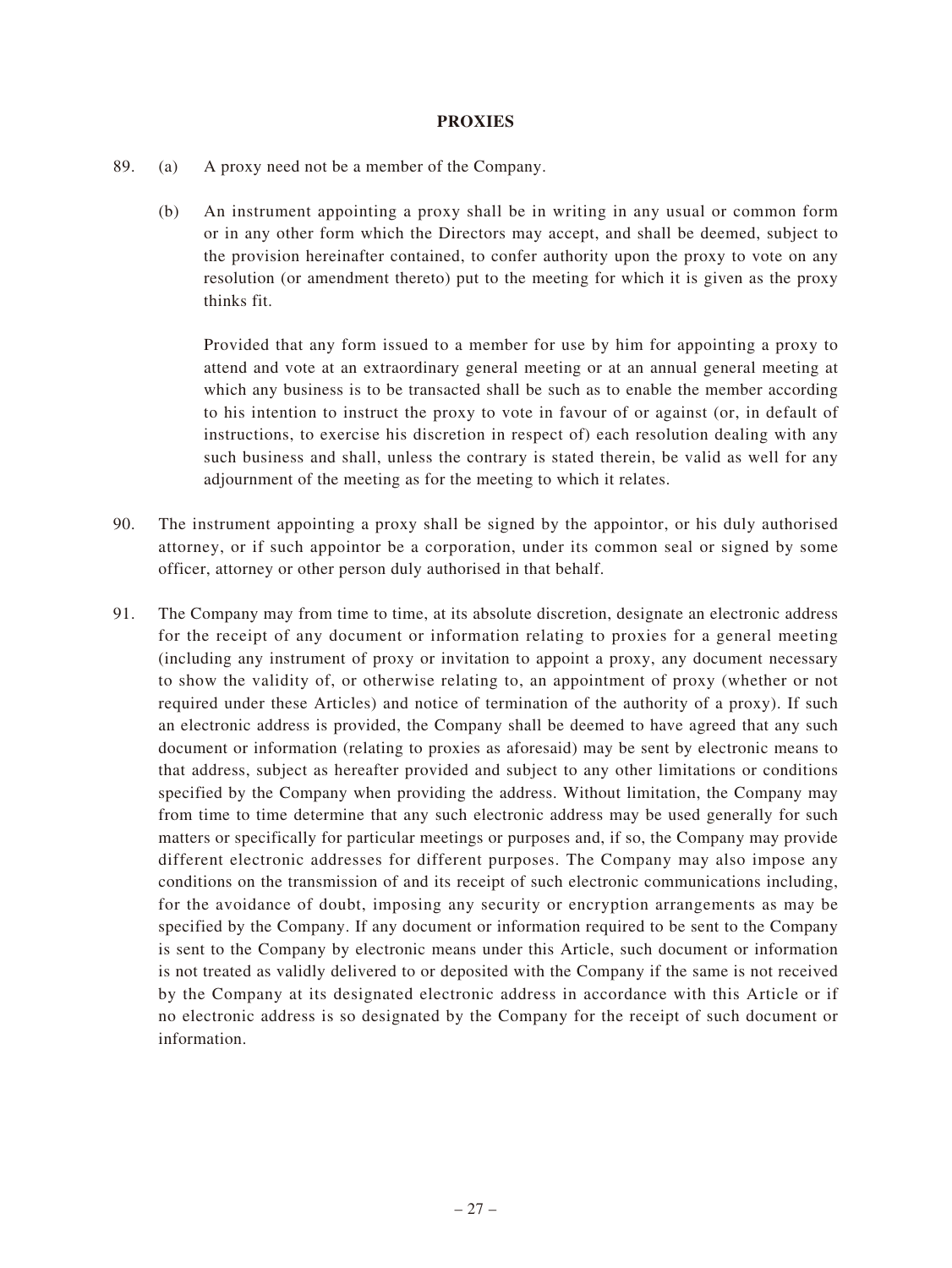- 92. The instrument appointing a proxy and the power of attorney or other authority (if any) under which it is signed, or a notarially certified copy of such power or authority, shall be deposited at the Office or received at the electronic address specified by the Company in accordance with Article 91 at least forty-eight hours before the time fixed for holding the meeting at which the person named in such instrument proposes to attend and vote or, in the case of a poll, at least twenty-four hours before the time appointed for the taking of the poll; otherwise the person so named shall not be entitled to vote at that meeting (or as the case may be) except with the approval of the Chairman of the meeting. No instrument appointing a proxy shall be valid after the expiration of twelve months from the date of its execution, except at an adjourned meeting or on a poll demanded at a meeting or an adjourned meeting in cases where the meeting was originally held within twelve months from such date. Delivery of an instrument appointing a proxy shall not preclude a member from attending and voting in person at the meeting or poll concerned and, in such event, the instrument appointing a proxy shall be deemed to be revoked.
- 93. Any member may by power of attorney appoint any person to be his attorney for the purpose of attending and voting at any meeting, and such power may be a special power limited to any particular meeting or a general power extending to all meetings at which such member is entitled to vote. Every such power shall be deposited at the Office or received at the electronic address specified by the Company in accordance with Article 91 at least forty-eight hours before the time fixed for holding the meeting at which such attorney proposes to attend and vote or, in the case of a poll, at least twenty-four hours before the time appointed for the taking of the poll; otherwise the attorney shall not be entitled to vote at that meeting (or as the case may be) except with the approval of the Chairman of the meeting.
- 94. (a) An instrument of proxy may be revoked by forwarding to the Office or depositing at the electronic address specified by the Company in accordance with Article 91 written notification of such revocation signed by or on behalf of the person who issued or authorised the issue of the instrument of proxy.
	- (b) A vote given in accordance with the terms of an instrument of proxy or power of attorney or by the duly authorised representative of a corporation shall be valid notwithstanding the previous death or insanity of the principal, or revocation of the proxy or power of attorney or other authority, or transfer of the shares in respect of which the proxy is given, provided no intimation in writing of the death, insanity, revocation or transfer shall have been received at the Office or the electronic address specified by the Company in accordance with Article 91 at least twenty-four hours before the time fixed for holding the meeting, or adjourned meeting, or the taking of the poll, at which the instrument of proxy is used.
- 95. Any corporation which is a member of the Company may, by resolution of its Directors or other governing body or by power of attorney, authorise such persons as it thinks fit to act as its representative at any meeting of the Company or of any class of members of the Company, and the person so authorised shall be entitled to exercise the same powers on behalf of the corporation which he represents as that corporation could exercise if it were an individual member of the Company. References in these Articles to a member present in person at a meeting shall, unless the context otherwise requires, include a corporation which is a member represented at the meeting by such duly authorised representative.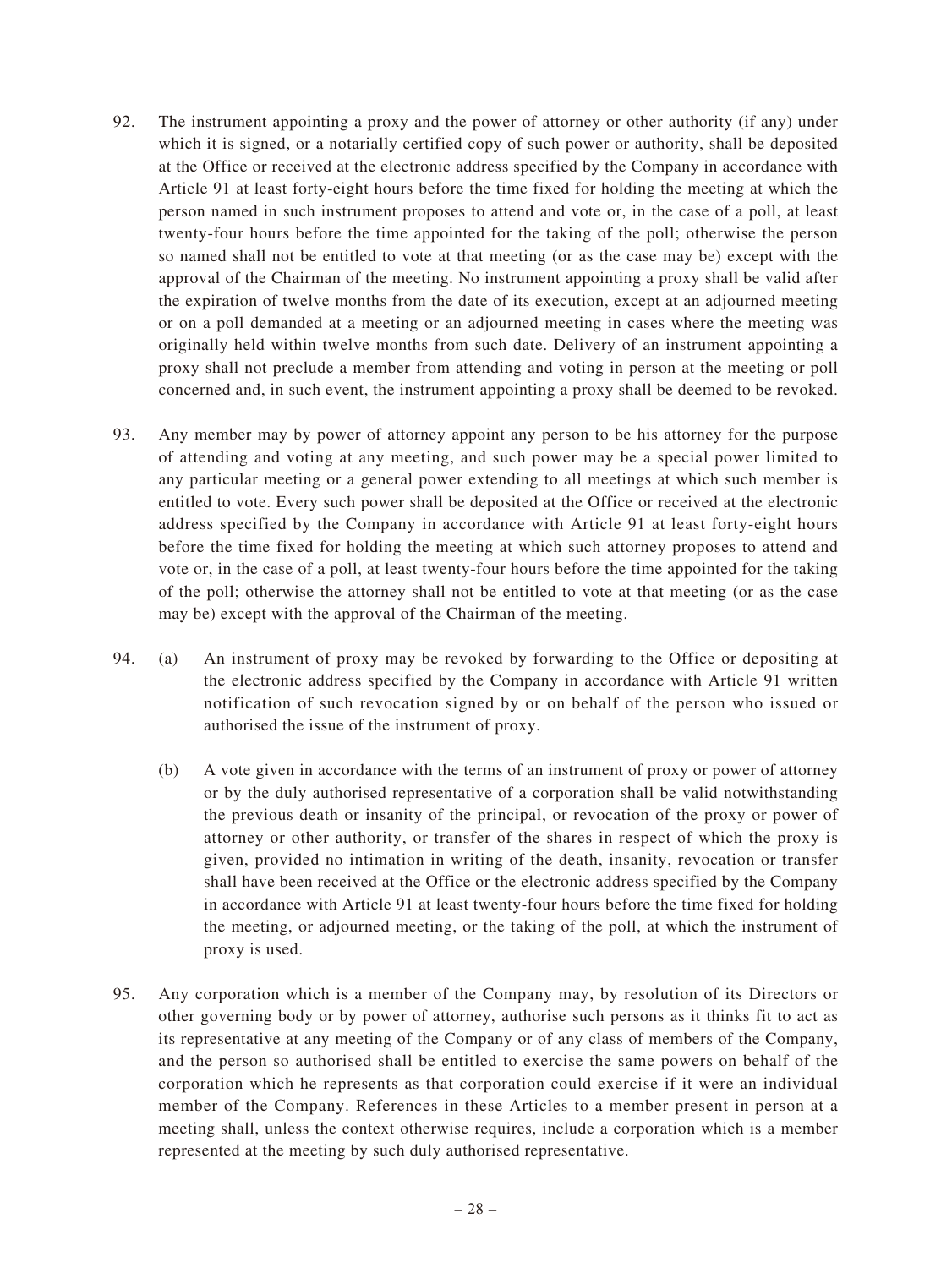96. Without prejudice to the generality of the provisions of the Ordinance and Article 95 if a Clearing House (or its nominee) is a member of the Company, it (or, as the case may be, its nominee) may authorise such person or persons as it thinks fit to act as its proxy and proxies or representative or representatives at any meeting of the Company or at any meeting of any class of member of the Company provided that, if more than one person is so authorised, the authorisation shall specify the number and class of shares in respect of which each such person is so authorised. A person so authorised under the provisions of this Article shall be entitled to exercise the same powers on behalf of the Clearing House (or its nominee) which he represents as that Clearing House (or its nominee) could exercise if it were an individual member of the Company.

#### **DIRECTORS**

- 97. Unless and until otherwise determined by an ordinary resolution of the Company, the Directors shall be not fewer than two in number, and there shall be no maximum number of Directors.
- 98. The Company shall keep in accordance with the Ordinance a register containing the names and addresses and occupations of its Directors and shall from time to time notify to the Registrar of Companies any change that takes place in such Directors as required by the Ordinance.
- 99. A Director need not hold any shares in the Company. A Director who is not a member of the Company shall nevertheless be entitled to attend and speak at general meetings.

# **DIRECTORS' REMUNERATION**

- 100. (a) The Directors shall be entitled to receive by way of remuneration for their services such sum as is from time to time determined by the Company in general meeting, such sum (unless otherwise directed by resolution by which it is voted) is to be divided amongst the Directors in such proportions and in such manner as the Board may agree, or failing agreement, equally, except that in such event any Director holding office for less than the whole of the relevant period in respect of which the remuneration is paid shall only rank in such division in proportion to the time during such period for which he has held office. The foregoing shall not apply to a Director who holds any salaried employment or office in the Company in the case of sums paid in respect of directors' fees.
	- (b) The Directors shall also be entitled to be repaid their reasonable travelling, hotel and other expenses incurred by them in or about the performance of their duties as Directors, including their expenses of travelling to and from Board meetings, committee meetings or general meetings or otherwise incurred whilst engaged on the business of the Company or on the discharge of their duties as directors.
- 101. The Directors may award special remuneration out of the funds of the Company (by way of salary, commission or otherwise as the Directors may determine) to any Director who performs services which in the opinion of the Directors are outside the scope of the ordinary duties of a Director.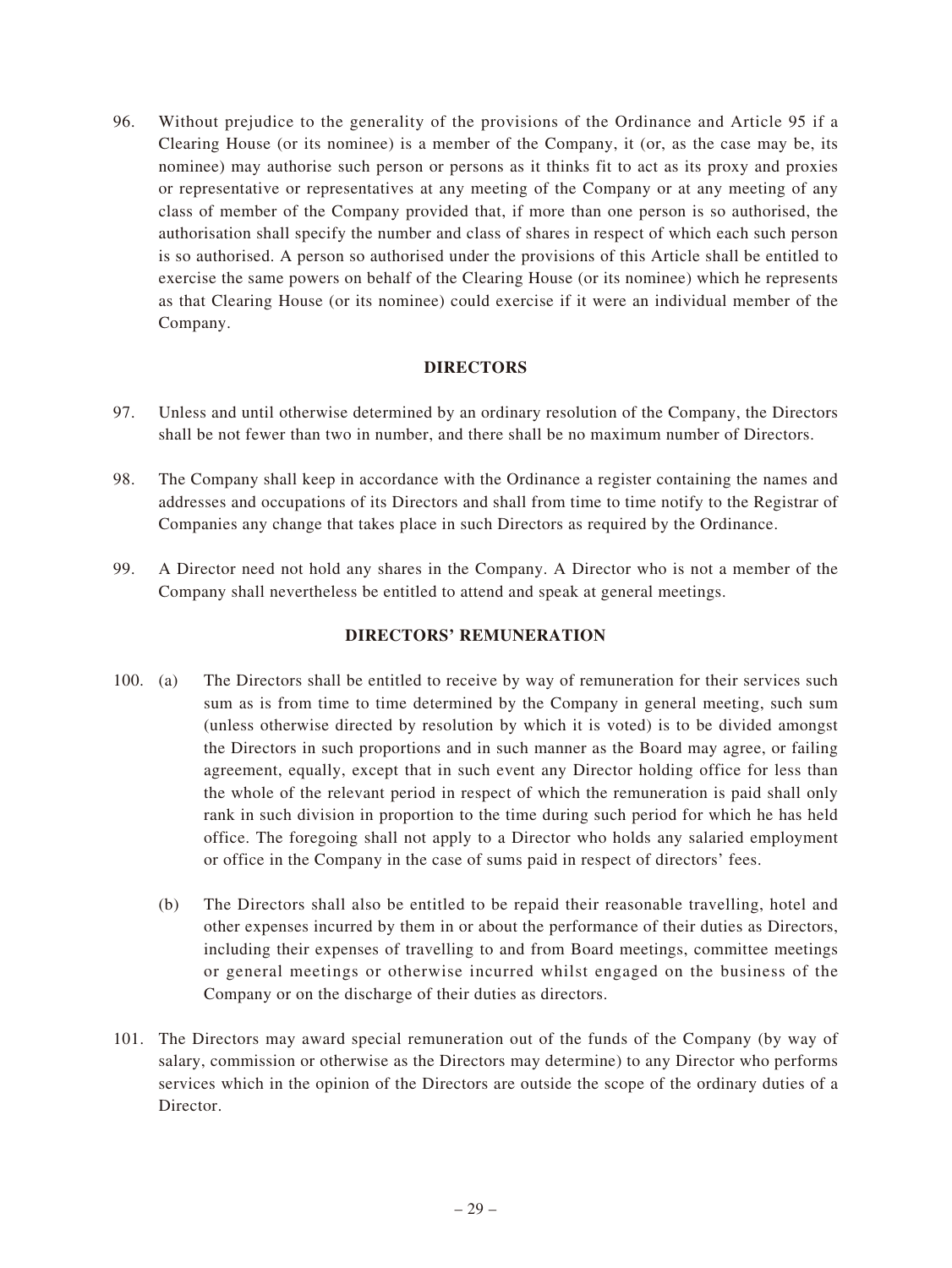#### **POWERS OF DIRECTORS**

- 102. The Directors may establish any local boards or agencies for managing any of the affairs of the Company, either in Hong Kong or elsewhere, and may appoint any persons to be members of such local boards, or any managers or agents for the Company, and may fix their remuneration, and may delegate (with or without power to sub-delegate as the Directors shall determine) to any local board, manager or agent any of the powers, authorities and discretions vested in the Directors, and may authorise the members of any local boards, or any of them, to fill any vacancies therein, and to act notwithstanding vacancies, and any such appointment or delegation may be made upon such terms and subject to such conditions as the Directors may think fit, and the Directors may remove any person so appointed and may annul or vary any such delegation, but no person dealing in good faith and without notice of any such annulment or variation shall be affected thereby.
- 103. The Directors may from time to time and at any time by power of attorney or other instrument appoint any company, firm or person or any fluctuating body of persons, whether nominated directly or indirectly by the Board, to be the attorney or attorneys of the Company for such purposes and with such powers, authorities and discretions (not exceeding those vested in or exercisable by the Directors under these Articles) and for such period and subject to such conditions as they may think fit, and any such power of attorney or other instrument may contain such provisions for the protection and convenience of persons dealing with any such attorney as the Directors may think fit, and may also authorise any such attorney to sub delegate all or any of the powers, authorities and discretions vested in him. The Company may, by writing under its seal, empower any person, either generally or in respect of any specified matter, as its attorney to execute deeds and instruments on its behalf and to enter into contracts and sign the same on its behalf and every deed signed by such attorney on behalf of the Company and under his seal shall bind the Company and have the same effect as if it were executed by or under the seal of the Company.
- 104. Subject to and to the extent permitted by applicable laws and regulations, the Listing Rules and these Articles, the Company or the Directors on behalf of the Company, may cause to be kept in any territory a Branch Register of members resident in such territory, and the Directors may make and vary such regulations as they may think fit respecting the keeping of any such Branch Register.
- 105. All cheques, promissory notes, drafts, bills of exchange, and other negotiable or transferable instruments, and all receipts for moneys paid to the Company, shall be signed, drawn, accepted, endorsed, or otherwise executed, as the case may be, in such manner as the Directors shall from time to time by resolution determine. The Company's bank accounts shall be kept with such banker or bankers as the Board shall from time to time determine.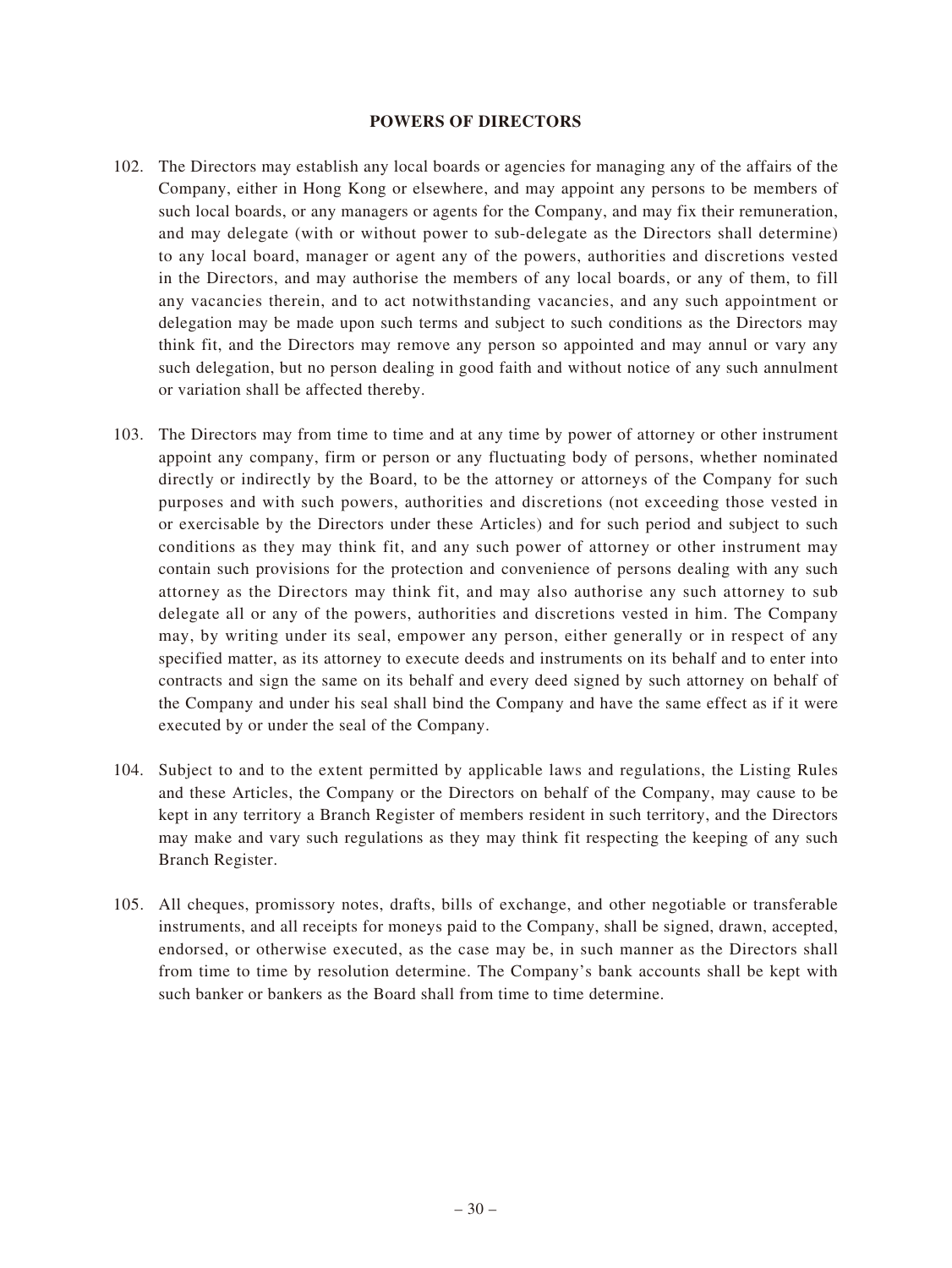- 106. (a) Subject to the relevant provisions of these Articles and relevant policies governing the procedures of meetings, the Directors may exercise all the powers of the Company to borrow money and to mortgage or charge all or any part of the undertaking, property and assets (present and future) and uncalled capital of the Company and to issue debentures, debenture stocks, bonds and other securities, whether outright or as collateral security for any debt, liability or obligation of the Company or of any third party. Debentures, debenture stocks, bonds and other securities of the Company may be made assignable free from any equities between the Company and the person to which the same may be issued, and may be issued at a discount, premium or otherwise and with any special privileges as to redemption, surrender, drawings, allotment of shares, attending and voting at general meetings of the Company, appointment of Directors and otherwise.
	- (b) The Directors shall cause a proper register to be kept, in accordance with the provisions of the Ordinance, of all mortgages and charges affecting the property of the Company and shall duly comply with the requirements of the Ordinance in regard to the registration of mortgages and charges therein specified and otherwise. Where any uncalled capital of the Company is charged, all persons taking any subsequent charge thereon shall take the same subject to such prior charge, and shall not be entitled, by notice to the members or otherwise, to obtain priority over such prior charge.
- 107. The Board may establish and maintain or procure the establishment and maintenance of any contributory or non-contributory pension or superannuation funds for the benefit of, or give or procure the giving of donations, gratuities, pensions, allowances or emoluments to any persons who are or were at any time in the employment or service of the Company, or of any company which is a subsidiary of the Company, or is allied or associated with the Company or with any such subsidiary company, or who are or were at any time directors or officers of the Company or of any such other company as aforesaid, and holding or who have held any salaried employment or office in the Company or such other company, and the wives, widows, families and dependents of any such persons. The Board may also establish and subsidise or subscribe to any institutions, associations, clubs or funds calculated to be for the benefit of or to advance the interests and well-being of the Company or of any such other company as aforesaid or of any such persons as aforesaid, and may make payments for or towards the insurance of any such persons as aforesaid, and subscribe or guarantee money for charitable or benevolent objects or for any exhibition or for any public, general or useful object. The Board may do any of the matters aforesaid, either alone or in conjunction with any such other company as aforesaid. Any Director holding any such employment or office shall be entitled to participate in and retain for his own benefit any such donation, gratuity, pension, allowance or emolument.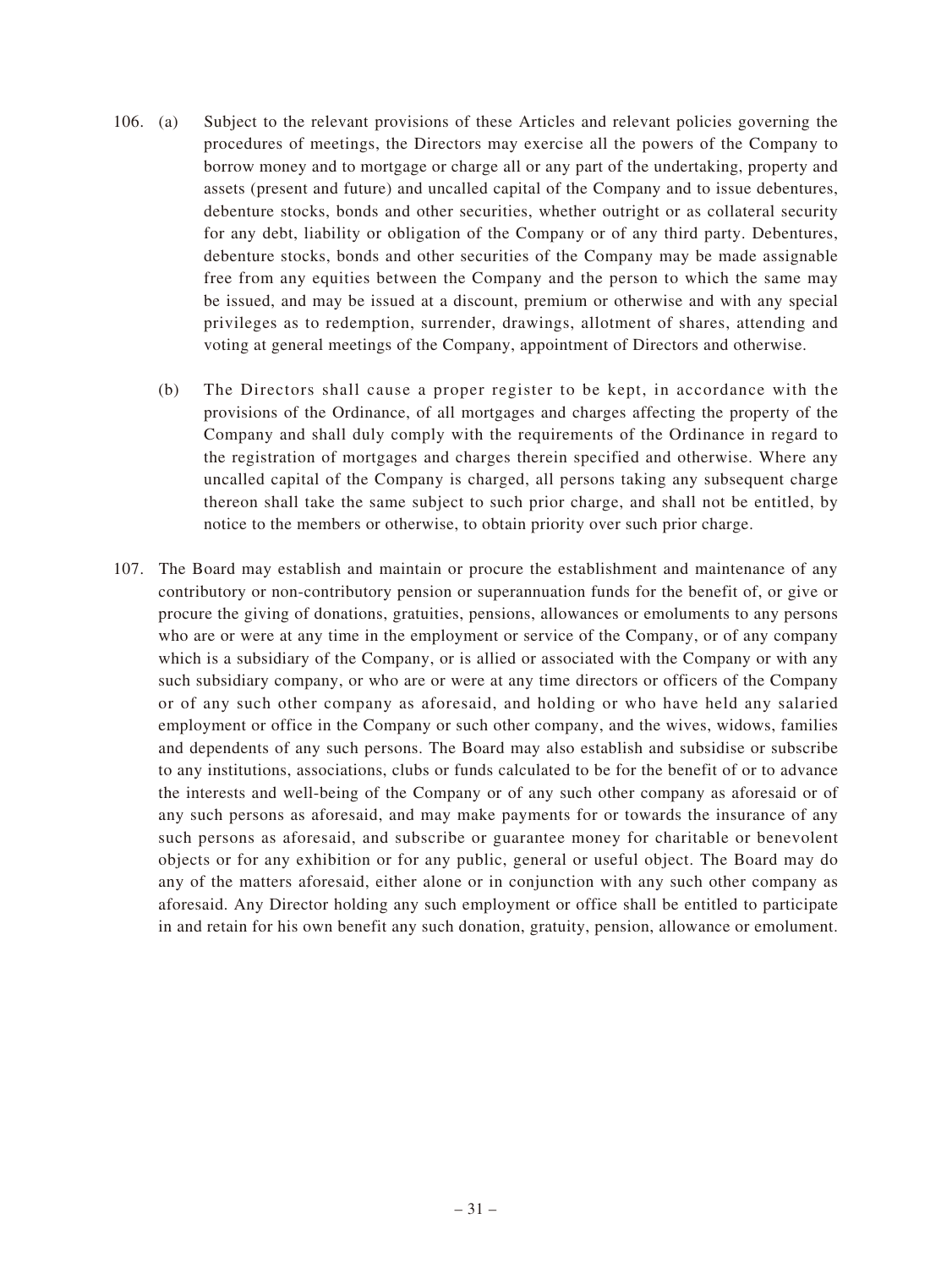- 108. Without prejudice to the general powers provided in these Articles, subject to express provisions of applicable laws and regulations, the Listing Rules and these Articles, the Board may exercise all powers of the Directors of the Company, including but not limited to the following functions and powers:
	- (a) to convene general meetings and report its work at general meetings;
	- (b) to execute resolutions passed at general meetings;
	- (c) to formulate proposals for distribution of dividends of the Company;
	- (d) to formulate proposals for increasing or reducing the number of issued shares of the Company;
	- (e) to formulate proposals for the amalgamation, winding up or change of company status of the Company (including a change from a public company to a private company);
	- (f) to the extent permitted under or authorised at applicable laws and regulations, the Listing Rules, general meetings and these Articles, to consider and approve the material transactions, external investments, acquisitions or disposals of assets, pledges of assets, external guarantees, entrusted financial management, connected transactions, affiliated transactions and other matters of the Company;
	- (g) to appoint or remove the chief executive officer and other members of senior management, the company secretary of the Company, and to determine their remuneration as well as awards and penalties;
	- (h) to formulate proposals for amending these Articles;
	- (i) to propose to the general meeting the appointment or change of the Auditors in charge of the audit of the Company;
	- (j) to the extent permitted by applicable laws and regulations and the Listing Rules, to consider and approve the issue of bonds (other than convertible bonds that require consideration and approval at a general meeting) by the Company; and
	- (k) other functions and powers as provided under applicable laws and regulations, the Listing Rules, these Articles and so forth.

To the extent permitted by applicable laws and regulations and the Listing Rules, the Board may delegate the relevant functions and powers to the management of the Company through appropriate procedures.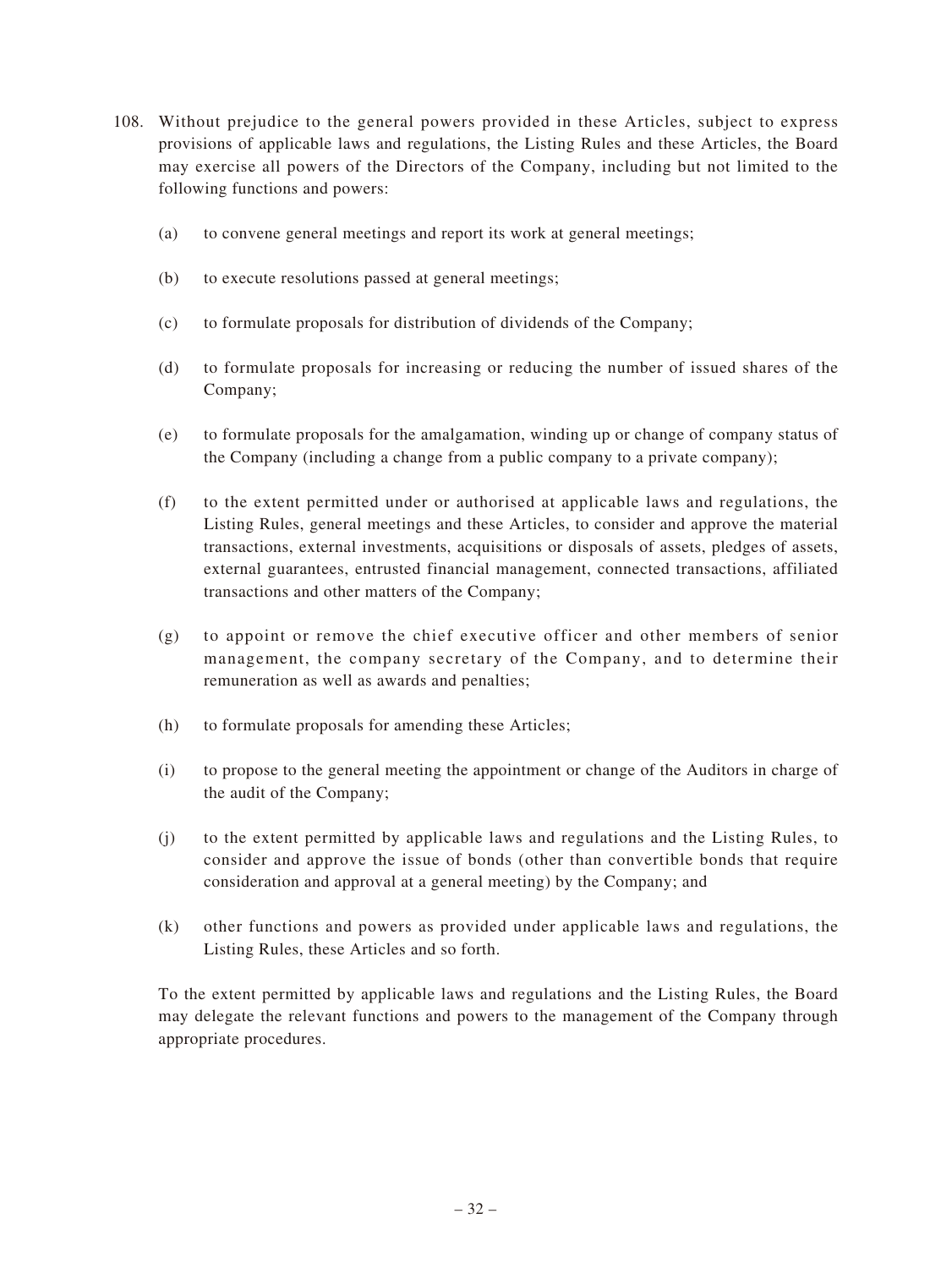#### **APPOINTMENT AND REMOVAL OF DIRECTORS**

- 109. At each annual general meeting one-third of the Directors for the time being, or, if their number is not three or a multiple of three, then the number nearest one-third, shall retire from office by rotation. The Directors to retire in every year shall be those who have been longest in office since their last election but as between persons who became Directors on the same day shall (unless they otherwise agree between themselves) be determined by lot. The retiring Directors shall be eligible for re-election. The Company at any general meeting at which any Directors retire may fill the vacated offices.
- 110. If at any general meeting at which an election of Directors ought to occur the places of the retiring Directors are not filled, the retiring Directors or such of them as have not had their places filled shall be re-elected by way of separate resolutions voted on individually and shall, if willing, continue in office until the next annual general meeting and so on from year to year until their places are filled, unless:–
	- (i) it shall be determined at such meeting to reduce the number of Directors;
	- (ii) it is expressly resolved at such meeting not to fill up such vacated offices;
	- (iii) in any such case the resolution for re-election of a Director is put to the meeting and lost; or
	- (iv) such Director has given notice in writing to the Company that he is not willing to be reelected.
- 111. The Company may, from time to time, by ordinary resolution elect any person to be a Director either to fill a casual vacancy or as an addition to the Board.
- 112. The Company may by ordinary resolution remove any Director notwithstanding anything in these Articles or in any agreement between him and the Company (but without prejudice to any right to damages for termination of such agreement not in accordance with the terms thereof), and may, if thought fit, by ordinary resolution appoint another person in his stead. Any person so elected shall hold office for such time only as the Director in whose place he is elected would have held the same if he had not been removed.
- 113. The Directors shall have power, exercisable at any time and from time to time, to appoint any other person as a Director, either to fill a casual vacancy or as an addition to the Board but so that the number of Directors so appointed shall not exceed the maximum number determined from time to time (if any) by the shareholders in general meeting and any directors so appointed shall hold office only until the next following annual general meeting of the Company and shall then be eligible for re-election, but shall not be taken into account in determining the Directors or the number of Directors who are to retire by rotation at each annual general meeting.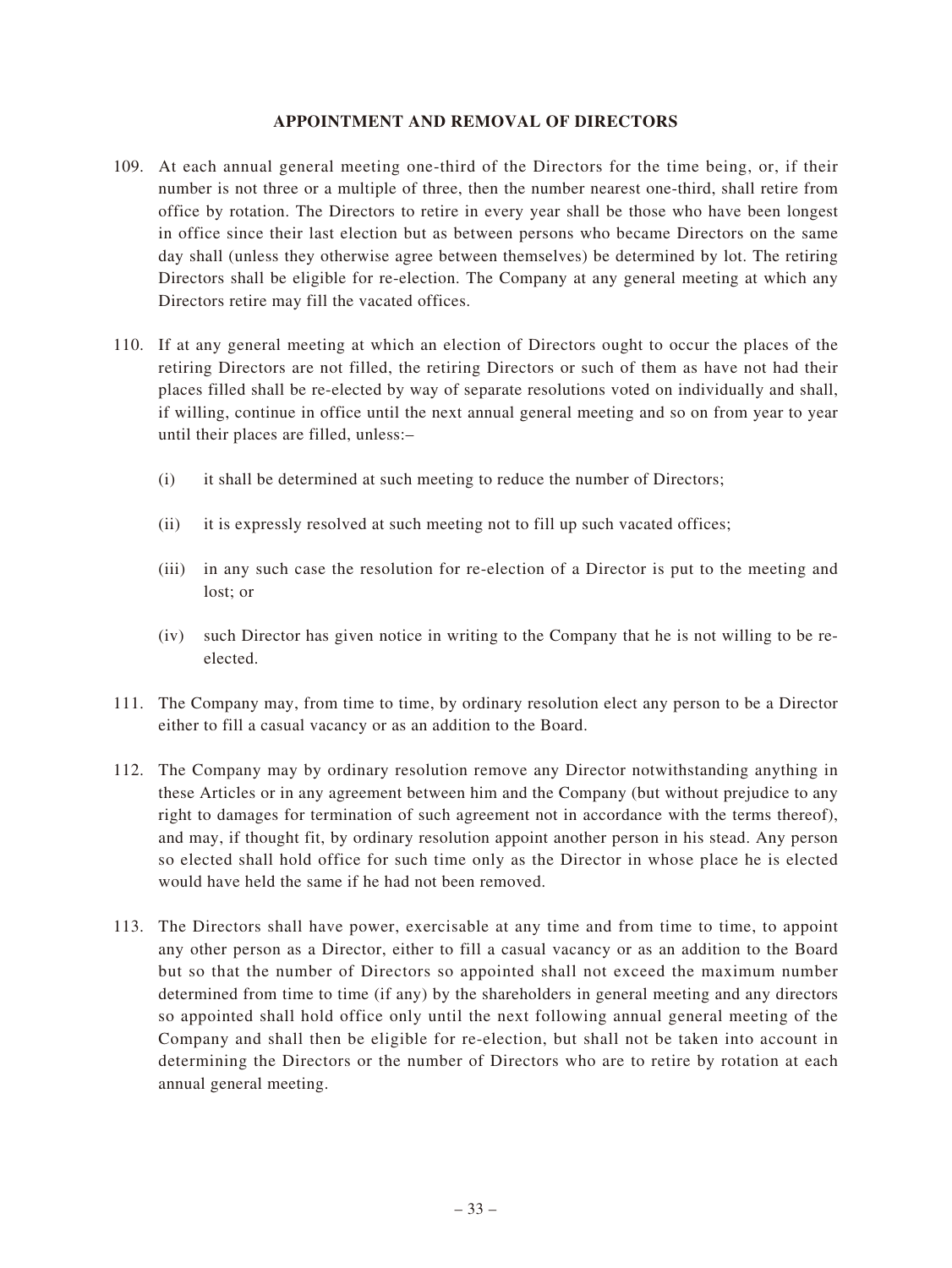- 114. The continuing Directors may act notwithstanding any vacancy in their body, but if and so long as the number of Directors is reduced below the number fixed by or pursuant to these Articles as the necessary quorum of Directors, the continuing Directors may act for the purpose of increasing the number of Directors to that number, or of summoning a general meeting of the Company, but for no other purpose. If there shall be no Directors able or willing to act, then any two members may summon a general meeting for the purpose of appointing Directors.
- 115. No person other than a retiring Director shall, unless recommended by the Board for reelection, be eligible for election to the office of Director at any annual general meeting unless notice in writing of the intention to propose that person for election as a Director and notice in writing by that person of his willingness to be elected, shall have been lodged at the office or principal office of the Company during a period of not less than seven days commencing no earlier than the despatch of the notice of the annual general meeting and at least seven days before the date of the annual general meeting.

#### **ALTERNATE DIRECTORS**

116. Each Director may by written notification to the Company nominate any other person to act as alternate Director in his place and at his discretion in similar manner remove such alternate Director. If such person is not another Director, such appointment, unless previously approved by the Board, shall have effect only upon and subject to being so approved. The alternate Director shall (except as regards the power to appoint an alternate) be subject in all respects to the terms and conditions existing with reference to the other Directors of the Company; and each alternate Director, whilst acting as such, shall exercise and discharge all the functions, powers and duties of the Director he represents, but shall look to such Director solely for his remuneration as alternate Director. Every person acting as an alternate Director shall (except when absent from Hong Kong) be entitled to receive notices of meetings of the Board and shall have one vote for each Director for whom he acts as alternate at any such meeting at which the Director appointing him is not personally present (in addition to his own vote if he is also a Director). The signature of an alternate Director to any resolution in writing of the Board or a committee of the Board shall, unless the notice of his appointment provides to the contrary, be as effective as the signature of his appointor. Any Director of the Company who is appointed an alternate director shall be considered as two Directors for the purpose of making a quorum of Directors. Any person appointed as an alternate Director shall vacate his office as such alternate Director if and when the Director by whom he has been appointed removes him or vacates office as Director. A Director shall not be liable for the acts or defaults of any alternate Director appointed by him. To such extent as the Board may from time to time determine in relation to any committee of the Board, the foregoing provisions of this paragraph shall also apply mutatis mutandis to any meeting of any committee of which his appointor is a member. An alternate Director shall not, save as aforesaid, have power to act as a Director nor shall he be deemed to be a Director for the purposes of these Articles.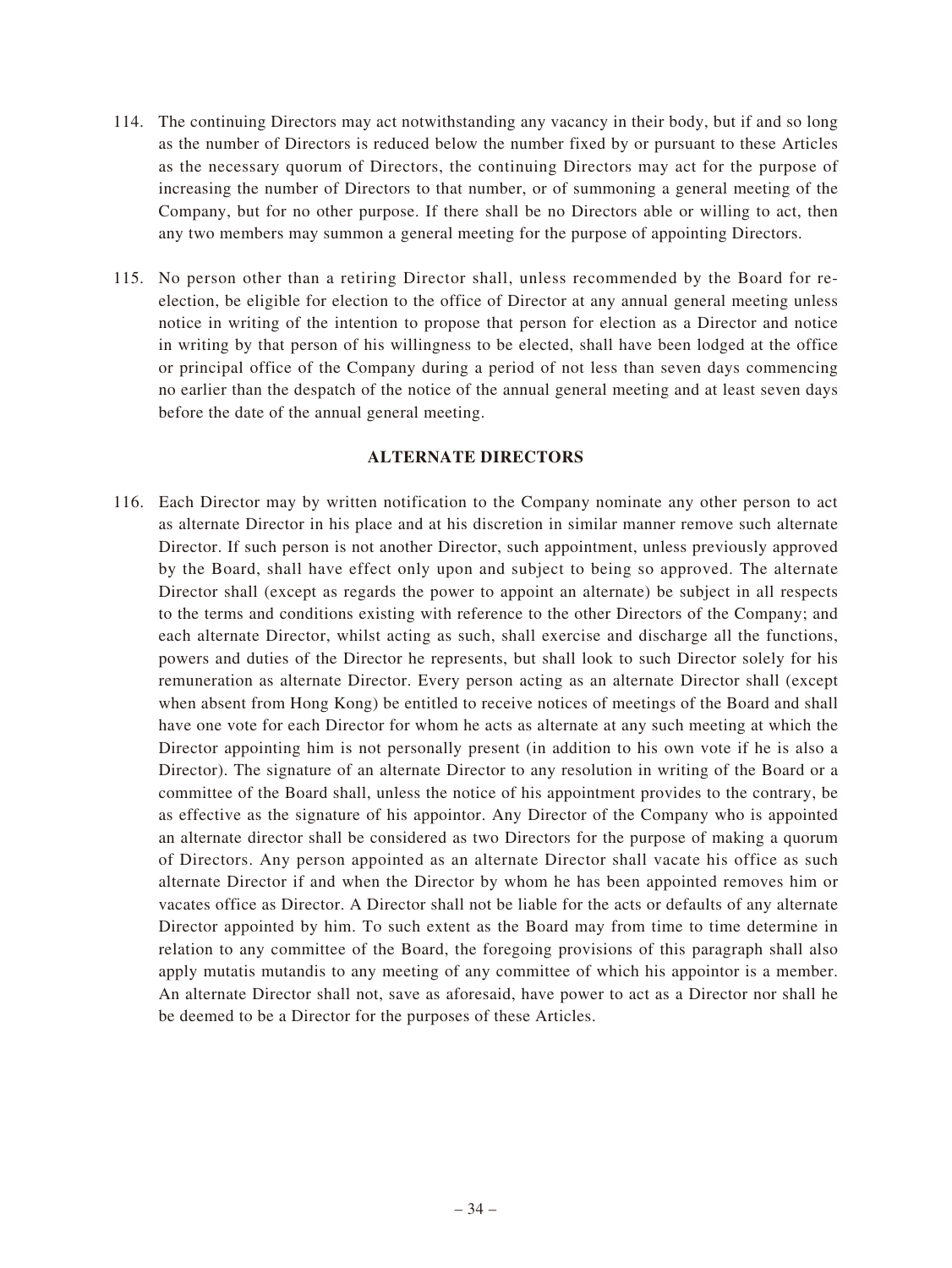### **DISQUALIFICATION OF DIRECTORS**

- 117. The office of a Director shall ipso facto be vacated:–
	- (a) if he becomes prohibited by law or court order from being a Director;
	- (b) if a receiving order or in the case of a company a winding-up order is made against him or he makes any arrangement or composition with his creditors;
	- (c) if he becomes of unsound mind;
	- (d) if he absents himself from the meetings of the Board during a continuous period of six months, without special leave of absence from the Board, and his alternate Director (if any) shall not during such period have attended in his stead, and the Board passes a resolution that he has by reason of such absence vacated his office;
	- (e) if he shall be removed from office by notice in writing served upon him signed by all his co-directors;
	- (f) if he resigns his office;
	- (g) if he is removed by a special resolution of the Company; or
	- (h) if he is convicted of an indictable offence.

#### **DIRECTORS' INTERESTS**

- 118. If a Director (or an entity connected with a Director) is in any way, whether directly or indirectly, interested in a transaction, arrangement or contract or proposed transaction, arrangement or contract with the Company, such Director shall declare the nature and extent of his interest in accordance with the provisions of the Ordinance. A general notice given to the Directors by a Director to the effect that he is a member or a director of a specified company or firm, and is to be regarded as interested in any contract, transaction, arrangement or dealing which may, after the date of the notice, be entered into or made with that company or firm, shall, for the purpose of this Article, be deemed to be a sufficient disclosure of interest in relation to any contract, transaction, arrangement or dealing so entered into or made.
- 119. Subject to section 534 of the Ordinance, a Director may hold any other office or place of profit under the Company (other than the office of Auditor), and he or any firm of which he is a member may act in a professional capacity for the Company in conjunction with his office of Director, for such period and on such terms (as to remuneration and otherwise) as the Directors may determine and such extra remuneration shall be in addition to any remuneration provided for by or pursuant to any other Article. No Director or intended Director shall be disqualified by his office from contracting with the Company, nor shall any contract, transaction or arrangement entered into by or on behalf of the Company with any Director or any firm or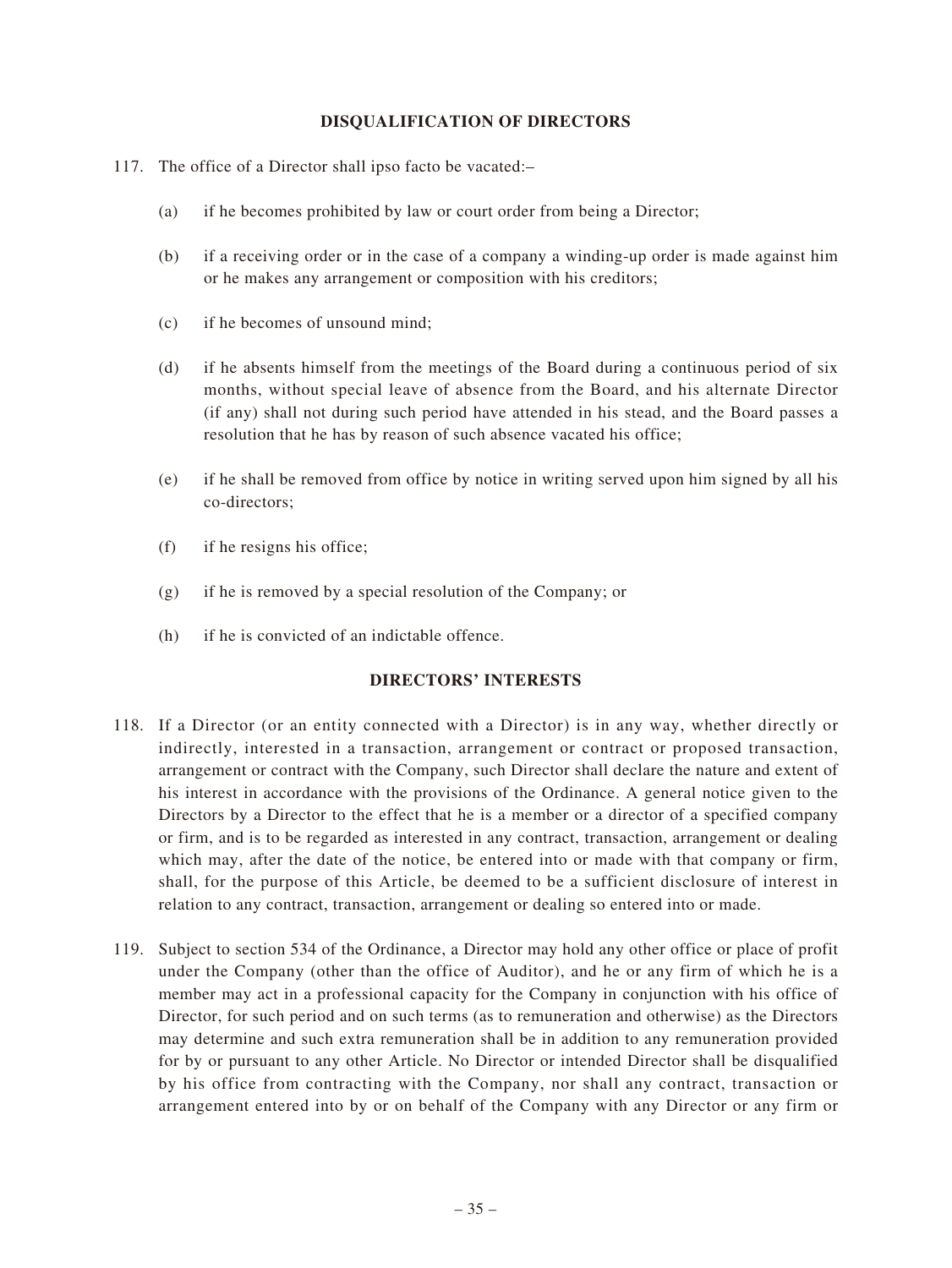company in which any Director is in any way interested be liable to be avoided, nor shall any Director so contracting or being so interested be liable to account to the Company for any profit, remuneration or other benefits realised by any such contract, transaction or arrangement by reason only of such Director holding that office or of any fiduciary relationship thereby established, provided that such Director shall disclose the nature and extent of his interest in any contract, transaction or arrangement in which he is interested at the meeting of the Board at which the question of entering into the contract, transaction or arrangement is first taken into consideration, if he knows his interest then exists, or in any other case at the first meeting of the Board after he knows that he is or has become so interested.

- 120. A Director shall not vote (nor shall he be counted in the quorum) on any resolution of the Board in respect of any contract or transaction or arrangement or proposal in which he or any of his Associates, is to his knowledge, materially interested, and if he shall do so his vote shall not be counted (nor shall he be counted in the quorum for that resolution), but this prohibition shall not apply to any of the following matters, namely:–
	- (i) any contract or arrangement for the giving by the Company of any security or indemnity to the Director or his Associates in respect of money lent or obligations incurred or undertaken by him or any of them at the request of or for the benefit of the Company or any of its subsidiaries;
	- (ii) any contract or arrangement for the giving by the Company of any security to a third party in respect of a debt or obligation of the Company or any of its subsidiaries for which the Director or his Associates has himself or themselves assumed responsibility or guaranteed or secured in whole or in part whether alone or jointly;
	- (iii) any contract or arrangement concerning an offer of the shares or debentures or other securities of or by the Company or any other company which the Company may promote or be interested in for subscription or purchase where the Director or his Associates are or are to be interested as a participant in the underwriting or sub-underwriting of the offer;
	- (iv) any contract or arrangement in which the Director is interested in the same manner as other holders of shares or debentures or other securities of the Company by virtue only of his interest in shares or debentures or other securities of the Company;
	- (v) any contract or arrangement concerning any other company in which the Director or his Associates are interested whether directly or indirectly as an officer or a shareholder or in which the Director or his Associates are beneficially interested in shares of that company other than a company in which the Director and any of his Associates are beneficially interested in 5 per cent. or more of the issued shares of any class of the equity share capital of such company (or of any third company through which his interest or that of his Associates is derived) or of the voting rights (excluding for the purpose of calculating such 5 per cent. interest any indirect interest of such Director or his Associates by virtue of an interest of the Company in such company);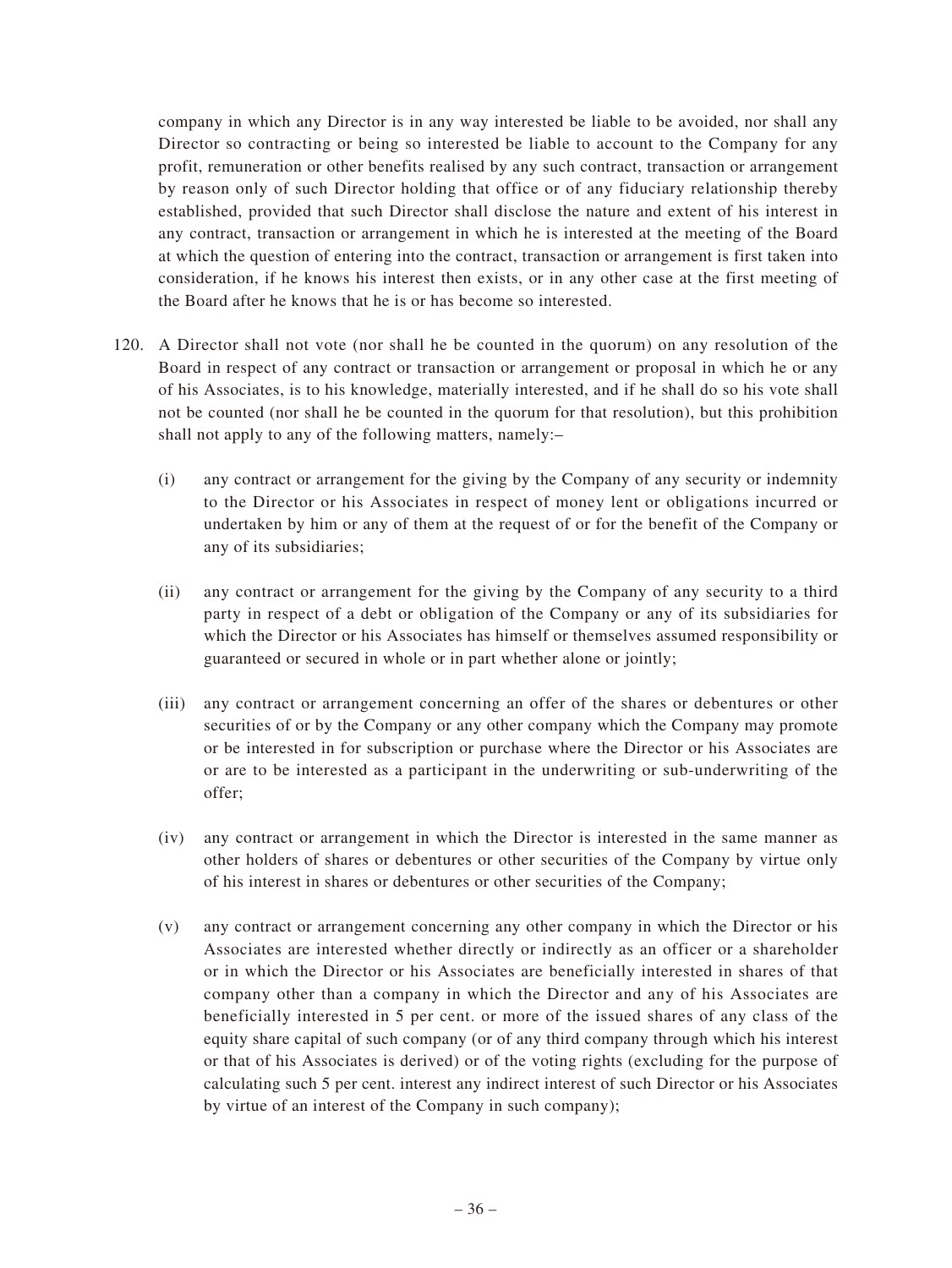- (vi) any proposal or arrangement for the benefit of employees of the Company or its subsidiaries including the adoption, modification or operation of a pension fund or retirement, death or disability benefit scheme which relates both to Directors, his Associates and employees of the Company or of any of its subsidiaries and does not give the Director or his Associates any privilege not generally accorded to the class of persons to whom such scheme or fund relates; and
- (vii) any proposal or arrangement concerning the adoption, modification or operation of any employees' share scheme involving the issue or grant of options over shares or other securities by the Company to, or for the benefit of, the employees of the Company or its subsidiaries under which the Director or his Associates may benefit.

If any question shall arise at any meeting of the Board as to the materiality of the interest of a Director (other than the Chairman of the meeting) or as to the entitlement of any Director (other than such Chairman) to vote or be counted in the quorum and such question is not resolved by his voluntarily agreeing to abstain from voting or not to be counted in the quorum, such question shall be referred to the Chairman of the meeting and his ruling in relation to such other Director shall be final and conclusive except in a case where the nature or extent of the interest of the Director concerned as known to such Director has not been fairly disclosed to the Board. If any question as aforesaid shall arise in respect of the Chairman of the meeting such question shall be decided by a resolution of the Board (for which purpose such Chairman shall not be counted in the quorum and shall not vote thereon) and such resolution shall be final and conclusive except in a case where the nature or extent of the interest of such Chairman as known to such Chairman has not been fairly disclosed to the Board.

121. A Director may continue to be or become a director, managing director, joint managing director, executive director or manager or other officer or member of any other company in which the Company is interested, and (unless otherwise agreed) shall not be liable to account to the Company for any remuneration or other benefits received by him as a director, managing director, joint managing director, executive director, manager or other officer or member of any such other company. The Board may exercise the voting powers conferred by the shares in any other company held or owned by the Company or exercisable by it as directors of such other company in such manner as in all respects as the Board thinks fit (including the exercise thereof in favour of any resolution appointing themselves or any of them directors, managing directors, joint managing directors, deputy managing directors, executive directors, managers or other officers of such company) and any director may vote in favour of the exercise of such voting rights in manner aforesaid notwithstanding that he may be, or be about to be, appointed a director, managing director, joint managing director, deputy managing director, executive director, manager or other officer of such a company, and that as such he is or may become interested in the exercise of such voting rights in manner aforesaid. A Director of the Company may be or become a director of any company promoted by the Company or in which it may be interested as a vendor, shareholder or otherwise and no such Director will be accountable for any benefits received as a director or member of such company. A Director of the Company or his firm may not act as auditor of the Company.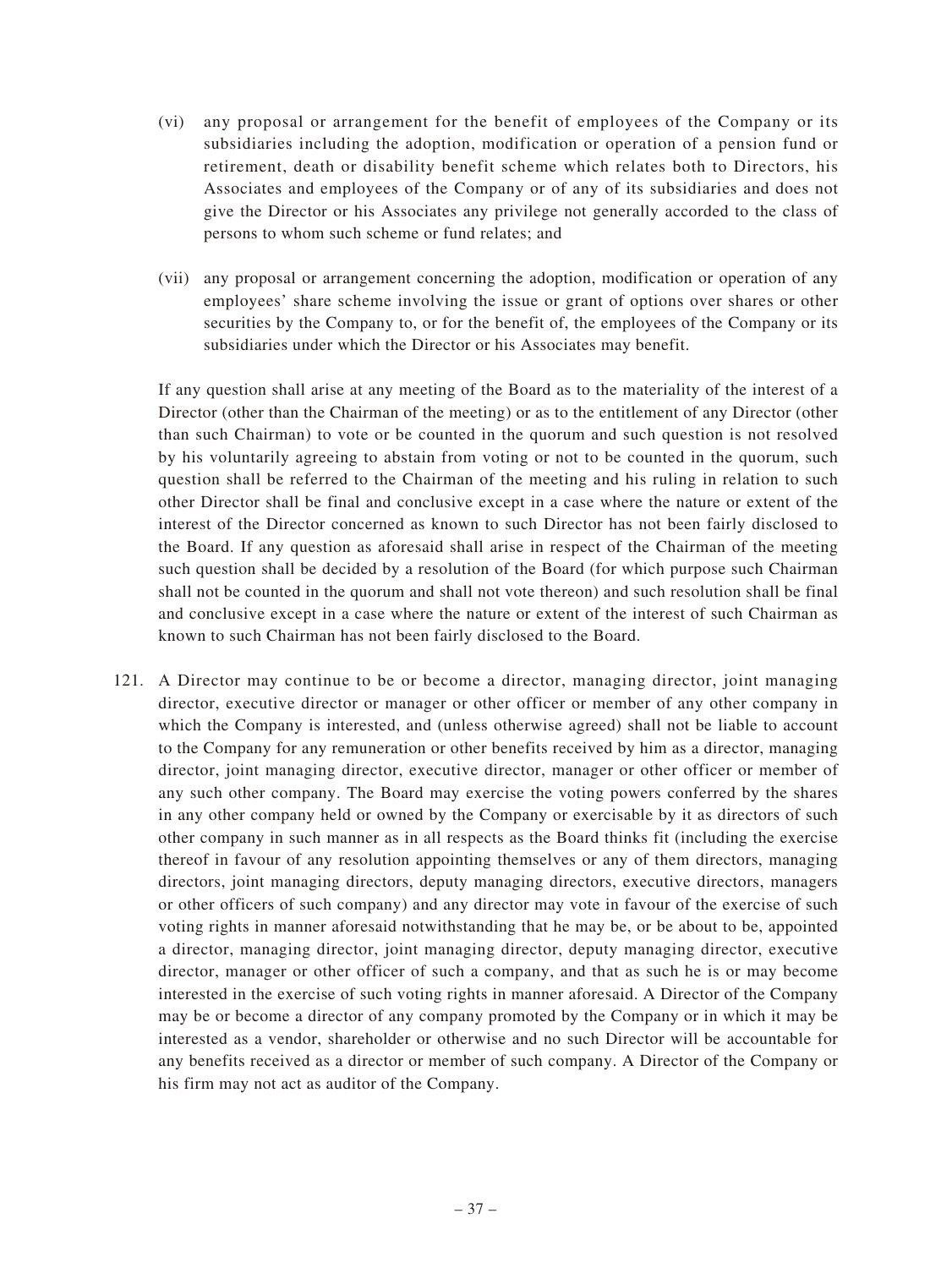### **CHIEF EXECUTIVE OFFICERS AND OTHER APPOINTMENTS**

- 122. Subject to section 534 of the Ordinance, the Directors may, from time to time, appoint one or more of their number to be Chief Executive Officer or Joint Chief Executive Officer of the Company, or to hold such office in the management, administration or conduct of the business of the Company as they may decide, and for such period and upon such terms and for such remuneration as the Directors shall think fit, and the Directors may also, from time to time (subject to the provisions of any agreement between him or them and the Company) remove him or them from office, and appoint another or others in his or their place or places.
- 123. A Chief Executive Officer or a Joint Chief Executive Officer (subject to the provisions of any agreement between him and the Company) shall be subject to the same provisions as to resignation and removal as the other Directors of the Company, and shall ipso facto and immediately cease to be Chief Executive Officer or Joint Chief Executive Officer if he shall cease to hold the office of Director.
- 124. The Directors may, from time to time, entrust to and confer upon any Chief Executive Officer, Joint Chief Executive Officer or Director, holding any other office in the management, administration or conduct of the business of the Company, such of the powers exercisable under these Articles by the Directors as they may think fit, and may confer such powers for such time, and to be exercised for such objects and purposes, and upon such terms and conditions and with such restrictions as they may consider expedient, and may from time to time revoke, withdraw, alter or vary all or any of such powers.

# **PROCEEDINGS OF DIRECTORS**

125. The Directors may meet together for the despatch of business, adjourn and otherwise regulate their meetings as they think fit, and determine the quorum necessary for the transaction of business. Unless otherwise provided under these Articles or determined by the Board, two Directors shall constitute a quorum. For the purpose of this Article, an alternate Director shall be counted in a quorum but, notwithstanding that an alternate Director is also a Director or is an alternate for more than one Director, he shall for quorum purposes count as only one Director. Matters arising at any meeting shall be decided by more than half of the votes cast by the Directors present at the meeting, unless otherwise provided under applicable laws and regulations, the Listing Rules and these Articles. When the Board votes on a resolution, each person shall have one vote. In case of an equality of votes the Chairman of the meeting shall have a second or casting vote. A Director or the Secretary may, at any time, summon a meeting of the Directors. A meeting of the Board or any committee of the Board may be held by means of such telephone, electronic or other communication facilities as permit all persons participating in the meeting to communicate with each other simultaneously and instantaneously, and participation in such a meeting shall constitute presence in person at such meeting.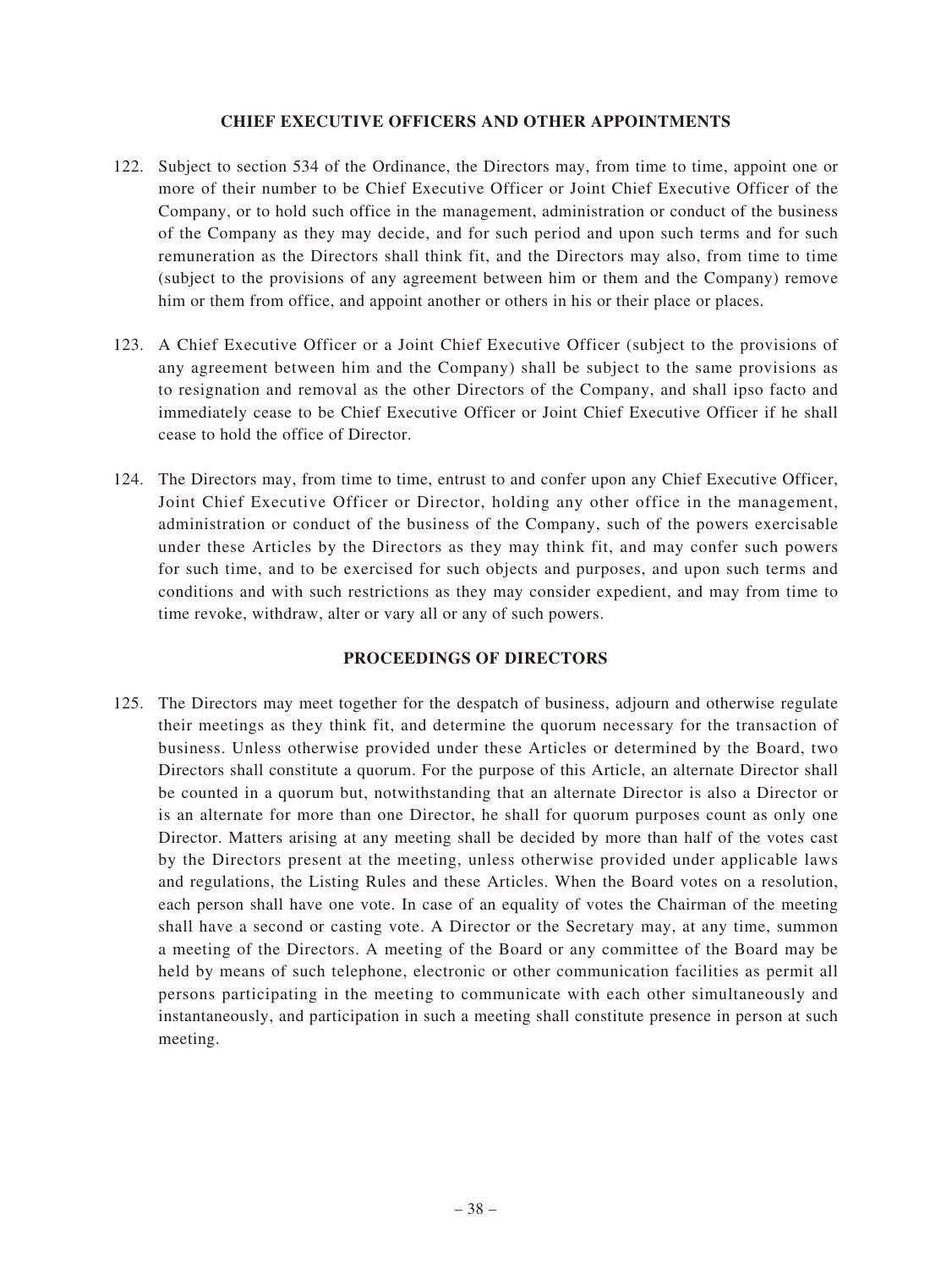126. Subject to the Listing Rules and regardless of whether these Articles provide otherwise, when the Board considers any affiliated transactions, affiliated directors (if any) shall abstain from voting and shall not vote as proxy for other Directors; more than half of the non-affiliated directors shall be present at the relevant Board meeting, and the relevant resolution at such Board meeting shall be passed by more than half of all non-affiliated directors. If fewer than three non-affiliated directors are present at such Board meeting, the Company shall put forward the relevant matter for consideration at a general meeting. In this Article, "affiliated directors" shall have the meaning ascribed to the term "關聯董事" under the SSE Listing Rules, and "non-affiliated directors" shall mean Directors other than affiliated directors.

Guarantee transactions within the authority of the Board are required to be approved by more than half of all Directors, and are also required to be approved by two-thirds or more of the Directors present at the Board meeting.

- 127. Notice of a meeting of Directors shall be deemed to be duly given to a Director if it is given to him personally, in writing or by word of mouth, or sent to him at his last known address or any other address given by him to the Company for this purpose provided that notice need not be given to any Director or alternate Director for the time being absent from Hong Kong. A Director may consent to short notice of and may waive notice of any meeting and any such waiver may be retrospective.
- 128. The Directors may elect a Chairman of the Board and determine the period for which he is to hold office; but if no such Chairman be elected, or if at any meeting the Chairman be not present within five minutes after the time appointed for holding the same, the Directors present shall choose one of their number to be Chairman of such meeting.
- 129. A resolution in writing signed by all the Directors except such as are absent from Hong Kong or temporarily unable to act through ill health or disability (or their alternate Directors) shall (so long as they constitute a quorum) be as effective for all purposes as a resolution of the Directors passed at a meeting duly convened, held and constituted. A written notification of confirmation of such resolution in writing signed by a Director shall be deemed to be his signature to such resolution in writing for the purposes of this Article. Such resolution in writing may consist of several documents, each signed by one or more Directors.
- 130. A meeting of the Directors at which a quorum is present shall be competent to exercise all the powers, authorities and discretions for the time being vested in or exercisable by the Board generally.
- 131. The Directors may, from time to time, appoint committees consisting of such one or more persons as they think fit, and may delegate any of their powers to any such committee and, from time to time, revoke any such delegation and discharge any such committee wholly or in part. Any committee so appointed shall, in the exercise of the powers so delegated, conform to any regulations that may, from time to time, be imposed upon it by the Directors. All acts done by any such committee in conformity with such regulations and in fulfilment of the purposes for which it is appointed, but not otherwise, shall have the like force and effect as if done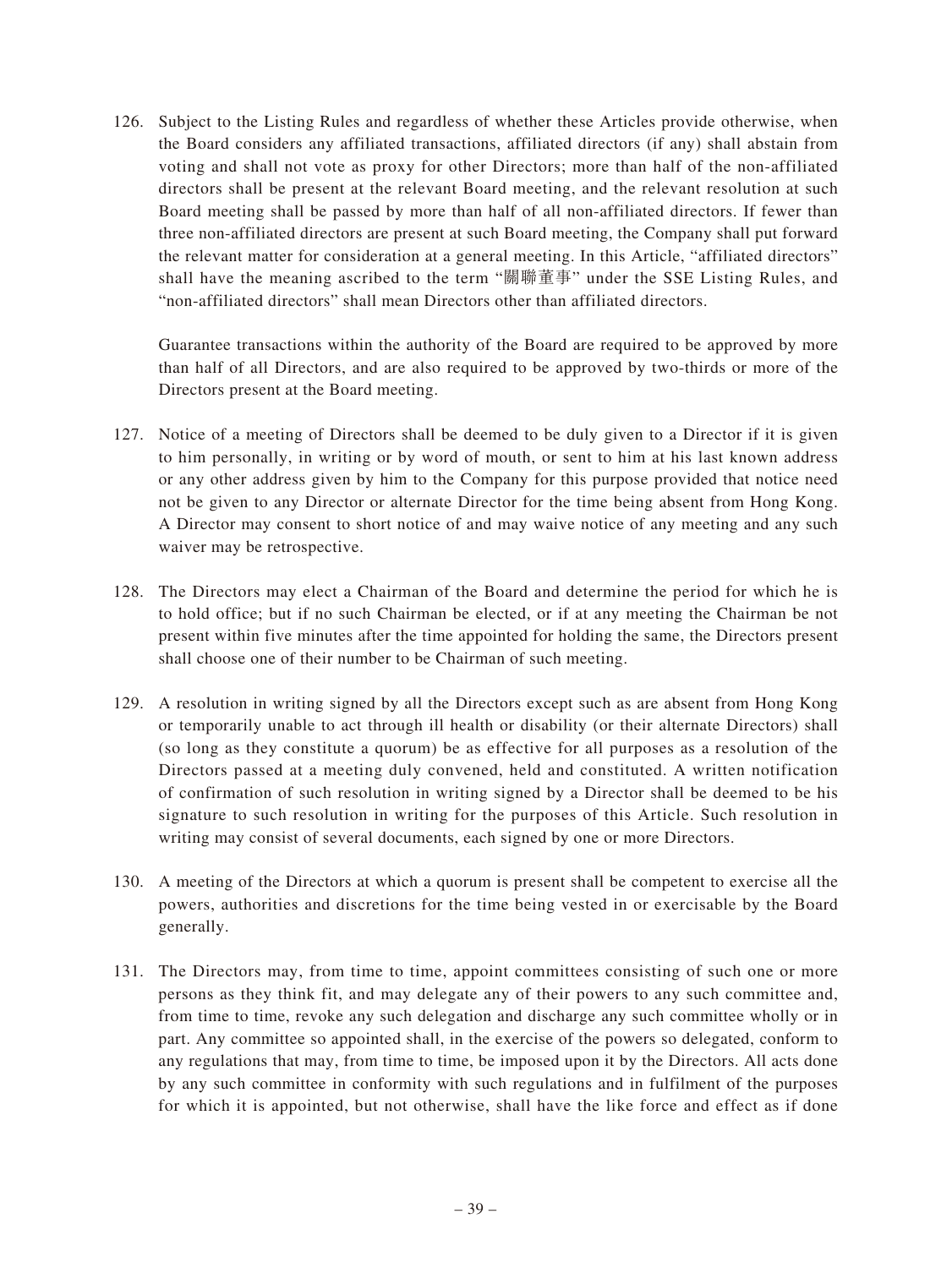by the Board, and the Board shall have power, with the consent of the Company in general meeting, to remunerate the members of any special committee, and charge such remuneration to the current expenses of the Company.

- 132. The meetings and proceedings of any such committee consisting of two or more members shall be governed mutatis mutandis by the provisions of these Articles regulating the meetings and proceedings of the Directors, insofar as the same are not superseded by any regulations made by the Directors under the last preceding Article.
- 133. All acts done bona fide by any meeting of the Directors or of a committee of Directors, or by any persons acting as Directors, shall, notwithstanding that there was some defect in the appointment of any such Directors or persons acting as aforesaid, or that they or any of them were disqualified, or had vacated office, be as valid as if every such person had been duly appointed and was qualified and continued to be a Director.

#### **MINUTES**

- 134. The Directors shall cause to be entered and kept in books provided for the purpose minutes of the following:–
	- (a) all appointments of officers;
	- (b) all the names of the Directors and any alternate Director who is not also a Director present at each meeting of the Directors and of any committee; and
	- (c) all resolutions and proceedings of general meetings and of meetings of the Directors and committees.

Any such minutes of any meeting of the Directors, or of any committee, or of the Company, if purporting to be signed by the Chairman of such meeting, or by the Chairman of the next succeeding meeting shall be receivable as evidence of the proceedings of such meeting.

# **THE SEAL**

135. The Directors shall procure a common seal to be made for the Company, and shall provide for the safe custody thereof. The Seal shall not be affixed to any instrument except by the authority of the Directors or a committee authorised by the Board in that behalf, and every instrument to which the Seal shall be affixed shall be signed by one Director or some other person nominated by the Directors for the purpose, provided that the Board may either generally or in any particular case or cases resolve (subject to such restrictions as to the manner in which the seal may be affixed as the Board may determine) that such signature may be affixed to certificates for shares or debentures or representing any other form of security by some mechanical means other than autographic to be specified in such resolution or that such certificates need not be signed by any person. Every instrument executed in manner provided by this Article shall be deemed to be sealed and executed with the authority of the Directors previously given.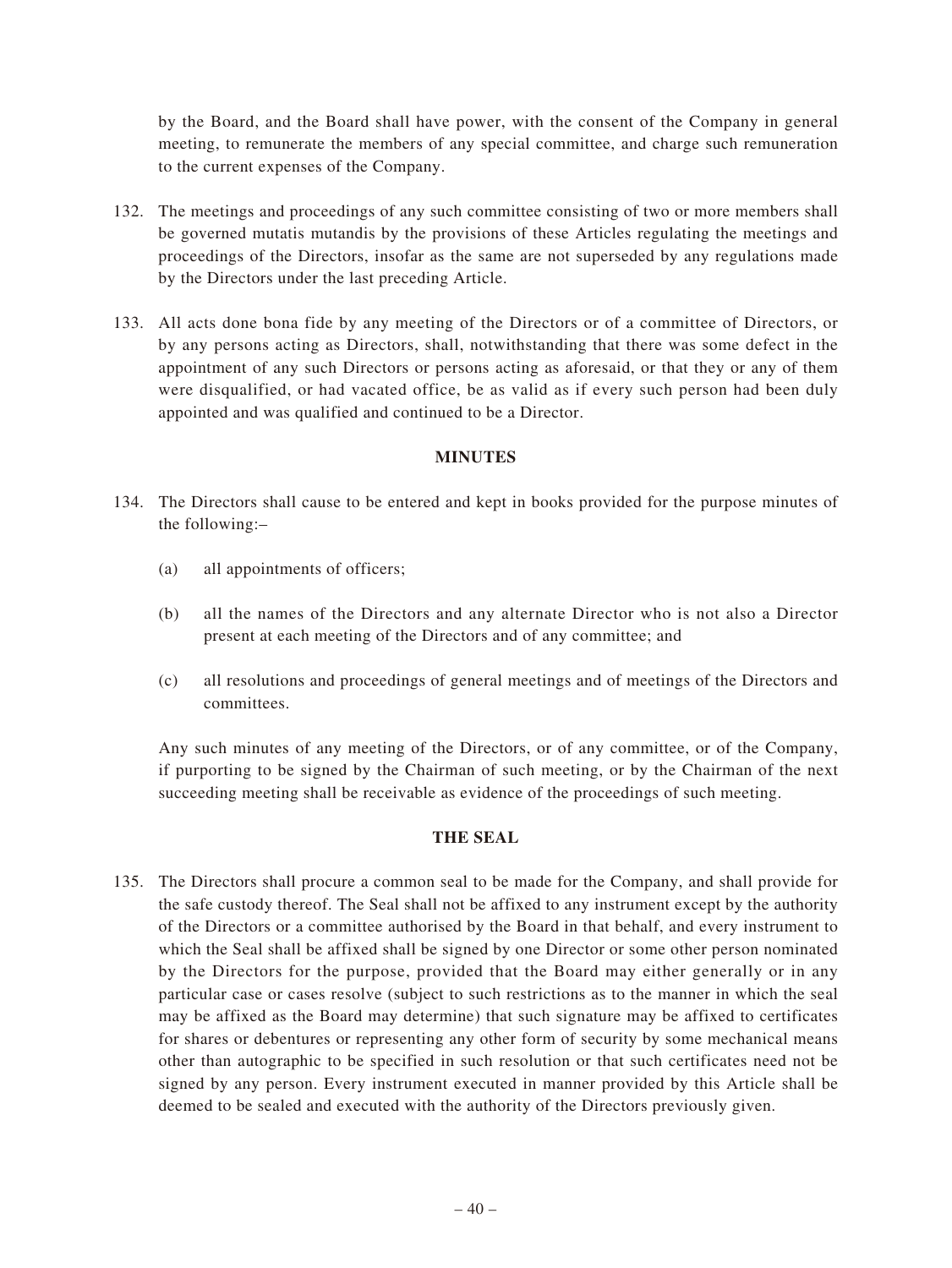- 136. The Company may have an official seal for use for sealing certificates for shares or other securities issued by the Company as permitted by section 126 of the Ordinance (and no signature of any Director, officer or other person and no mechanical reproduction thereof shall be required on any such certificates or other document to which such official seal or a mechanical reproduction of the impression of such official seal is affixed and such certificates or other document shall be valid and deemed to have been sealed and executed with the authority of the Board notwithstanding the absence of any such signature or mechanical reproduction of such signature as aforesaid) and an official seal for use abroad under the provisions of the Ordinance where and as the Board shall determine, and the Company may by writing under the seal appoint any agents or agent, committees or committee abroad to be the duly authorised agents of the Company for the purpose of affixing and using such official seal and may impose such restrictions on the use thereof as may be thought fit. Wherever in these Articles reference is made to the seal, the reference shall, when and so far as may be applicable, be deemed to include any such official seal as aforesaid.
- 137. The Company may exercise all the powers of having official seals conferred by the Ordinance and such powers shall be vested in the Directors.

# **SECRETARY**

138. The Directors shall appoint such person, persons or entities to be Secretary or Joint Secretaries of the Company for such period, at such remuneration and upon such conditions as they may think fit, and any Secretary or Joint Secretaries so appointed may be removed by them. Anything by the Ordinance or these Articles required or authorised to be done by or to the Secretary or Joint Secretaries, if the office is vacant or there is for any other reason no person capable of acting in the capacity as Secretary or Joint Secretaries, may be done by or to any assistant or deputy Secretary, or if there is no assistant or deputy Secretary capable of acting, by or to any officer of the Company authorised generally or specially in that behalf by the Board.

#### **DIVIDENDS AND RESERVES**

- 139. The Company may by ordinary resolution declare dividends but no such dividend shall exceed the amount recommended by the Directors.
- 140. Unless and to the extent that the rights attached to any shares or the terms of issue thereof otherwise provide, all dividends shall (as regards any shares not fully paid throughout the period in respect of which the dividend is paid) be apportioned and paid pro rata according to the amounts paid on the shares during any portion or portions of the period in respect of which the dividend is paid. For the purposes of this Article no amount paid on a share in advance of calls shall be treated as paid on the share.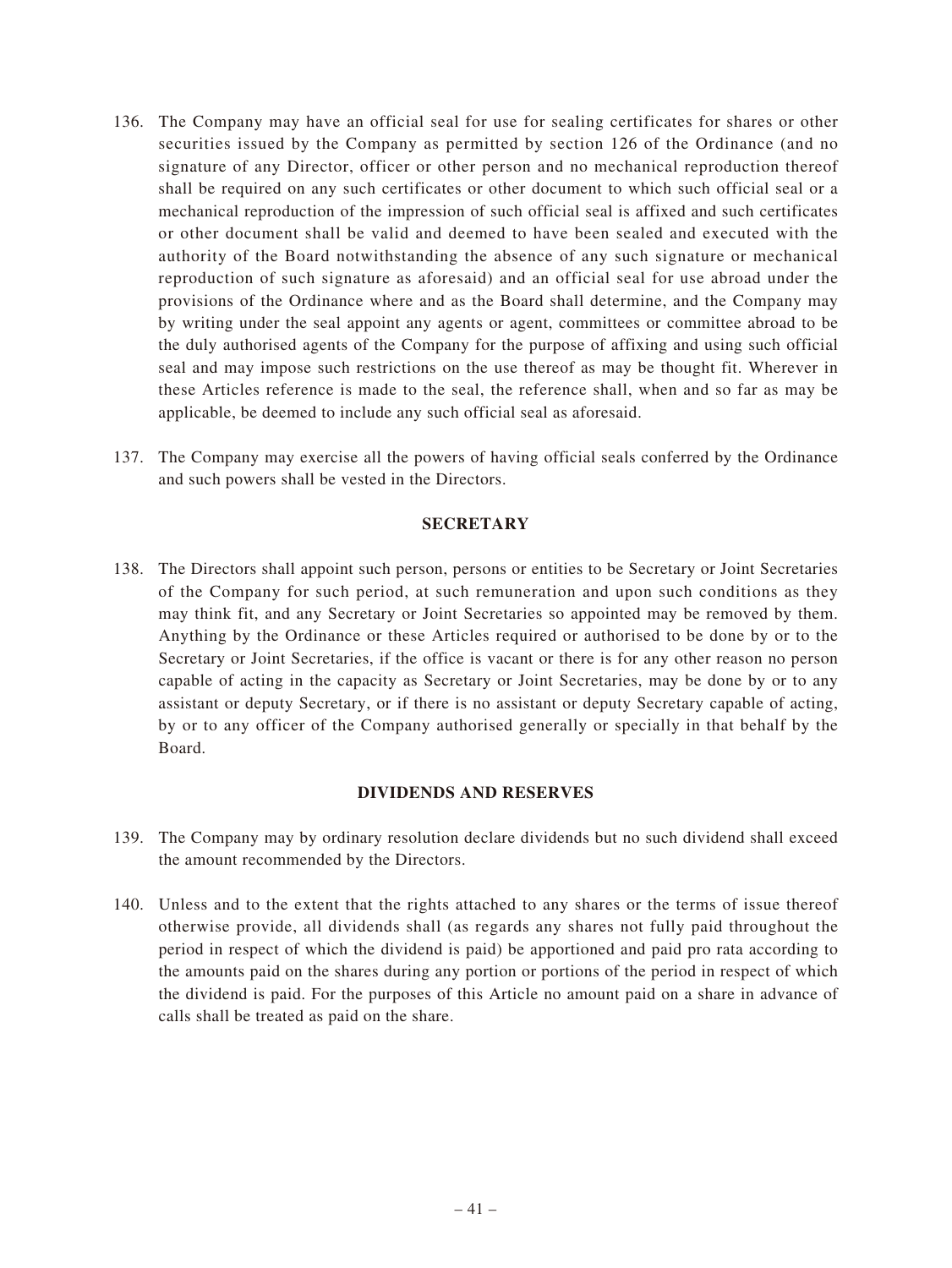- 141. The Directors may retain any dividend or other monies payable on or in respect of a share on which the Company has a lien, and may apply the same in or towards satisfaction of the debts and liabilities in respect of which the lien exists. The Board may deduct from any dividend or bonus payable to any member all sums of money (if any) presently payable by him to the Company on account of calls, instalments or otherwise.
- 142. Any resolution declaring a dividend on shares of any class, whether a resolution of the Company in general meeting or a resolution of the Directors, may specify that the same shall be payable to the persons registered as the holders of such shares at the close of business on a particular date, notwithstanding that it may be a date prior to that on which the resolution is passed, and thereupon the dividend shall be payable to them in accordance with their respective holdings so registered, but without prejudice to the rights inter se in respect of such dividend of transferors and transferees of any such shares. The provisions of this Article shall mutatis mutandis apply to capitalisations to be effected in pursuance of these Articles.
- 143. Any general meeting sanctioning a dividend may make a call on the members of such amount as the meeting fixes, but so that the call on each member shall not exceed the dividend payable to him, and so that the call shall be made payable at the same time as the dividend, and the dividend may, if so arranged between the Company and the member, be set off against the call.
- 144. (a) In respect of any dividend which the Board has resolved to pay or any dividend declared or sanctioned or proposed to be declared or sanctioned by the Board or by the Company in general meeting, the Board may determine and announce, prior to or contemporaneously with the announcement, declaration or sanction of the dividend in question:–

either

- (i) that shareholders entitled thereto will receive in lieu of such dividend (or such part thereof as the Board may think fit) an allotment of shares credited as fully paid provided that the shareholders are at the same time accorded the right to elect to receive such dividend (or part thereof as the case may be) in cash in lieu of such allotment. In such case, the following provisions shall apply:–
	- (A) the basis of any such allotment shall be determined by the Board;
	- (B) the Board, after determining the basis of allotment and notwithstanding that the number of shares to be allotted may not be calculated until after notice to the shareholders has been given as required by the provisions of this subparagraph and subject to the provisions of sub-paragraph (D) below, shall give notice in writing to the shareholders of the right of election accorded to them and shall send with such notice forms of election and specify the procedure to be followed and the place at which and the latest date and time by which duly completed forms of election must be lodged in order to be effective which shall be not less than two weeks from the date on which the notice above referred to was despatched to the shareholders;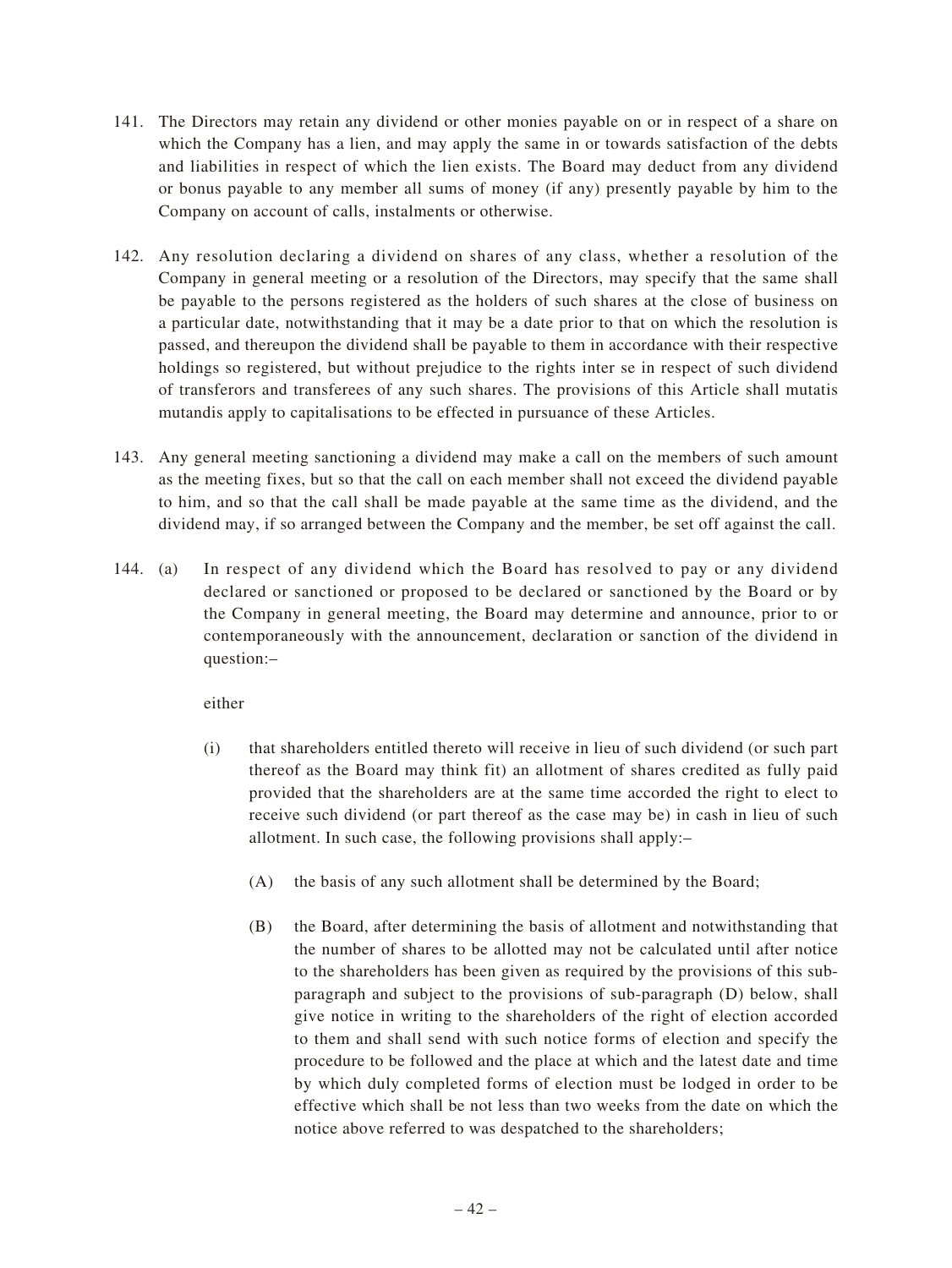- (C) the right of election accorded to shareholders as aforesaid may be exercised in whole or in part;
- (D) the Board may resolve:–
	- (I) that the right of election accorded to shareholders as aforesaid may be exercised so as to take effect on all future occasions (if any) when the Board makes a determination pursuant to sub-paragraph (i) of this paragraph (a); and/or
	- (II) that a shareholder who does not exercise the right of election accorded to him as aforesaid either in whole or in part may notify the Company that he will not exercise the right of election accorded to him in respect of all future occasions (if any) when the Board makes a determination pursuant to sub-paragraph (i) of this paragraph (a) of this Article.

Provided that a shareholder may exercise such election or give such notice in respect of all but not some of the shares held by him and may at any time give seven days notice in writing to the Company of the revocation of such an election or such a notice which revocation shall take effect at the expiry of such seven days, and until such revocation has taken effect, the Board shall not be obligated to give to such shareholder notice of the right of election accorded to him or send to him any form of election;

(E) the dividend (or that part of the dividend in lieu of which an allotment of shares is to be made as aforesaid) shall not be payable in cash on shares in respect whereof the cash election has not been duly exercised (the "Non-Elected Shares") and in lieu thereof shares shall be allotted credited as fully paid to the holders of the Non-Elected Shares on the basis of allotment determined as aforesaid and for such purpose the Board shall capitalise and apply out of the amount standing to the credit of share capital account or out of any part of the undivided profits of the Company as the Board may determine, a sum equal to the value of shares to be allotted on such basis and apply the same in paying up in full the appropriate number of unissued shares for allotment and distribution to and amongst the holders of the Non-Elected Shares on such basis;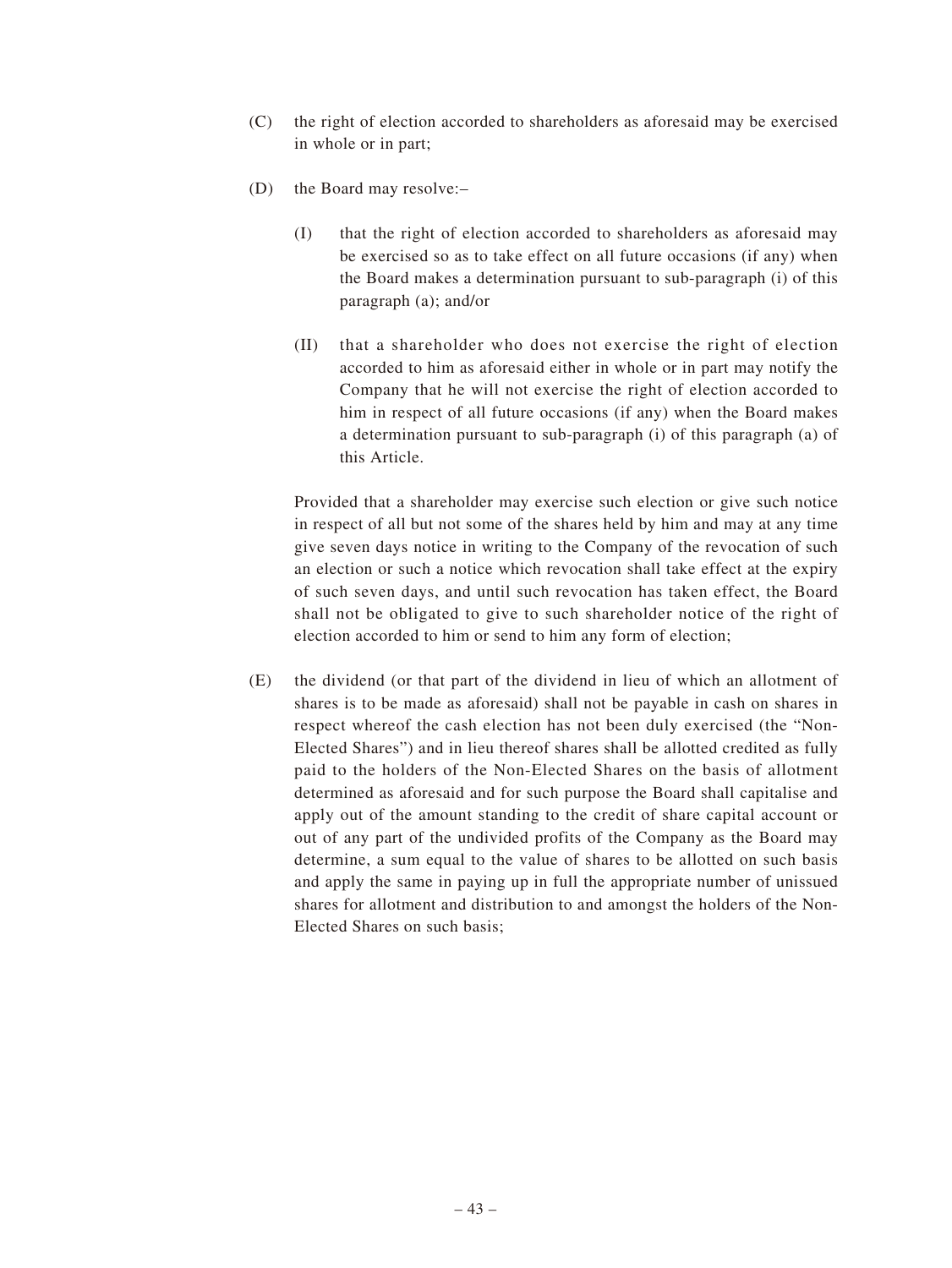- (ii) that shareholders entitled to such dividend be entitled to elect to receive an allotment of shares credited as fully paid in lieu of the whole or such part of the dividend as the Board may think fit. In such case, the following provisions shall apply:–
	- (A) the basis of any such allotment shall be determined by the Board;
	- (B) the Board, after determining the basis of allotment and notwithstanding that the number of shares to be allotted may not be calculated until after notice to the shareholders has been given as required by the provisions of this subparagraph and subject to the provisions of sub-paragraph (D) below, shall give notice in writing to the shareholders of the right of election accorded to them and shall send with such notice forms of election and specify the procedure to be followed and the place at which and the latest date and time by which duly completed forms of election must be lodged in order to be effective which shall be not less than two weeks from the date on which the notice above referred to was despatched to the shareholders;
	- (C) the right of election accorded to shareholders as aforesaid may be exercised in whole or in part;
	- (D) the Board may resolve:–
		- (I) that the right of election accorded to shareholders as aforesaid may be exercised so as to take effect on all future occasions (if any) when the Board makes a determination pursuant to sub-paragraph (ii) of this paragraph (a); and/or
		- (II) that a shareholder who does not exercise the right of election accorded to him as aforesaid either in whole or in part may notify the Company that he will not exercise the right of election accorded to him in respect of all future occasions (if any) when the Board makes determination pursuant to sub-paragraph (ii) of paragraph (a).

Provided that a shareholder may exercise such election or give such notice in respect of all but not some of the shares held by him and may at any time give seven days notice in writing to the Company of the revocation of such an election or such a notice which revocation shall take effect at the expiry of such seven days, and until such revocation has taken effect, the Board shall not be obliged to give to such member notice of the right of election accorded to him or send to him any form of election;

or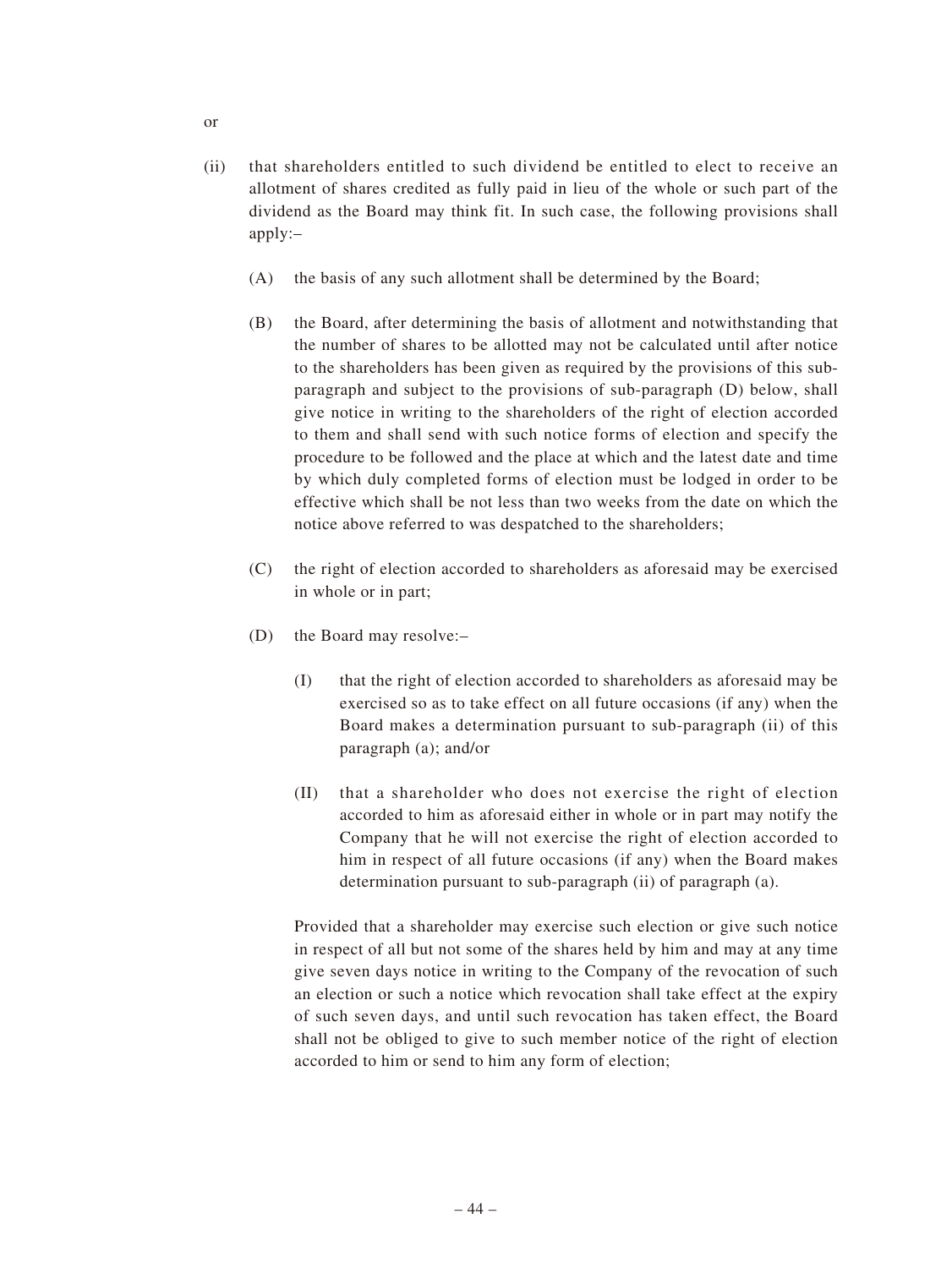- (E) the dividend (or that part of the dividend in respect of which a right of election has been accorded) shall not be payable on shares in respect whereof the share election has been duly exercised (the "Elected Shares") and in lieu thereof shares shall be allotted credited as fully paid to the holders of the Elected Shares on the basis of allotment determined as aforesaid and for such purpose the Board shall capitalise and apply out of the amount standing to the credit of share capital account or out of any part of the undivided profits of the Company as the Board may determine, a sum equal to the value of shares to be allotted on such basis and apply the same in paying up in full the appropriate number of unissued shares for allotment and distribution to and amongst the holders of the Elected Shares on such basis.
- (b) The shares allotted pursuant to the provisions of paragraph (a) of this Article shall rank pari passu in all respects with the fully paid shares then in issue save only as regards participation:–
	- (i) in the relevant dividend (or the right to receive or to elect to receive an allotment of shares in lieu thereof as aforesaid); or
	- (ii) in any other distributions, bonuses or rights paid, made, declared or announced prior to or contemporaneously with the payment or declaration of the relevant dividend unless, contemporaneously with the announcement by the Board of its proposal to apply the provisions of sub-paragraph (i) or (ii) of paragraph (a) of this Article in relation to the relevant dividend or contemporaneously with their announcement of the distribution, bonus or rights in question, the Board shall specify that the shares to be allotted pursuant to the provisions of paragraph (a) of this Article shall rank for participation in such distribution, bonus or rights.
- (c) The Board may do all acts and things considered necessary or expedient to give effect to any capitalisation pursuant to the provisions of paragraph (a) of this Article with full power to the Board to make such provisions as they think fit in the case of shares becoming distributable in fractions (including provisions whereby, in whole or in part, fractional entitlements are aggregated and sold and the net proceeds distributed to those entitled, or are disregarded or rounded up or down or whereby the benefit of fractional entitlements accrues to the Company rather than to the members concerned). The Board may authorise any person to enter into on behalf of all members interested, an agreement with the Company providing for such capitalisation and matters incidental thereto and any agreement made pursuant to such authority shall be effective and binding on all concerned.
- (d) The Company may upon the recommendation of the Board by ordinary resolution resolve in respect of any one particular dividend of the Company that notwithstanding the provisions of paragraph (a) of this Article a dividend may be satisfied wholly in the form of an allotment of shares credited as fully paid up without offering any right to shares to elect such dividend in cash in lieu of such allotment.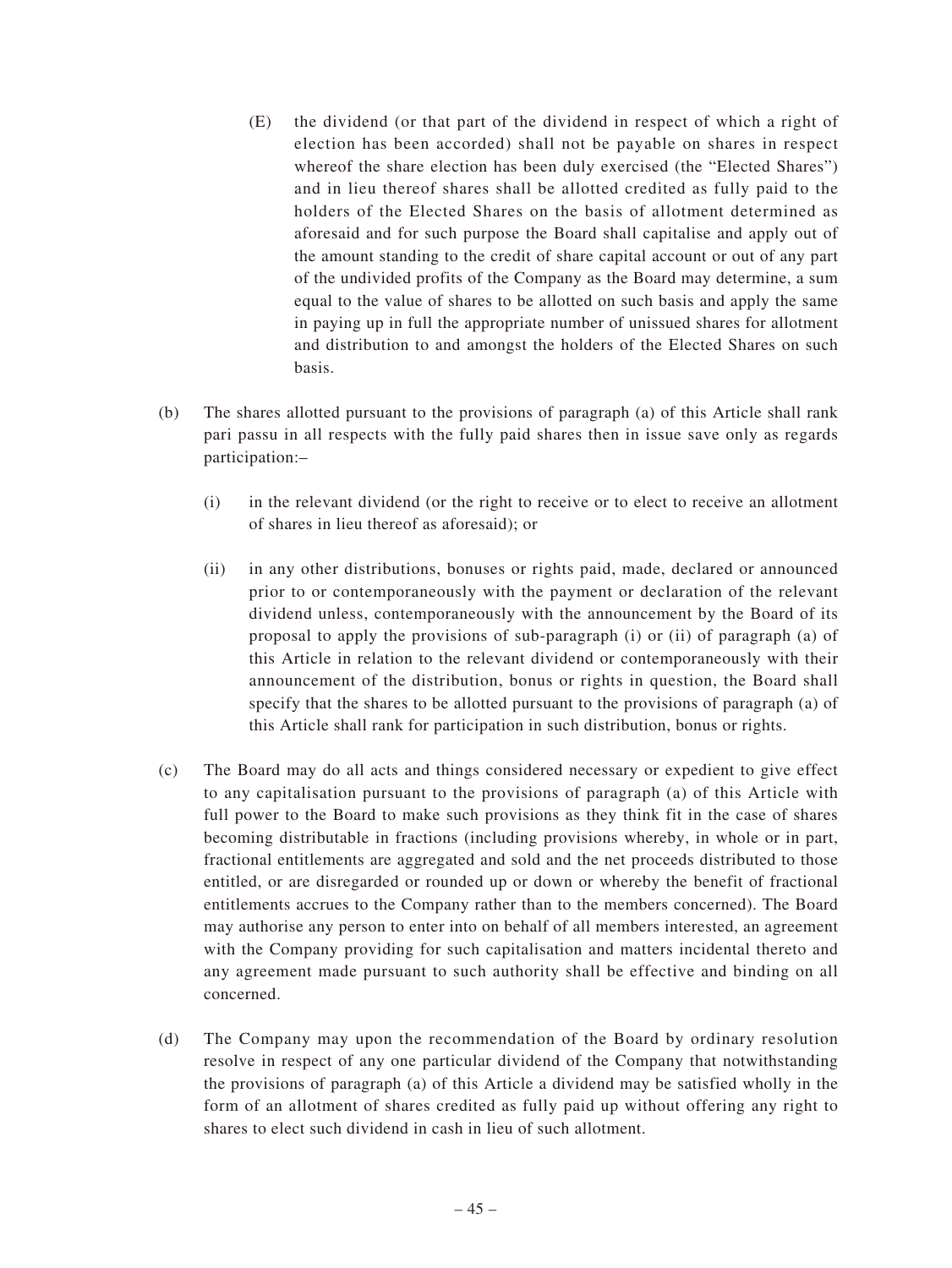- (e) The Board may on any occasion when it makes a determination pursuant to paragraph (a) of this Article, resolve that no allotment of shares or rights of election for shares to be issued pursuant to such determination shall be made available or made to any shareholders with registered addresses in any particular territory or territories or to a Depositary where the allotment of shares or the circulation of an offer of such rights of election would or might, in the opinion of the Board, be unlawful or would or might, in the opinion of the Board, be unlawful in the absence of a registration statement or other special formalities, and in such event the provision aforesaid shall be read and construed subject to such resolution and the only entitlement of shareholders in any such territory or territories shall be to receive in cash the relevant dividend resolved to be paid or declared. "Depositary" means a custodian or other person (or a nominee for such custodian or other person) appointed under contractual arrangements with the Company or other arrangements approved by the Board whereby such custodian or other person or nominee holds or is interested in shares of the Company or rights or interests in shares of the Company and issues securities or other documents of title or otherwise evidencing the entitlement of the holder thereof to or to receive such shares, rights or interests, provided and to the extent that such arrangements have been approved by the Board for the purpose of these Articles and shall include, where approved by the Board, the trustees (acting in their capacity as such) of any employees' share scheme established by the Company or any other scheme or arrangements principally for the benefit of employees of the Company and/or its subsidiaries which have been approved by the Board.
- (f) The Board may at any time resolve to cancel all (but not some only) of the elections made and the notices given by the shareholders pursuant to sub-paragraphs  $(i)(D)$  and  $(ii)$ (D) of paragraph (a) of this Article by giving seven days notice in writing to the relevant shareholders.
- (g) The Board may on any occasion determine that rights of election under paragraph (a) of this Article shall not be made available to shareholders who are registered in the register of shareholders, or in respect of shares the transfer of which is registered, after a date fixed by the Board and in such event the provisions aforesaid shall be read and construed subject to such determination.
- 145. No dividend shall be payable except out of the profits of the Company, and no dividend shall bear interest as against the Company.
- 146. In accordance with applicable laws and regulations and as authorised at a general meeting, the Board may, if it thinks fit, from time to time, resolve to pay to the members such interim dividends as appear to the Board to be justified. If at any time the share capital of the Company is divided into different classes the Board may resolve to pay such interim dividends in respect of those shares in the capital of the Company which confer on the holders thereof deferred or non-preferred rights as well as in respect of those shares which confer on the holders thereof preferential or special rights in regard to dividend, and provided that the Board act bona fide the Board shall not incur any responsibility to the holders of shares conferring a preference for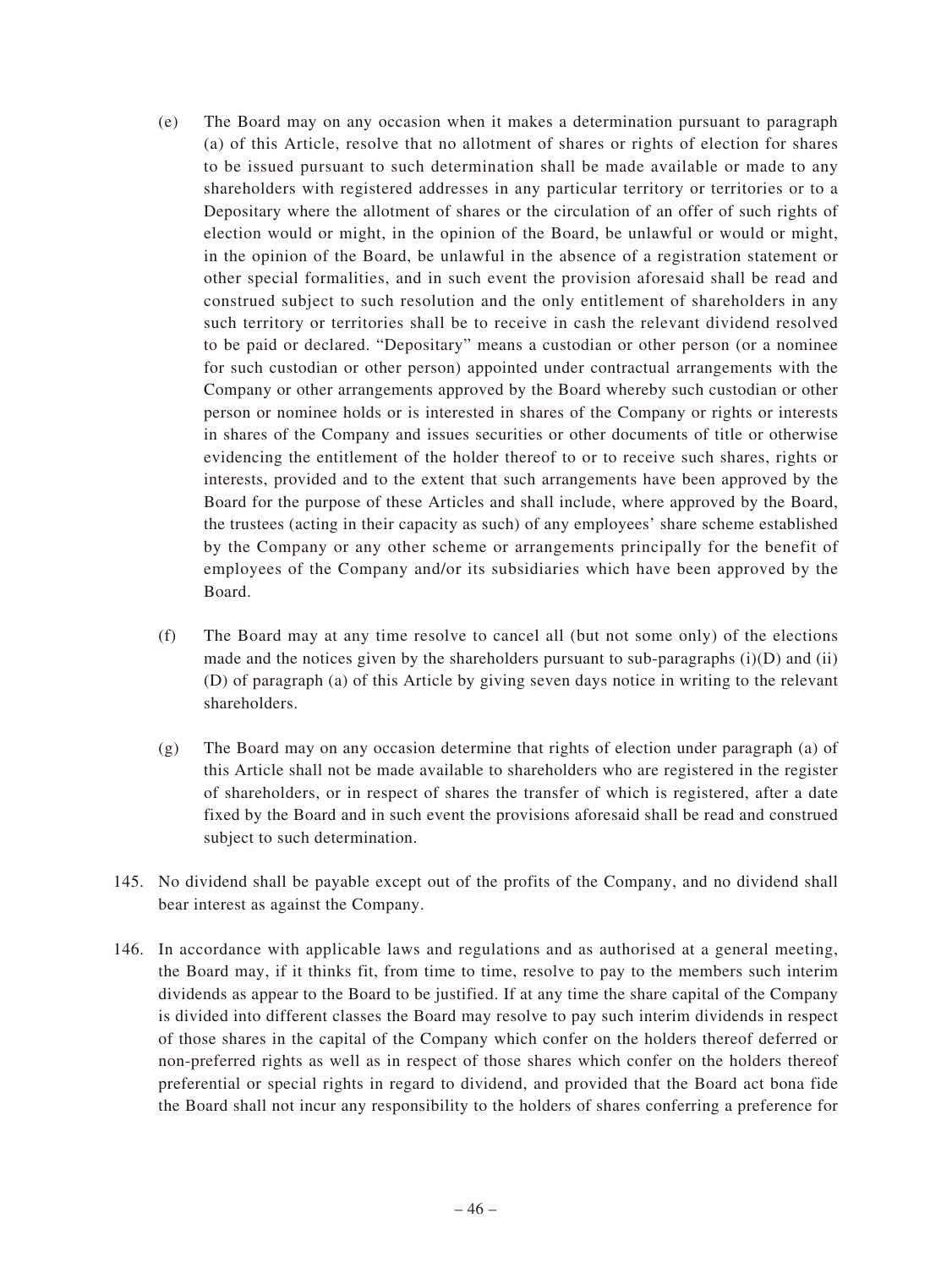any damage that they may suffer by reason of the payment of an interim dividend on any shares having deferred or non-preferred rights. The Board may also resolve to pay at half-yearly or at other suitable intervals to be settled by it any dividend which may be payable at a fixed rate if it is of the opinion that the payment is justified.

- 147. All dividends unclaimed for one year after having become payable may be invested or otherwise made use of by the Directors for the benefit of the Company until claimed, and all dividends unclaimed for six years after having become payable may be forfeited by the Directors and shall revert to the Company. The payment into a separate account of any monies payable in respect of a dividend shall not constitute the Company a trustee in respect thereof for any person.
- 148. Unless otherwise directed any dividend or other monies payable in cash on or in respect of a share may be paid by cheque or warrant sent through the post to the registered address of the member or person entitled, or, in the case of joint holders, to the registered address of that one whose name stands first on the Register in respect of the joint holding, or addressed to such person at such address as the holder or joint holders shall direct. The Company shall not be liable or responsible for any cheque or warrant lost in transmission nor for any dividend or other monies lost to the member or person entitled thereto by the forged endorsement of any cheque or warrant. Payment of the cheque or warrant by the banker on whom it is drawn shall be a good discharge to the Company.
- 149. The Directors may distribute in specie or in kind among the members in satisfaction in whole or in part of any dividend any of the assets of the Company, and in particular any shares or securities of other companies to which the Company is entitled and where any difficulty arises in regard to the distribution the Board may settle the same as it thinks expedient, and in particular may issue fractional certificates, disregard fractional entitlements or round the same up or down, and may fix the value for distribution of such specific assets, or any part thereof, and may determine that cash payments shall be made to any members upon the footing of the value so fixed in order to adjust the rights of all parties, and may vest any such specific assets in trustees as may seem expedient to the Board and may appoint any person to sign any requisite instruments of transfer and other documents on behalf of the persons entitled to the dividend and such appointment shall be effective. Where required, a contract shall be filed in accordance with the provisions of the Ordinance and the Board may appoint any person to sign such contract on behalf of the persons entitled to the dividend and such appointment shall be effective.
- 150. Before recommending a dividend the Directors may set aside any part of the net profits of the Company, and may apply the same either by employing it in the business of the Company or by investing it in such manner as they shall think fit and the income arising from such net profits shall be treated as part of the profits of the Company. Such net profits may be applied for the purpose of maintaining the property of the Company, replacing wasting assets, meeting contingencies, forming an insurance fund, equalising dividends, paying special dividends, or for any other purpose for which the undivided profits of the Company may lawfully be used, and until the same shall be so applied it shall be deemed to remain undivided profit. The Directors may also carry forward as undivided profit any profit or balance of profit which they shall not think fit to recommend as dividend or to set aside.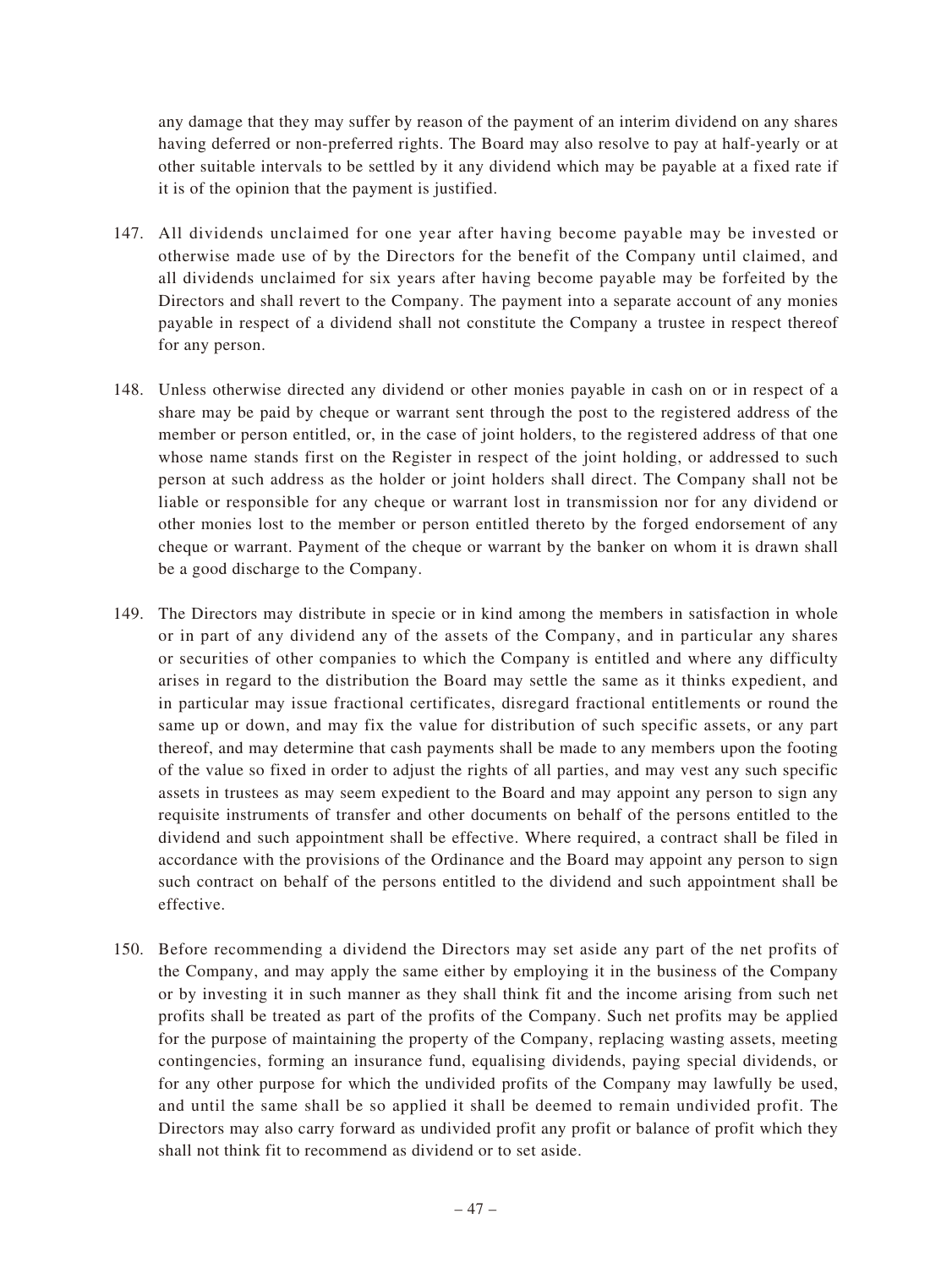#### **AUTHENTICATION OF DOCUMENTS**

151. Any Director or the Secretary or other authorised officer of the Company shall have power to authenticate any documents affecting the constitution of the Company and any resolutions passed by the Company or the Directors or any committee, and any books, records, documents and accounts relating to the business of the Company, and to certify copies thereof or extracts therefrom as true copies of extracts; and where any books, records, documents or accounts are elsewhere than at the Office, the local manager or such other officer of the Company having the custody thereof shall be deemed to be the authorised officer of the Company as aforesaid. A document purporting to be a copy of a resolution or an extract from the minutes of a meeting of the Company or of the Directors or any local board or committee which is certified as aforesaid shall be conclusive evidence in favour of all persons dealing with the Company upon the faith thereof that such resolution has been duly passed or, as the case may be, that any minute so extracted is a true and accurate record of proceedings at a duly constituted meeting.

#### **CAPITALISATION OF PROFITS**

152. The Company in general meeting may upon the recommendation of the Directors resolve to capitalise any part of the Company's undivided profits not required for the payment or provision of the dividend on any shares with a preferential right to a dividend, and accordingly that such part be divided amongst the members who would have been entitled thereto if distributed by way of dividend and in the same proportions, on condition that the same be not paid in cash but be applied as a capitalisation issue either in or towards paying up any amounts for the time being unpaid on any shares held by such members respectively or paying up in full unissued shares or debentures or other securities of the Company to be allotted and distributed credited as fully paid to and amongst such members in the proportion aforesaid, or partly in one way and partly in the other:–

Provided that any amount standing to the credit of the share capital account may, for the purposes of this Article, be applied in the paying up of unissued shares to be issued to members of the Company as fully paid-up shares.

- 153. Whenever such a resolution as aforesaid shall have been passed the Directors shall make all appropriations and applications of the undivided profits resolved to be capitalised thereby, and all allotments and issues of fully paid-up shares, debentures or other securities and generally shall do all acts and things required to give effect thereto.
- 154. For the purpose of giving effect to any resolution under Articles 149 and 152 hereof the Directors may settle any difficulty which may arise in regard to the distribution or capitalisation issue as they think expedient, and in particular may issue fractional certificates, and may fix the value for distribution of any specific assets, and may determine that cash payments shall be made to any members based upon the value so fixed or that fractions of such value as the Directors may determine may be disregarded in order to adjust the rights of all parties, and may vest any such cash or specific assets in trustees upon such trusts for the persons entitled to the distribution or capitalisation issue as may seem expedient to the Directors. The provisions of the Ordinance in relation to the filing of contracts for allotment shall be observed, and the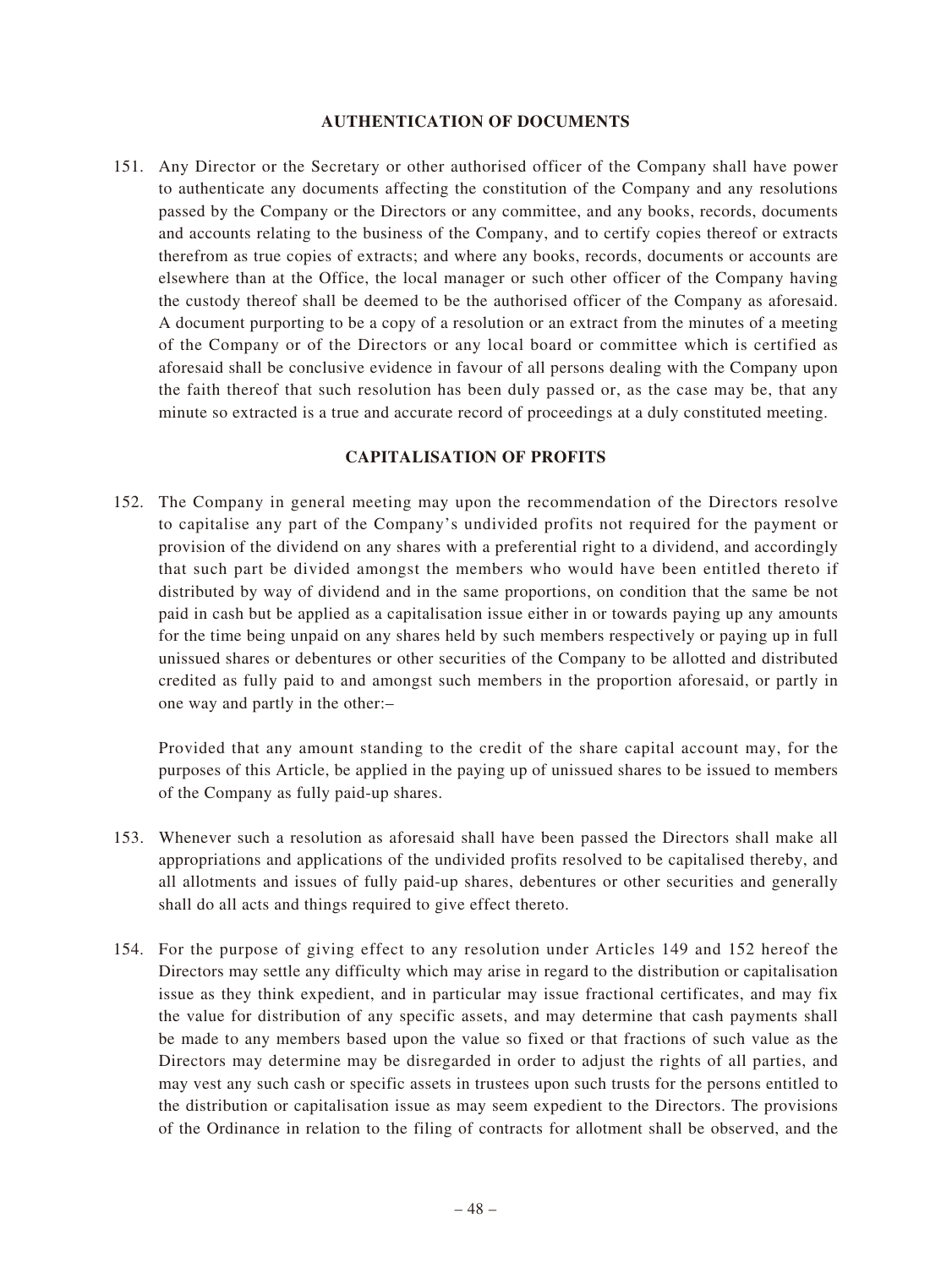Directors may appoint any person to sign such contract on behalf of the persons entitled to share in the distribution or capitalisation issue, and such appointment shall be effective and binding upon all concerned, and the contract may provide for the acceptance by such persons of the shares, debentures or other securities to be allotted and distributed to them respectively in satisfaction of their claims in respect of the sum so capitalised.

# **ACCOUNTS AND AUDITORS**

- 155. The Directors shall cause proper books of account to be kept with respect to:–
	- (a) all sums of money received and expended by the Company and the matters in respect of which such receipt and expenditure take place; and
	- (b) the assets and liabilities of the Company.

Proper books shall not be deemed to be kept if there are not kept such books of accounts as are necessary to give a true and fair view of the transactions.

- 156. The Directors shall from time to time, in accordance with the provisions of the Ordinance, cause to be prepared and to be laid before the Company in general meeting such statements of comprehensive income, statements of financial position, group accounts (if any) and reports as are required by the Ordinance.
- 157. A copy of every statement of financial position (including every document required by law to be annexed thereto) which is to be laid before the Company in general meeting, together with a copy of the Directors' report and a copy of the Auditors' report, shall not less than twentyone days before the date of the meeting be sent to every member of, and every holder of debentures of, the Company and to all persons other than members or holders of debentures of the Company, being persons entitled to receive notices of general meetings of the Company:–

Provided that this Article shall be subject to Article 159 and shall not require a copy of those documents to be sent to any person of whose address the Company is not aware, to more than one of the joint holders of any shares or debentures, nor to any person to whom the Company has duly sent a copy of a summary financial report (as defined in the Ordinance) in accordance with the provisions of the Ordinance and Article 158.

158. Subject to Article 159, a copy of a summary financial report in the form and containing the contents as required by the Ordinance shall be sent by the Company in accordance with the provisions of the Ordinance to a person who has been offered and agreed, in accordance with the provisions of the Ordinance, to be sent a copy of such summary financial report.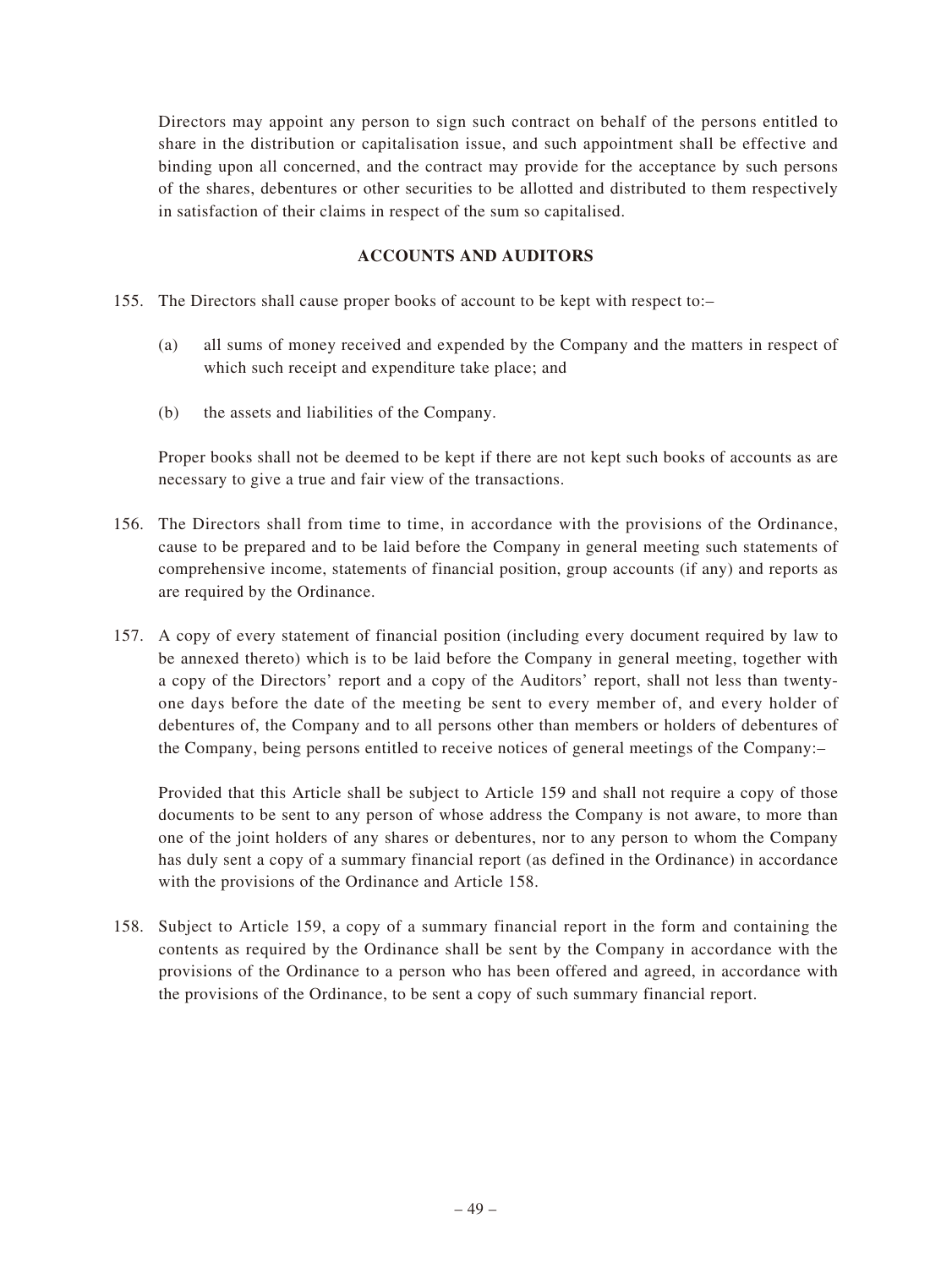- 159. Where a person has, in accordance with the provisions of the Ordinance where applicable, consented to treat the publication or the making available of the relevant financial documents and/or the summary financial report (each as defined in the Ordinance) on a computer network or by such other means as discharging the Company's obligation under the Ordinance to send a copy of the relevant financial documents and/or the summary financial report (each as defined in the Ordinance), then the publication or the making available by the Company, in accordance with the provisions of the Ordinance where applicable, on such computer network or by such other means of the relevant financial documents or the summary financial report (each as defined in the Ordinance) shall, in relation to each consenting person, be deemed to discharge the Company's obligations under Article 157 and/or Article 158.
- 160. Auditors shall be appointed and their duties regulated in the manner provided by the Ordinance.
- 161. Subject as otherwise provided by the Ordinance the remuneration of the Auditors shall be fixed by the Company in general meeting provided always that in respect of any particular year the Company in general meeting may delegate the fixing of such remuneration to the Board.
- 162. Every statement of accounts audited by the Company's Auditors and presented by the Board at a general meeting shall after approval at such meeting be conclusive except as regards any error discovered therein within three months of the approval thereof. Whenever any such error is discovered within that period, it shall forthwith be corrected, and the statement of account amended in respect of the error shall be conclusive.

# **NOTICES**

- 163. Any notice, document or communication to be given or issued by or on behalf of the Company under these Articles (including any "corporate communication" within the meaning ascribed thereto in the HKSE Listing Rules) shall be in writing in any one or more languages. Any such notice, document or communication may or may not be in a transitory form and may be recorded or stored in any digital, electronic, electrical, magnetic or other retrievable form or medium and information in visible form (including a notice, document or communication in electronic form and/or one made available on a website) whether having physical substance or not. Any such notice, document or communication may be served, delivered, sent or supplied by the Company to another person by any of the following means to such extent permitted by applicable laws and regulations and the Listing Rules:–
	- (a) personally by hand, in hard copy form or in electronic form;
	- (b) by sending or supplying it by mail, in hard copy form or in electronic form, in a properly prepaid envelope or wrapper addressed to a member at his registered address or to such address as that other person (whether or not he is a member) may provide for the purpose;
	- (c) by sending or supplying it in electronic form by electronic means to that other person at such address as he may provide or be regarded as having provided for the purpose;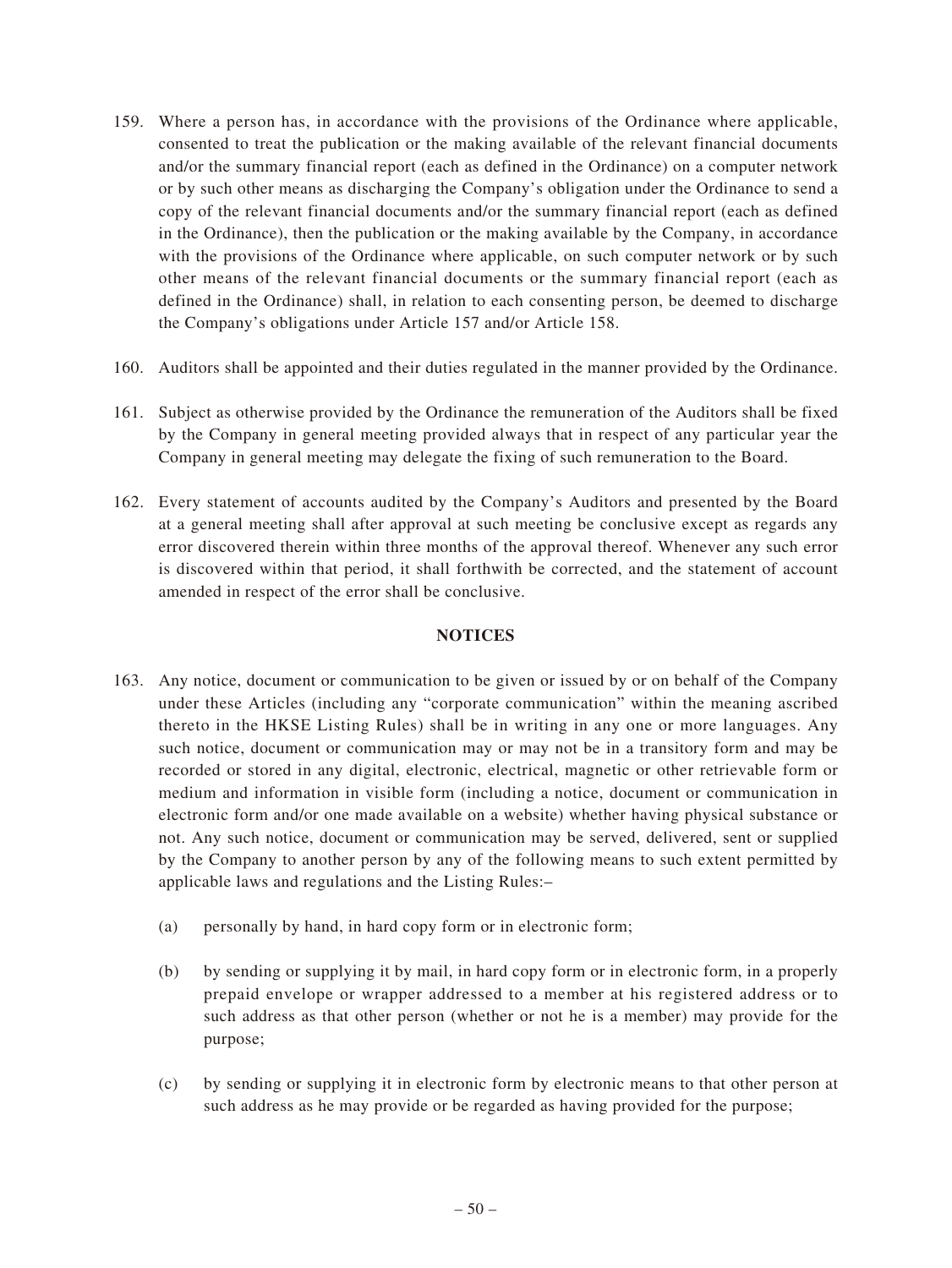- (d) by making it available on the Company's website and/or the website of the Stock Exchanges, giving access to such website to that other person and if required by applicable laws and regulations and the Listing Rules, giving to such person a notification of the availability of such notice, document or communication (such notice of availability may be given by any of the means set out in this Article 163 other than by posting it on a website); or
- (e) by such other means as may be permitted under applicable laws and regulations and the Listing Rules.
- 164. Any notice, document or communication given or issued by or on behalf of the Company to another person as provided in Article 163 shall, to such extent permitted by applicable laws and regulations and the Listing Rules:–
	- (a) if sent or supplied by mail, be deemed to have been served in the case the address is in Hong Kong on the day following that on which the notice, document or communication is mailed in Hong Kong and in any other case on the fifth day after the day of mailing, and in proving such service it shall be sufficient to prove that the notice, document or communication was properly addressed and mailed, postage prepaid;
	- (b) if sent or supplied by electronic means (other than by making it available on the Company's website and/or the website of the Stock Exchanges), be deemed to have been served at the time when the notice, document or communication is sent or supplied;
	- (c) if made available on the Company's website and/or the website of the Stock Exchanges, be deemed to have been sent, supplied and served:–
		- (i) in the case where a notification of the availability of such notice, document or communication is required by applicable laws and regulations and the Listing Rules, at the time when such notification of availability is served; or
		- (ii) in any other case, at the time when the notice, document or communication is first made available on that website; and
	- (d) if sent or supplied by hand, be deemed to have been served at the time when the notice, document or communication is delivered.
- 165. Any person who, by operation of law, transfer or other means whatsoever, shall become entitled to any share shall be bound by every notice in respect of such share which, previously to his name and address being entered in the Register, shall be duly given to the person from whom he derives his title to such share.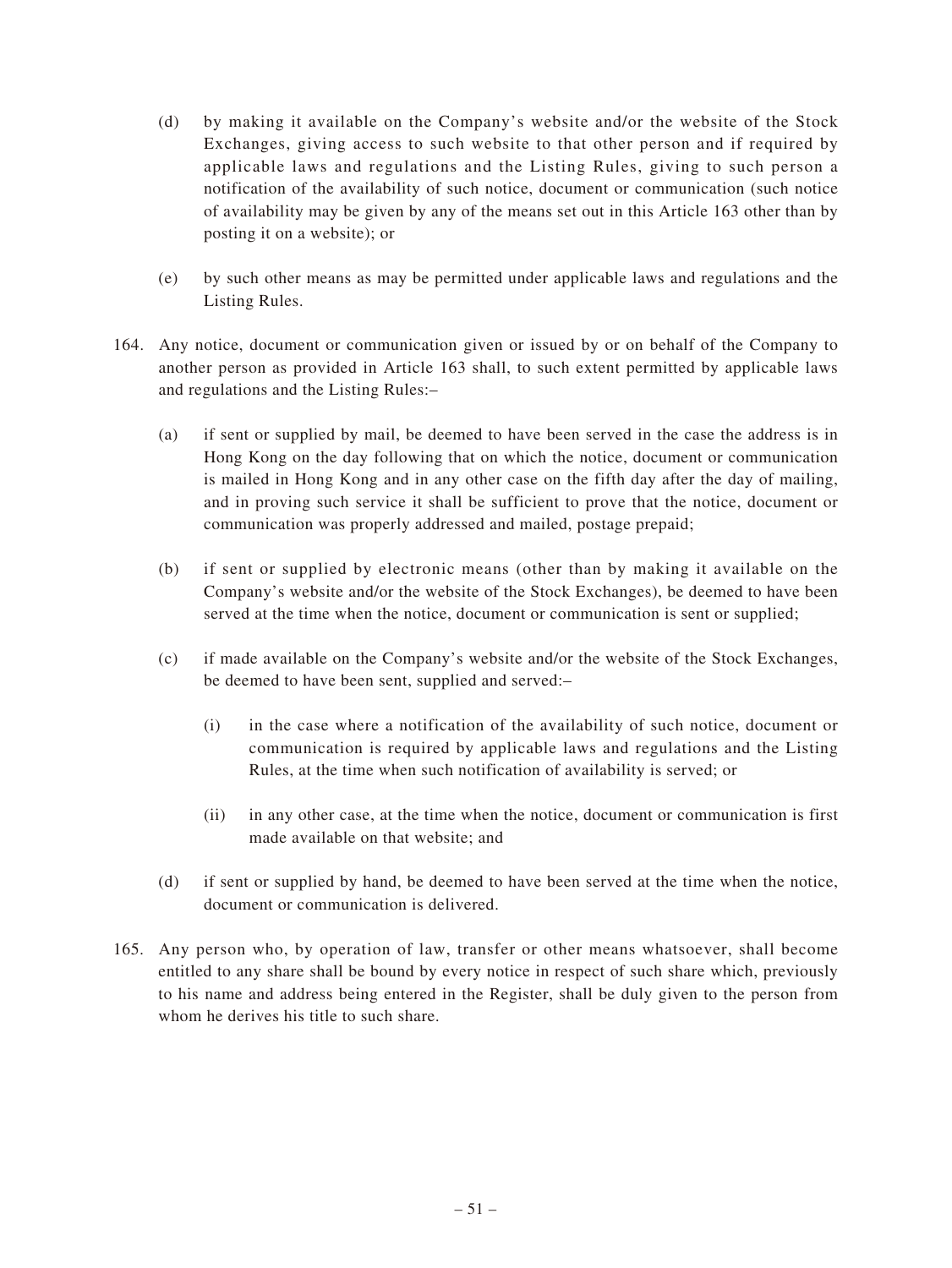- 166. Any notice, document or communication delivered or sent by mail to, or left at the registered address of or made available using electronic or other means to any member, in pursuance of these Articles, shall, notwithstanding such member be then deceased or bankrupt, and whether or not the Company have notice of his decease or bankruptcy, be deemed of have been duly served in respect of any shares held by such member, whether held solely or jointly with other persons by such member, until some other person be registered in his stead as the holder or joint holder thereof, and such service shall for all purposes of these Articles be deemed a sufficient service of such notice, document or communication on his executors, administrators or assigns and all persons (if any) jointly interested with him in any such share.
- 167. Any summons, notice, order or other document required to be sent to or served upon the Company, or upon any officer of the Company, may be sent or served by leaving the same or sending it through the post in a prepaid letter, envelope or wrapper, addressed to the Company or to such officer at the Office.
- 168. The signature to any notice or other document to be given by the Company may be written, printed or in the form of an electronic signature.
- 169. Subject to any special provisions contained in these Articles or in the Ordinance, all notices required to be given by advertisement shall be advertised in at least one daily Chinese and one daily English newspaper circulating in Hong Kong.
- 170. In reckoning the period for any notice given under these Articles, the day on which notice is served, or deemed to be served, and the day for which such notice is given shall be excluded.
- 171. After its listing on the SSE, the Company shall also comply with the relevant requirements of the CSRC and the SSE when giving any notice, document or communication. Notwithstanding the provisions of Articles 163 and 164, any notice, document or communication given by the Company to the holders of RMB Ordinary Shares shall be published by way of an announcement on media platform(s) satisfying the conditions imposed by the CSRC; once such announcement is published, all holders of RMB Ordinary Shares shall be deemed to have received the relevant notice. If such notice is also required to be given to other shareholders, the provisions of these Articles shall be complied with.

# **WINDING UP**

172. If the Company shall be wound up, the surplus assets remaining after payment to all creditors shall be divided among the members in proportion to the capital paid up on the shares held by them respectively, and if such surplus assets shall be insufficient to repay the whole of the paid-up capital, they shall be distributed so that, as nearly as may be, the losses shall be borne by the members in proportion to the capital paid up on the shares held by them respectively. This Article is, however, subject to the rights of the holders of any shares which may be issued on special terms or conditions.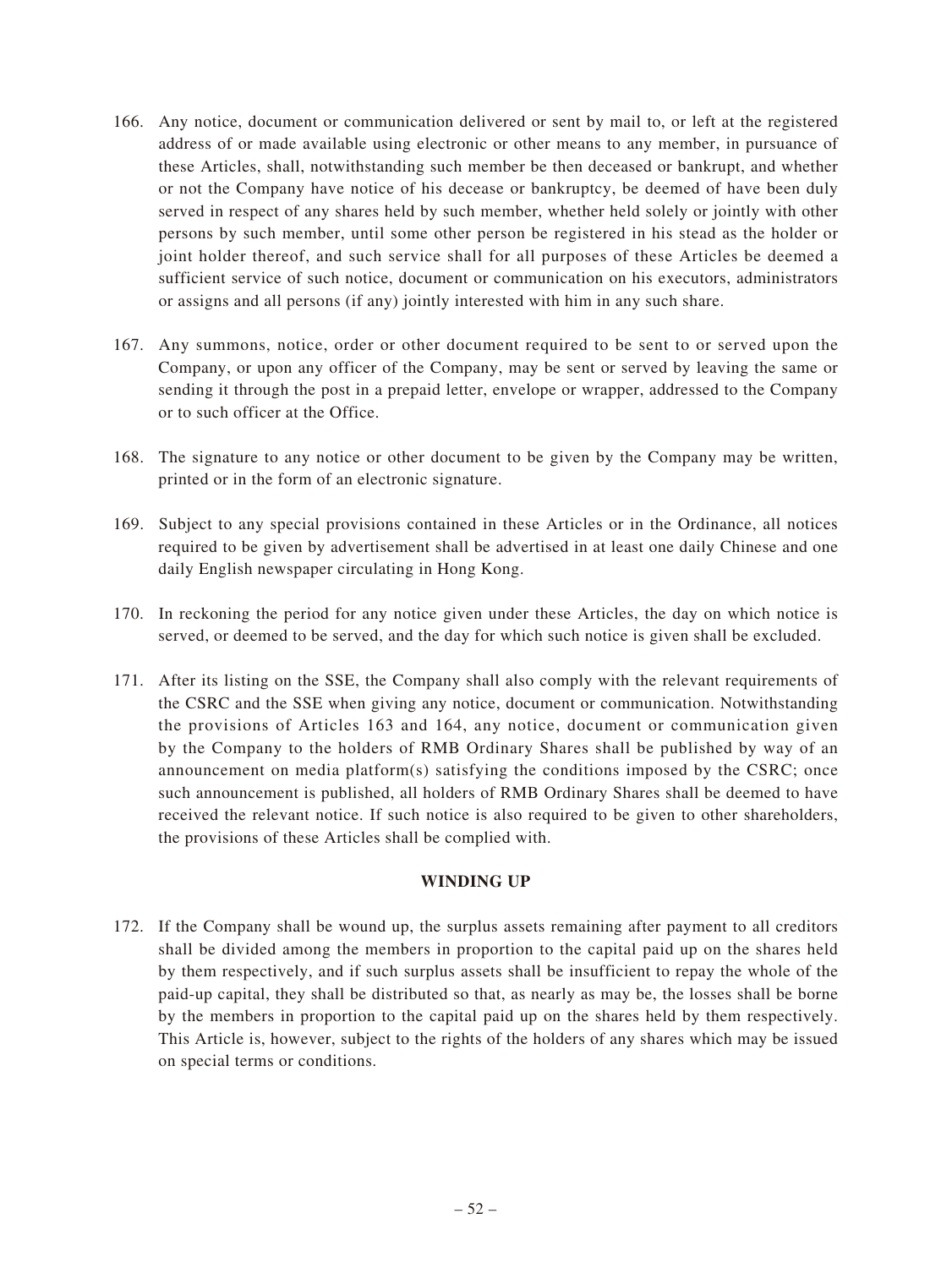- 173. If the Company shall be wound up, the liquidator (whether voluntary or official) may, with the sanction of a special resolution, divide among the members in specie or kind the whole or any part of the assets of the Company or vest any part of the assets of the Company in trustees upon such trusts for the benefit of the members or any of them as the resolution shall provide. Any such resolution may provide for and sanction a distribution of any specific assets amongst different classes of members otherwise than in accordance with their existing rights, but each member shall in that event have a right of dissent and other ancillary rights in the same manner as if such resolution were a special resolution passed pursuant to section 237 of the Companies (Winding Up and Miscellaneous Provisions) Ordinance (Chapter 32 of the Laws of Hong Kong).
- 174. In the event of a winding-up of the Company in Hong Kong, every member of the Company who is not for the time being in Hong Kong shall be bound, within fourteen days after the passing of an effective resolution to wind up the Company voluntarily, or within the like period after the making of an order for the winding up of the Company, to serve notice in writing on the Company appointing some person resident in Hong Kong upon whom all summonses, notices, processes, orders and judgements in relation to or under the winding-up of the Company may be served and, in default of such nomination, the liquidator of the Company shall be at liberty on behalf of such member to appoint some such person, and service upon any such appointee shall be deemed to be a good personal service on such member for all purposes, and where the liquidator makes any such appointment he shall, with all convenient speed, give notice thereof to such member by advertising in such English language daily newspaper circulating in Hong Kong as he shall deem appropriate or by a registered letter sent through the post and addressed to such member at his address as appearing in the Register, and such notice shall be deemed to be served on the day on which the advertisement appears or the letter is posted.

#### **INDEMNITY**

175. Subject to the provisions of the Ordinance, every Director or other officer of the Company shall be indemnified out of the assets of the Company against all costs, charges, expenses, losses and liabilities which he may sustain or incur in or about the execution of his office or otherwise in relation thereto and in particular and without prejudice to the generality of the foregoing every Director and other officer of the Company shall be indemnified by the Company against, and it shall be the duty of the Directors out of the funds of the Company to pay all costs, losses and expenses which any such Director and other officer may incur or become liable for by reason of any contract entered into, or act or thing done by him or them as such Director and other officer, or in any way in the discharge of their or his duties, including travelling expenses; and the amount for which such indemnity is provided shall immediately attach as a lien on the property of the Company, and have priority as between the members over all other claims. Any person who is a Director or other officer of the Company shall not be liable (except in consequence of his own dishonesty) for the acts, receipts, neglects or defaults of any other Director or other officer of the Company or for any losses or expenses incurred by the Company through the insufficiency or deficiency of title to any property acquired by order of the Directors for or on behalf of the Company, or for the insufficiency or deficiency of any security in or upon which any of the moneys of the Company shall be invested, or for any loss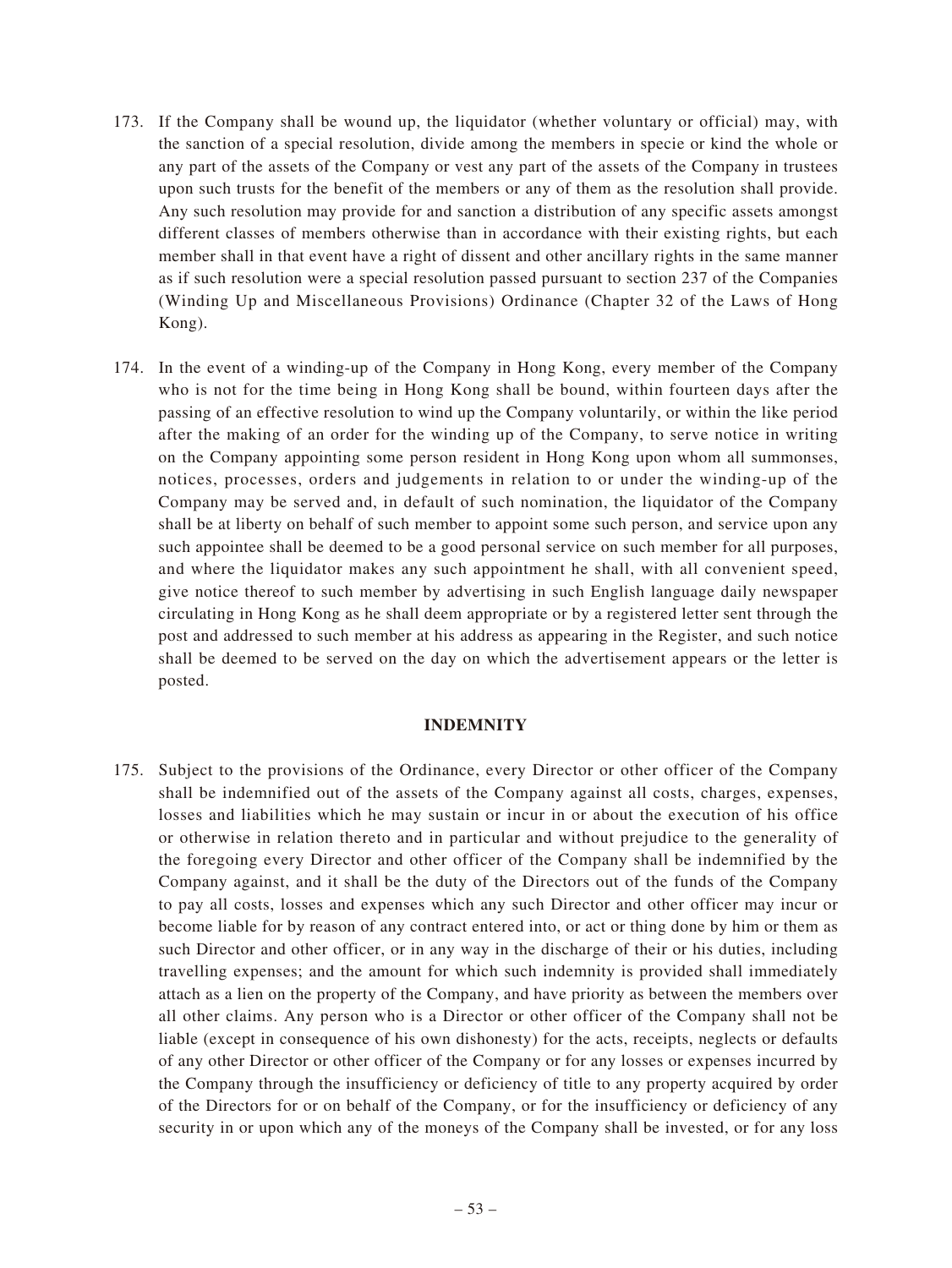or damage arising from the bankruptcy, insolvency or tortious act of any person with whom any moneys, securities or effects of the Company shall be deposited or for any loss occasioned by any error of judgement, omission, default or oversight on their or his part, or for any other loss, damage or misfortune whatever which shall happen in the execution of the duties of his office or in relation thereto.

# **UNTRACEABLE SHAREHOLDERS**

- 176. Without prejudice to the rights of the Company, the Company may cease sending such cheques for dividend entitlements or dividend warrants by post if such cheques or warrants have been left uncashed on two consecutive occasions. However, the Company may exercise the power to cease sending cheques for dividend entitlements or dividend warrants after the first occasion on which such a cheque or warrant is returned undelivered.
- 177. The Company shall have the power to sell, in such manner as the Board thinks fit, any shares of a shareholder who is untraceable, but no such sale shall be made unless:–
	- (i) all cheques or warrants, being not less than three in total number, for any sum payable in cash to the holder of such shares in respect of them sent during the relevant period in the manner authorised by the Articles of Association of the Company have remained uncashed;
	- (ii) so far as it is aware at the end of the relevant period, the Company has not at any time during the relevant period received any indication of the existence of the shareholder who is the holder of such shares or of a person entitled to such shares by death, bankruptcy or operation of law;
	- (iii) the Company has caused a notice to be published in accordance with section 164 of the Ordinance; and
	- (iv) the Company has notified the stock exchange in the relevant territory of its intention to effect such sale.

For the purpose of the foregoing, 'relevant period' means the period commencing twelve years before the date of publication of the notice referred to in paragraph (iii) of this Article and ending at the expiry of the period referred to in that paragraph.

The manner, timing and terms of any sale of shares pursuant to this Article (including but not limited to the price or prices at which the same is made) shall be such as the Board determines, based upon advice from such bankers, brokers or other persons as the Board considers appropriate consulted by it for the purposes, to be reasonably practicable having regard to all the circumstances including the number of shares to be disposed of and the requirement that the disposal be made without delay and the Board shall not be liable to any person for any of the consequences of reliance on such advice.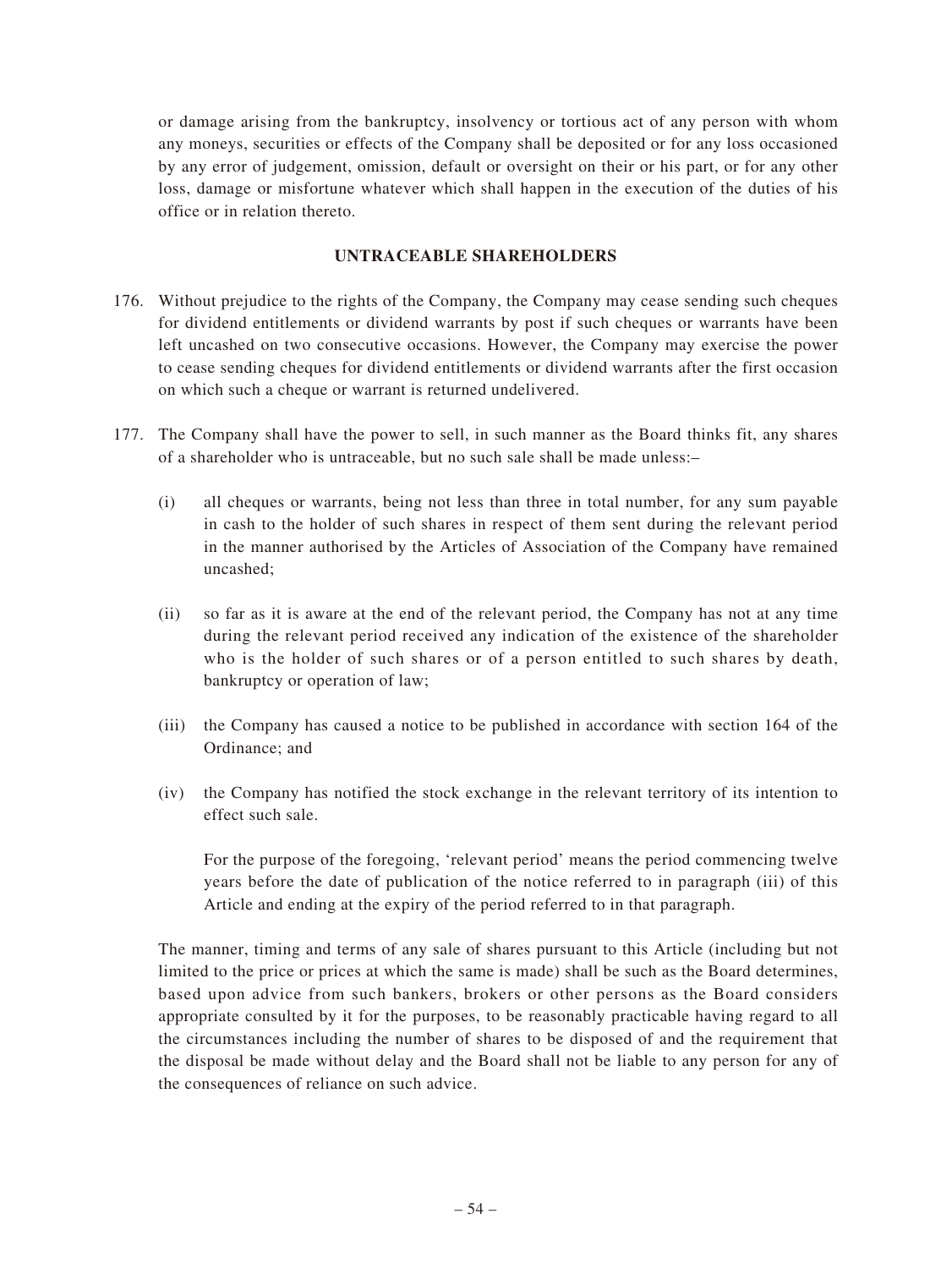178. To give effect to any such sale pursuant to Article 177 the Board may authorise any person to transfer the said shares and the instrument of transfer signed or otherwise executed by or on behalf of such person shall be as effective as if it had been executed by the registered holder or the person entitled by transmission to such shares, and the purchaser shall not be bound to see to the application of the purchase money nor shall his title to the shares be affected by any irregularity or invalidity in the proceedings relating to the sale. The net proceeds of the sale will belong to the Company and, upon receipt by the Company of such proceeds, it shall become indebted to the former shareholder by carrying all moneys in respect thereof to a separate account for an amount equal to such net proceeds. No trusts shall be created in respect of such debt and no interest shall be payable in respect of it and the Company shall not be required to account for any money earned from the net proceeds which may be employed in the business of the Company or as it thinks fit. Any sale under this Article shall include any additional shares which during the relevant period or during any period ending on the date when all the requirements of sub-paragraphs (i) to (iii) of Article 177 have been satisfied have been issued in respect of those held at the beginning of such relevant period and shall be valid and effective notwithstanding that the shareholder holding the shares sold is dead, bankrupt or otherwise under any legal disability or incapacity.

## **OTHERS**

- 179. The issue, listing, registration, trading and other matters of the RMB Ordinary Shares of the Company shall be governed by PRC laws, regulations and normative documents. So long as the RMB Ordinary Shares of the Company are listed on the SSE, the Company shall comply with applicable PRC laws and regulations and the relevant requirements of PRC securities regulatory authorities in respect of listed companies.
- 180. In the case of any matter not addressed under these Articles or in conflict with relevant provisions of the laws, administrative regulations, departmental rules, normative documents and securities regulatory rules of the listing venue(s) of the shares of the Company as promulgated from time to time, the relevant laws, administrative regulations, departmental rules, normative documents and securities regulatory rules of the listing venue(s) of the shares of the Company shall prevail.